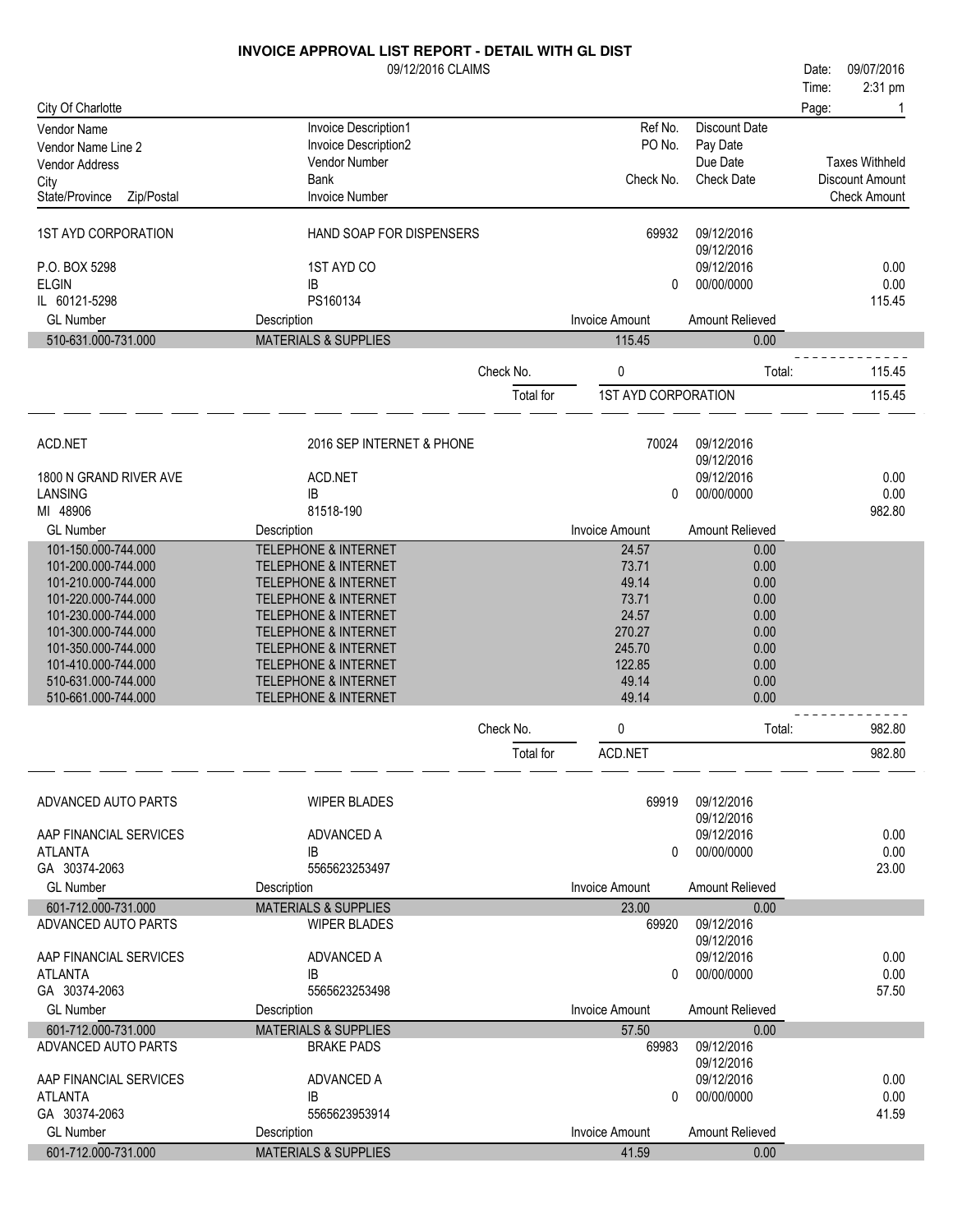#### 09/12/2016 CLAIMS **INVOICE APPROVAL LIST REPORT - DETAIL WITH GL DIST** City Of Charlotte Time: Date: 09/07/2016 Page: 2 Vendor Name<br>
Vendor Name Invoice Description1 Ref No. Discount Date<br>
Vendor Name Invoice Description2 Ref No. Pay Date Invoice Description2

2:31 pm

| י סוועטו וזמוווס בוווס ב<br>Vendor Address<br>City<br>State/Province<br>Zip/Postal                   | Vendor Number<br>Bank<br>Invoice Number                                |                        | Check No.                           | Due Date<br><b>Check Date</b>                                           | <b>Taxes Withheld</b><br><b>Discount Amount</b><br><b>Check Amount</b> |
|------------------------------------------------------------------------------------------------------|------------------------------------------------------------------------|------------------------|-------------------------------------|-------------------------------------------------------------------------|------------------------------------------------------------------------|
|                                                                                                      |                                                                        | Check No.              | 0                                   | Total:                                                                  | 122.09                                                                 |
|                                                                                                      |                                                                        | Total for              | ADVANCED AUTO PARTS                 |                                                                         | 122.09                                                                 |
| ALEXANDER CHEMICAL CO<br>16932 COLLECTIONS CENTER DR<br><b>CHICAGO</b><br>IL 60693                   | <b>HYDROCHLORIC ACID</b><br><b>ALEXCH</b><br>IB<br>SLS 10049407        |                        | 69929<br>0                          | 09/12/2016<br>09/12/2016<br>09/12/2016<br>00/00/0000                    | 0.00<br>0.00<br>214.25                                                 |
| <b>GL Number</b>                                                                                     | Description                                                            |                        | <b>Invoice Amount</b>               | Amount Relieved                                                         |                                                                        |
| 510-631.000-731.000                                                                                  | <b>MATERIALS &amp; SUPPLIES</b>                                        |                        | 214.25                              | 0.00                                                                    |                                                                        |
|                                                                                                      |                                                                        | Check No.              | 0                                   | Total:                                                                  | 214.25                                                                 |
|                                                                                                      |                                                                        | Total for              | ALEXANDER CHEMICAL CO               |                                                                         | 214.25                                                                 |
| AMBS MESSAGE CENTER INC.<br>338 W FRANKLIN<br><b>JACKSON</b><br>MI 49204-1325<br><b>GL Number</b>    | DPW CALLOUT SERVICE<br>AMBS<br>IB<br>160801144<br>Description          |                        | 70007<br>0<br><b>Invoice Amount</b> | 09/12/2016<br>09/12/2016<br>09/12/2016<br>00/00/0000<br>Amount Relieved | 0.00<br>0.00<br>115.88                                                 |
| 101-410.000-749.000                                                                                  | CONTRACTUAL SERVICES                                                   |                        | 115.88                              | 0.00                                                                    |                                                                        |
|                                                                                                      |                                                                        | Check No.              | 0                                   | Total:                                                                  | 115.88                                                                 |
|                                                                                                      |                                                                        | Total for              | AMBS MESSAGE CENTER INC.            |                                                                         | 115.88                                                                 |
| APOLLO FIRE EQUIPMENT<br>12584 LAKESHORE DRIVE<br><b>ROMEO</b><br>MI 48065                           | TEST/SERVICE RESCUE TOOLS<br><b>APOLLO</b><br>IB<br>46409              |                        | 70000<br>0                          | 09/12/2016<br>09/12/2016<br>09/12/2016<br>00/00/0000                    | 0.00<br>0.00<br>1,330.06                                               |
| <b>GL Number</b>                                                                                     | Description                                                            |                        | <b>Invoice Amount</b>               | Amount Relieved                                                         |                                                                        |
| 101-350.000-741.000                                                                                  | MAINTENANCE - EQ/BLDG/GRNDS                                            |                        | 1,330.06                            | 0.00                                                                    |                                                                        |
|                                                                                                      |                                                                        | Check No.              | 0                                   | Total:                                                                  | 1,330.06                                                               |
|                                                                                                      |                                                                        | Total for              | APOLLO FIRE EQUIPMENT               |                                                                         | 1,330.06                                                               |
| ARCPOINT LABS OF MID-MICHIGAN<br>6810 S CEDAR ST SUITE #7<br>LANSING<br>MI 48911<br><b>GL Number</b> | PRE-EMPLOY DRUG SCREEN<br><b>ARCPOINT</b><br>IB<br>7216<br>Description |                        | 69939<br>0<br><b>Invoice Amount</b> | 09/12/2016<br>09/12/2016<br>09/12/2016<br>00/00/0000<br>Amount Relieved | 0.00<br>0.00<br>65.00                                                  |
| 101-200.000-746.000                                                                                  | PROFESSIONAL SERVICES                                                  |                        | 65.00                               | 0.00                                                                    |                                                                        |
|                                                                                                      |                                                                        | Check No.<br>Total for | 0                                   | Total:<br>ARCPOINT LABS OF MID-MICHIGA                                  | 65.00<br>65.00                                                         |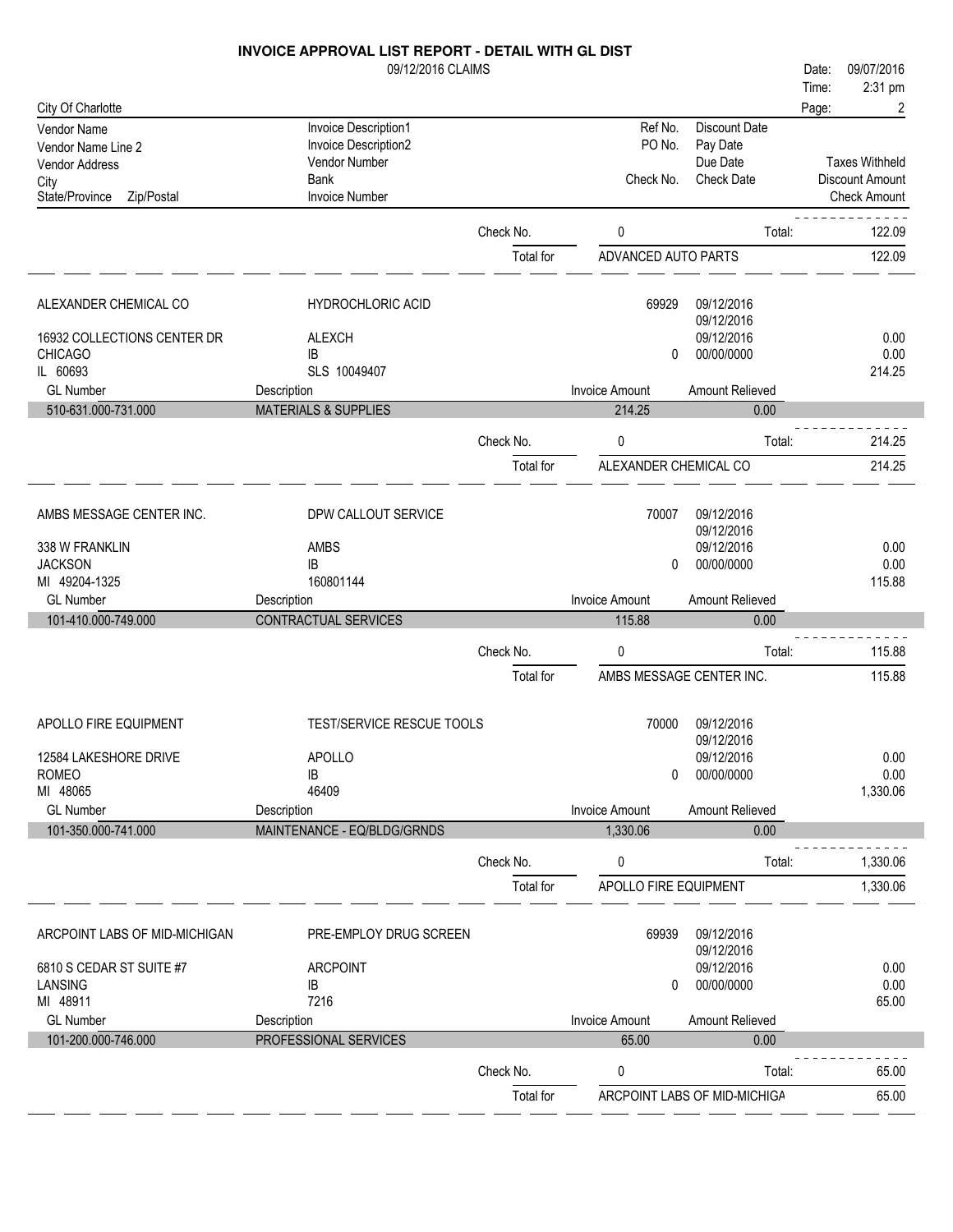|                                            | 09/12/2016 CLAIMS                                                  |           |                       |                          | 09/07/2016<br>Date:    |
|--------------------------------------------|--------------------------------------------------------------------|-----------|-----------------------|--------------------------|------------------------|
|                                            |                                                                    |           |                       |                          | 2:31 pm<br>Time:       |
| City Of Charlotte                          |                                                                    |           |                       |                          | 3<br>Page:             |
| Vendor Name                                | Invoice Description1                                               |           | Ref No.               | <b>Discount Date</b>     |                        |
| Vendor Name Line 2                         | Invoice Description2                                               |           | PO No.                | Pay Date                 |                        |
| Vendor Address                             | Vendor Number                                                      |           |                       | Due Date                 | <b>Taxes Withheld</b>  |
| City                                       | <b>Bank</b>                                                        |           | Check No.             | <b>Check Date</b>        | <b>Discount Amount</b> |
| Zip/Postal<br>State/Province               | <b>Invoice Number</b>                                              |           |                       |                          | <b>Check Amount</b>    |
| ROGER ARNOLD                               | BRUSH HOG PROPOSED PARK                                            |           | 70042                 | 09/12/2016               |                        |
| 5050 NICHOLS ROAD                          | ARNLDR                                                             |           |                       | 09/12/2016<br>09/12/2016 | 0.00                   |
| <b>MASON</b>                               | IB                                                                 |           | 0                     | 00/00/0000               | 0.00                   |
| MI 48854                                   | 20237                                                              |           |                       |                          | 250.00                 |
| <b>GL Number</b>                           | Description                                                        |           | <b>Invoice Amount</b> | Amount Relieved          |                        |
| 800-825.000-746.000                        | PROFESSIONAL SERVICES                                              |           | 250.00                | 0.00                     |                        |
|                                            |                                                                    |           |                       |                          |                        |
|                                            |                                                                    | Check No. | 0                     | Total:                   | 250.00                 |
|                                            |                                                                    | Total for | ROGER ARNOLD          |                          | 250.00                 |
|                                            |                                                                    |           |                       |                          |                        |
|                                            |                                                                    |           |                       |                          |                        |
| AT&T                                       | 2016 AUGUST                                                        |           | 69906                 | 09/12/2016               |                        |
|                                            |                                                                    |           |                       | 09/12/2016               |                        |
| P.O. BOX 5014                              | <b>ATT</b>                                                         |           |                       | 09/12/2016               | 0.00                   |
| <b>CAROL STREAM</b>                        | IB                                                                 |           | 0                     | 00/00/0000               | 0.00                   |
| IL 60197-5014                              | 2016 AUGUST                                                        |           |                       |                          | 276.72                 |
| <b>GL Number</b>                           | Description                                                        |           | <b>Invoice Amount</b> | Amount Relieved          |                        |
| 101-410.000-744.000<br>280-830.000-744.000 | <b>TELEPHONE &amp; INTERNET</b><br><b>TELEPHONE &amp; INTERNET</b> |           | 22.72<br>254.00       | 0.00<br>0.00             |                        |
| AT&T                                       | 2016 AUGUST                                                        |           | 69907                 | 09/12/2016               |                        |
|                                            |                                                                    |           |                       | 09/12/2016               |                        |
| P.O. BOX 5014                              | <b>ATT</b>                                                         |           |                       | 09/12/2016               | 0.00                   |
| <b>CAROL STREAM</b>                        | ΙB                                                                 |           | 0                     | 00/00/0000               | 0.00                   |
| IL 60197-5014                              | 2016 AUGUST                                                        |           |                       |                          | 216.24                 |
| <b>GL Number</b>                           | Description                                                        |           | <b>Invoice Amount</b> | Amount Relieved          |                        |
| 101-150.000-744.000                        | <b>TELEPHONE &amp; INTERNET</b>                                    |           | 6.49                  | 0.00                     |                        |
| 101-200.000-744.000                        | <b>TELEPHONE &amp; INTERNET</b>                                    |           | 10.81                 | 0.00                     |                        |
| 101-210.000-744.000                        | <b>TELEPHONE &amp; INTERNET</b>                                    |           | 6.49                  | 0.00                     |                        |
| 101-220.000-744.000                        | <b>TELEPHONE &amp; INTERNET</b>                                    |           | 10.81                 | 0.00                     |                        |
| 101-230.000-744.000                        | <b>TELEPHONE &amp; INTERNET</b>                                    |           | 4.32                  | 0.00                     |                        |
| 101-300.000-744.000                        | <b>TELEPHONE &amp; INTERNET</b>                                    |           | 73.53                 | 0.00                     |                        |
| 101-350.000-744.000                        | <b>TELEPHONE &amp; INTERNET</b>                                    |           | 28.11                 | 0.00                     |                        |
| 101-410.000-744.000                        | <b>TELEPHONE &amp; INTERNET</b>                                    |           | 75.68                 | 0.00                     |                        |
| AT&T                                       | 2016 SEPTEMBER                                                     |           | 70031                 | 09/12/2016<br>09/12/2016 |                        |
| P.O. BOX 5014                              | <b>ATT</b>                                                         |           |                       | 09/12/2016               | 0.00                   |
| <b>CAROL STREAM</b>                        | IB                                                                 |           | 0                     | 00/00/0000               | 0.00                   |
| IL 60197-5014                              | 2016 SEPTEMBER                                                     |           |                       |                          | 59.00                  |
| <b>GL Number</b>                           | Description                                                        |           | <b>Invoice Amount</b> | Amount Relieved          |                        |
| 280-830.000-744.000                        | TELEPHONE & INTERNET                                               |           | 59.00                 | 0.00                     |                        |
|                                            |                                                                    |           |                       |                          |                        |
|                                            |                                                                    | Check No. | 0                     | Total:                   | 551.96                 |
|                                            |                                                                    | Total for | AT&T                  |                          | 551.96                 |
|                                            |                                                                    |           |                       |                          |                        |
|                                            |                                                                    |           |                       |                          |                        |
| AUTOGEM DISTRIBUTING                       | 5 GAL SOAP & CITRUS CLEANER                                        |           | 70003                 | 09/12/2016<br>09/12/2016 |                        |
| PO BOX 169                                 | <b>AUTOGEM</b>                                                     |           |                       | 09/12/2016               | 0.00                   |
| ST JOHNS                                   | IB                                                                 |           | 0                     | 00/00/0000               | 0.00                   |
| MI 48879                                   | 2480                                                               |           |                       |                          | 101.80                 |
| <b>GL Number</b>                           | Description                                                        |           | <b>Invoice Amount</b> | Amount Relieved          |                        |
| 101-350.000-738.000                        | OPERATING SUPPLIES                                                 |           | 101.80                | 0.00                     |                        |
|                                            |                                                                    |           |                       |                          |                        |
|                                            |                                                                    | Check No. | 0                     | Total:                   | 101.80                 |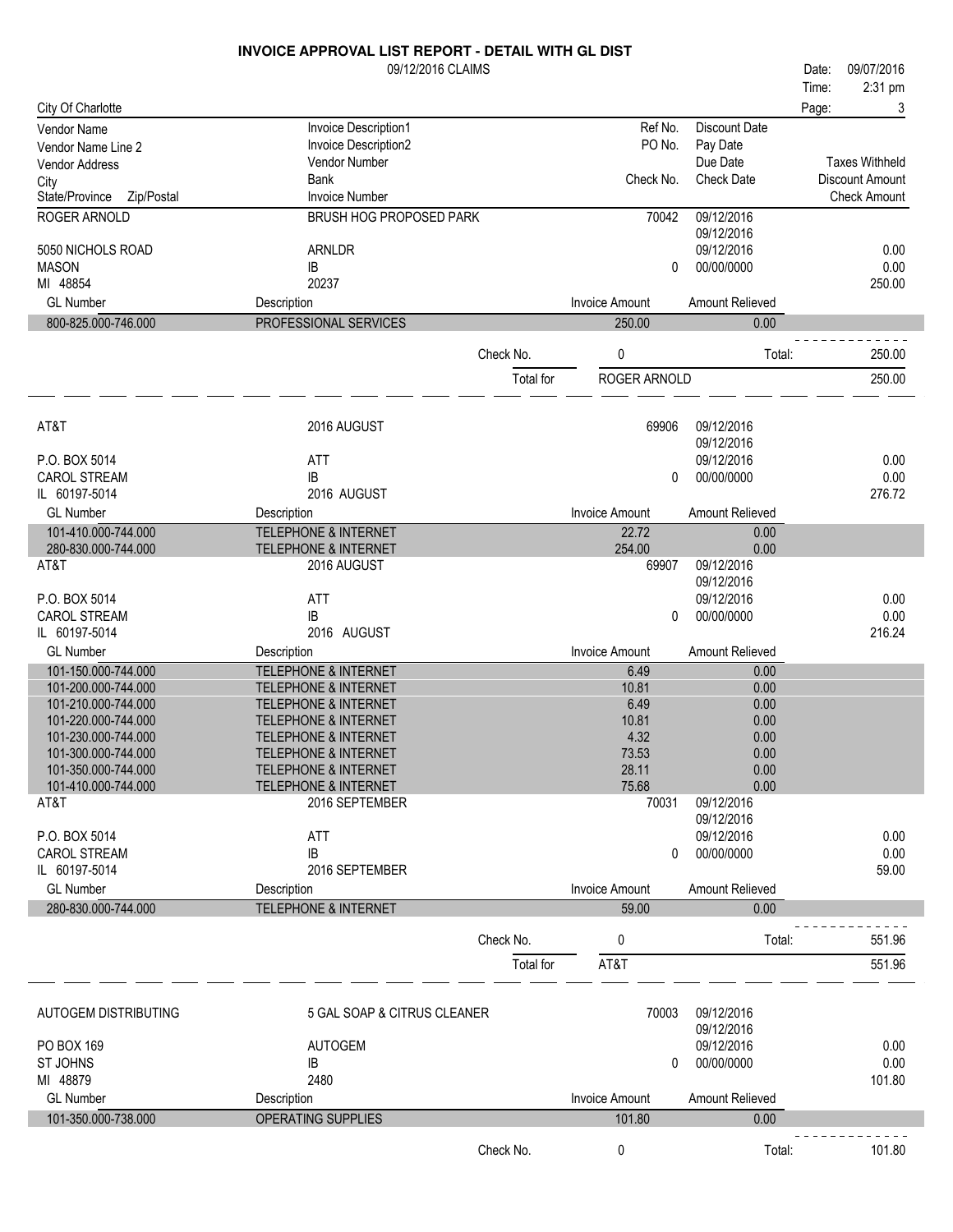|                              | <b>INVOICE APPROVAL LIST REPORT - DETAIL WITH GL DIST</b> |           |                          |                          |       |                        |
|------------------------------|-----------------------------------------------------------|-----------|--------------------------|--------------------------|-------|------------------------|
|                              | 09/12/2016 CLAIMS                                         |           |                          |                          | Date: | 09/07/2016             |
|                              |                                                           |           |                          |                          | Time: | 2:31 pm                |
| City Of Charlotte            |                                                           |           |                          |                          | Page: |                        |
| <b>Vendor Name</b>           | Invoice Description1                                      |           | Ref No.                  | Discount Date            |       |                        |
| Vendor Name Line 2           | Invoice Description2                                      |           | PO No.                   | Pay Date                 |       |                        |
| Vendor Address               | Vendor Number                                             |           |                          | Due Date                 |       | <b>Taxes Withheld</b>  |
| City                         | Bank                                                      |           | Check No.                | <b>Check Date</b>        |       | <b>Discount Amount</b> |
| State/Province<br>Zip/Postal | <b>Invoice Number</b>                                     |           |                          |                          |       | <b>Check Amount</b>    |
|                              |                                                           | Total for | AUTOGEM DISTRIBUTING     |                          |       | 101.80                 |
| <b>BARYAMES CLEANERS</b>     | UNIFORM CLEANING                                          |           | 69940                    | 09/12/2016               |       |                        |
|                              |                                                           |           |                          | 09/12/2016               |       |                        |
| 2423 SOUTH CEDAR ST          | <b>BARYAMES</b>                                           |           |                          | 09/12/2016               |       | 0.00                   |
| LANSING                      | IB                                                        |           | 0                        | 00/00/0000               |       | 0.00                   |
| MI 48910                     | 2016 AUG 16                                               |           |                          |                          |       | 260.80                 |
| <b>GL Number</b>             | Description                                               |           | <b>Invoice Amount</b>    | Amount Relieved          |       |                        |
| 101-300.000-733.000          | <b>UNIFORM &amp; CLEANING</b>                             |           | 260.80                   | 0.00                     |       |                        |
| <b>BARYAMES CLEANERS</b>     | UNIFORM CLEANING                                          |           | 70002                    | 09/12/2016               |       |                        |
|                              |                                                           |           |                          | 09/12/2016               |       |                        |
| 2423 SOUTH CEDAR ST          | <b>BARYAMES</b>                                           |           |                          | 09/12/2016               |       | 0.00                   |
| LANSING<br>MI 48910          | IB<br>83116                                               |           | $\Omega$                 | 00/00/0000               |       | 0.00<br>283.80         |
| <b>GL Number</b>             | Description                                               |           | <b>Invoice Amount</b>    | Amount Relieved          |       |                        |
| 101-350.000-733.000          | <b>UNIFORM &amp; CLEANING</b>                             |           | 283.80                   | 0.00                     |       |                        |
|                              |                                                           |           |                          |                          |       |                        |
|                              |                                                           | Check No. | 0                        | Total:                   |       | 544.60                 |
|                              |                                                           | Total for | <b>BARYAMES CLEANERS</b> |                          |       | 544.60                 |
|                              |                                                           |           |                          |                          |       |                        |
| <b>BEST AIRE CSI</b>         | REPLACEMENT BLOWER                                        |           | 69951                    | 09/12/2016               |       |                        |
|                              |                                                           |           |                          | 09/12/2016               |       |                        |
|                              | <b>BEST AIRE</b>                                          |           |                          | 09/12/2016               |       | 0.00                   |
|                              | IB                                                        |           | 0                        | 00/00/0000               |       | 0.00                   |
| 49512                        | 526506                                                    |           |                          |                          |       | 2,932.89               |
| <b>GL Number</b>             | Description                                               |           | <b>Invoice Amount</b>    | Amount Relieved          |       |                        |
| 510-675.000-731.000          | <b>MATERIALS &amp; SUPPLIES</b>                           |           | 2,932.89                 | 0.00                     |       |                        |
|                              |                                                           | Check No. | $\Omega$                 | Total:                   |       | 2,932.89               |
|                              |                                                           |           |                          |                          |       | 2,932.89               |
|                              |                                                           | Total for | <b>BEST AIRE CSI</b>     |                          |       |                        |
| <b>BYRUM ACE HARDWARE</b>    | <b>NEW KEY</b>                                            |           | 69890                    | 09/12/2016               |       |                        |
|                              |                                                           |           |                          | 09/12/2016               |       |                        |
| 515 LANSING STREET           | <b>BYRUTR</b>                                             |           |                          | 09/12/2016               |       | 0.00                   |
| <b>CHARLOTTE</b>             | IB                                                        |           | 0                        | 00/00/0000               |       | 0.00                   |
| MI 48813                     | B317918                                                   |           |                          |                          |       | 1.61                   |
| <b>GL Number</b>             | Description                                               |           | <b>Invoice Amount</b>    | Amount Relieved          |       |                        |
| 101-825.000-731.000          | <b>MATERIALS &amp; SUPPLIES</b>                           |           | 1.61                     | 0.00                     |       |                        |
| BYRUM ACE HARDWARE           | <b>SPONGES</b>                                            |           | 69921                    | 09/12/2016               |       |                        |
|                              |                                                           |           |                          | 09/12/2016               |       |                        |
| 515 LANSING STREET           | <b>BYRUTR</b>                                             |           |                          | 09/12/2016               |       | 0.00                   |
| <b>CHARLOTTE</b>             | IB                                                        |           | 0                        | 00/00/0000               |       | 0.00                   |
| MI 48813                     | B318368                                                   |           |                          |                          |       | 8.08                   |
| <b>GL Number</b>             | Description                                               |           | <b>Invoice Amount</b>    | Amount Relieved          |       |                        |
| 101-825.000-731.000          | <b>MATERIALS &amp; SUPPLIES</b>                           |           | 8.08                     | 0.00                     |       |                        |
| BYRUM ACE HARDWARE           | <b>MISC SUPPLIES</b>                                      |           | 69930                    | 09/12/2016               |       |                        |
|                              |                                                           |           |                          | 09/12/2016               |       |                        |
| 515 LANSING STREET           | <b>BYRUTR</b>                                             |           |                          | 09/12/2016<br>00/00/0000 |       | 0.00<br>0.00           |
| <b>CHARLOTTE</b><br>MI 48813 | IB<br>B317888                                             |           | 0                        |                          |       | 16.19                  |
| <b>GL Number</b>             | Description                                               |           | <b>Invoice Amount</b>    | Amount Relieved          |       |                        |
|                              |                                                           |           |                          |                          |       |                        |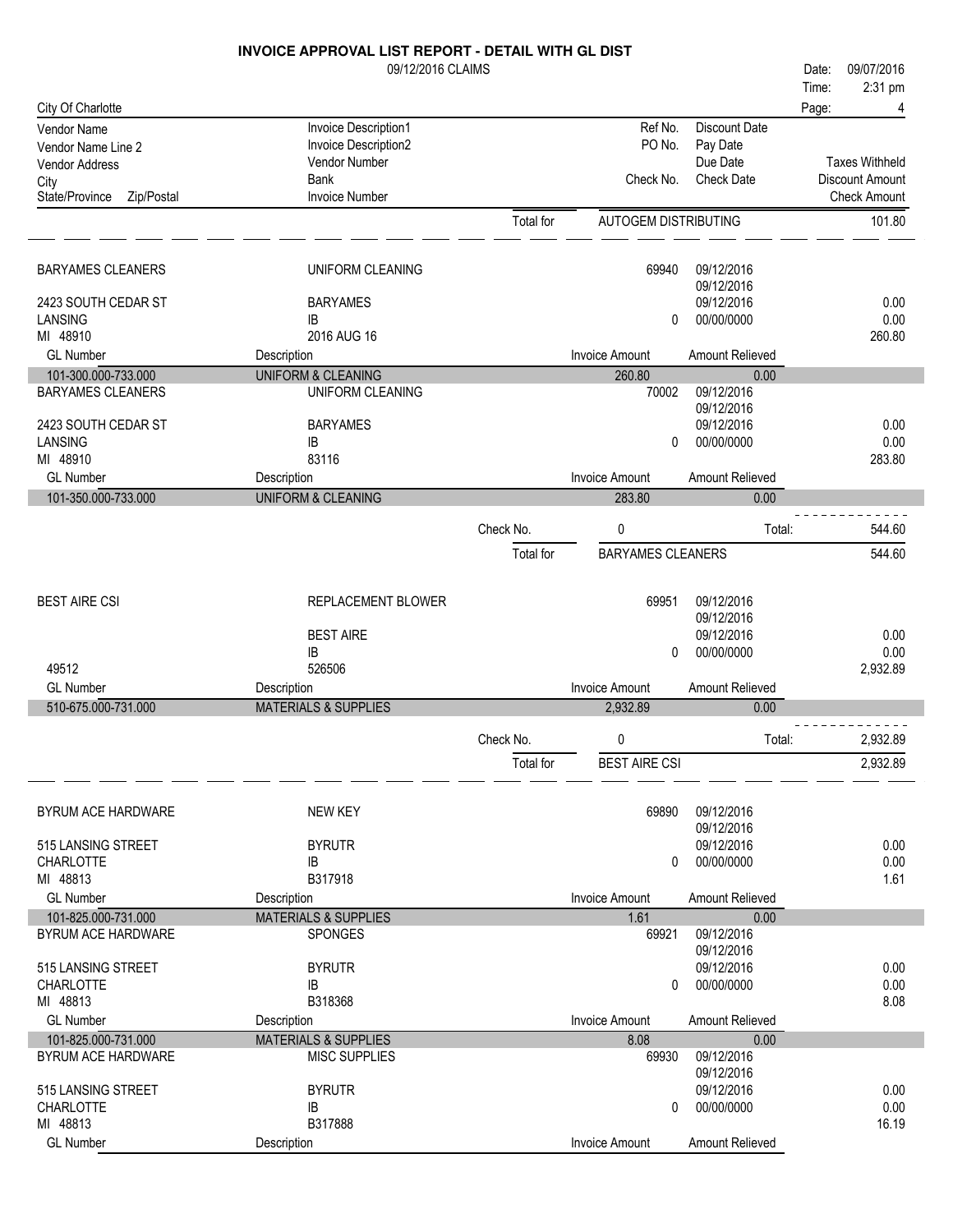| 2:31 pm<br>Time:<br>City Of Charlotte<br>Page:<br>5<br>Ref No.<br><b>Discount Date</b><br><b>Invoice Description1</b><br>Vendor Name<br>PO No.<br>Invoice Description2<br>Pay Date<br>Vendor Name Line 2<br><b>Taxes Withheld</b><br>Vendor Number<br>Due Date<br><b>Vendor Address</b><br><b>Bank</b><br>Check No.<br><b>Check Date</b><br><b>Discount Amount</b><br>City<br><b>Invoice Number</b><br><b>Check Amount</b><br>State/Province Zip/Postal<br>16.19<br><b>MATERIALS &amp; SUPPLIES</b><br>510-631.000-731.000<br>0.00<br>09/12/2016<br>BYRUM ACE HARDWARE<br><b>MISC SUPPLIES</b><br>69931<br>09/12/2016<br>515 LANSING STREET<br><b>BYRUTR</b><br>09/12/2016<br>0.00<br>0.00<br><b>CHARLOTTE</b><br>00/00/0000<br>IB<br>0<br>MI 48813<br>B317889<br>18.87<br><b>GL Number</b><br><b>Invoice Amount</b><br>Amount Relieved<br>Description<br>510-631.000-731.000<br><b>MATERIALS &amp; SUPPLIES</b><br>18.87<br>0.00<br>09/12/2016<br>BYRUM ACE HARDWARE<br>3 BOLTS<br>69949<br>09/12/2016<br>515 LANSING STREET<br><b>BYRUTR</b><br>09/12/2016<br>0.00<br>00/00/0000<br>0.00<br><b>CHARLOTTE</b><br>IB<br>0<br>MI 48813<br>B319072<br>1.22<br><b>GL Number</b><br><b>Invoice Amount</b><br>Amount Relieved<br>Description<br>510-621.000-731.000<br><b>MATERIALS &amp; SUPPLIES</b><br>1.22<br>0.00<br>09/12/2016<br><b>BYRUM ACE HARDWARE</b><br>STEP STOOL<br>69960<br>09/12/2016<br>09/12/2016<br>0.00<br>515 LANSING STREET<br><b>BYRUTR</b><br>0.00<br><b>CHARLOTTE</b><br>00/00/0000<br>IB<br>0<br>25.19<br>MI 48813<br>B318995<br><b>GL Number</b><br><b>Invoice Amount</b><br><b>Amount Relieved</b><br>Description<br>510-661.000-731.000<br><b>MATERIALS &amp; SUPPLIES</b><br>25.19<br>0.00<br><b>BYRUM ACE HARDWARE</b><br>09/12/2016<br><b>SPRAYER</b><br>69961<br>09/12/2016<br><b>BYRUTR</b><br>09/12/2016<br>515 LANSING STREET<br>0.00<br>0.00<br><b>CHARLOTTE</b><br>00/00/0000<br>IB<br>0<br>MI 48813<br>B319436<br>9.38<br><b>GL Number</b><br><b>Invoice Amount</b><br>Amount Relieved<br>Description<br>510-631.000-731.000<br><b>MATERIALS &amp; SUPPLIES</b><br>9.38<br>0.00<br>09/12/2016<br>BYRUM ACE HARDWARE<br><b>HOOKS</b><br>69962<br>09/12/2016<br><b>BYRUTR</b><br>515 LANSING STREET<br>09/12/2016<br>0.00<br><b>CHARLOTTE</b><br>00/00/0000<br>0.00<br>IB<br>$\Omega$<br>3.41<br>MI 48813<br>B319460<br><b>GL Number</b><br>Description<br><b>Invoice Amount</b><br>Amount Relieved<br>510-631.000-731.000<br><b>MATERIALS &amp; SUPPLIES</b><br>3.41<br>0.00<br>09/12/2016<br>BYRUM ACE HARDWARE<br><b>FORKLIFT PROPANE</b><br>70008<br>09/12/2016<br>09/12/2016<br>0.00<br>515 LANSING STREET<br><b>BYRUTR</b><br>0.00<br><b>CHARLOTTE</b><br>IB<br>00/00/0000<br>0<br>MI 48813<br>B3118429<br>30.00<br><b>GL Number</b><br><b>Invoice Amount</b><br>Amount Relieved<br>Description<br>500-841.000-731.000<br><b>MATERIALS &amp; SUPPLIES</b><br>30.00<br>0.00<br>BYRUM ACE HARDWARE<br><b>EXTENSION CORD &amp; TARP</b><br>09/12/2016<br>70009<br>09/12/2016<br>515 LANSING STREET<br>09/12/2016<br>0.00<br><b>BYRUTR</b><br>0.00<br><b>CHARLOTTE</b><br>IB<br>00/00/0000<br>0 |          | 09/12/2016 CLAIMS |  | 09/07/2016<br>Date: |
|------------------------------------------------------------------------------------------------------------------------------------------------------------------------------------------------------------------------------------------------------------------------------------------------------------------------------------------------------------------------------------------------------------------------------------------------------------------------------------------------------------------------------------------------------------------------------------------------------------------------------------------------------------------------------------------------------------------------------------------------------------------------------------------------------------------------------------------------------------------------------------------------------------------------------------------------------------------------------------------------------------------------------------------------------------------------------------------------------------------------------------------------------------------------------------------------------------------------------------------------------------------------------------------------------------------------------------------------------------------------------------------------------------------------------------------------------------------------------------------------------------------------------------------------------------------------------------------------------------------------------------------------------------------------------------------------------------------------------------------------------------------------------------------------------------------------------------------------------------------------------------------------------------------------------------------------------------------------------------------------------------------------------------------------------------------------------------------------------------------------------------------------------------------------------------------------------------------------------------------------------------------------------------------------------------------------------------------------------------------------------------------------------------------------------------------------------------------------------------------------------------------------------------------------------------------------------------------------------------------------------------------------------------------------------------------------------------------------------------------------------------------------------------------------------------------------------------------------------------------------------------------------------------------------------------------------------------------------------------------------------------------------------------------------------------------------------------------------------------------------------------|----------|-------------------|--|---------------------|
|                                                                                                                                                                                                                                                                                                                                                                                                                                                                                                                                                                                                                                                                                                                                                                                                                                                                                                                                                                                                                                                                                                                                                                                                                                                                                                                                                                                                                                                                                                                                                                                                                                                                                                                                                                                                                                                                                                                                                                                                                                                                                                                                                                                                                                                                                                                                                                                                                                                                                                                                                                                                                                                                                                                                                                                                                                                                                                                                                                                                                                                                                                                                    |          |                   |  |                     |
|                                                                                                                                                                                                                                                                                                                                                                                                                                                                                                                                                                                                                                                                                                                                                                                                                                                                                                                                                                                                                                                                                                                                                                                                                                                                                                                                                                                                                                                                                                                                                                                                                                                                                                                                                                                                                                                                                                                                                                                                                                                                                                                                                                                                                                                                                                                                                                                                                                                                                                                                                                                                                                                                                                                                                                                                                                                                                                                                                                                                                                                                                                                                    |          |                   |  |                     |
|                                                                                                                                                                                                                                                                                                                                                                                                                                                                                                                                                                                                                                                                                                                                                                                                                                                                                                                                                                                                                                                                                                                                                                                                                                                                                                                                                                                                                                                                                                                                                                                                                                                                                                                                                                                                                                                                                                                                                                                                                                                                                                                                                                                                                                                                                                                                                                                                                                                                                                                                                                                                                                                                                                                                                                                                                                                                                                                                                                                                                                                                                                                                    |          |                   |  |                     |
|                                                                                                                                                                                                                                                                                                                                                                                                                                                                                                                                                                                                                                                                                                                                                                                                                                                                                                                                                                                                                                                                                                                                                                                                                                                                                                                                                                                                                                                                                                                                                                                                                                                                                                                                                                                                                                                                                                                                                                                                                                                                                                                                                                                                                                                                                                                                                                                                                                                                                                                                                                                                                                                                                                                                                                                                                                                                                                                                                                                                                                                                                                                                    |          |                   |  |                     |
|                                                                                                                                                                                                                                                                                                                                                                                                                                                                                                                                                                                                                                                                                                                                                                                                                                                                                                                                                                                                                                                                                                                                                                                                                                                                                                                                                                                                                                                                                                                                                                                                                                                                                                                                                                                                                                                                                                                                                                                                                                                                                                                                                                                                                                                                                                                                                                                                                                                                                                                                                                                                                                                                                                                                                                                                                                                                                                                                                                                                                                                                                                                                    |          |                   |  |                     |
|                                                                                                                                                                                                                                                                                                                                                                                                                                                                                                                                                                                                                                                                                                                                                                                                                                                                                                                                                                                                                                                                                                                                                                                                                                                                                                                                                                                                                                                                                                                                                                                                                                                                                                                                                                                                                                                                                                                                                                                                                                                                                                                                                                                                                                                                                                                                                                                                                                                                                                                                                                                                                                                                                                                                                                                                                                                                                                                                                                                                                                                                                                                                    |          |                   |  |                     |
|                                                                                                                                                                                                                                                                                                                                                                                                                                                                                                                                                                                                                                                                                                                                                                                                                                                                                                                                                                                                                                                                                                                                                                                                                                                                                                                                                                                                                                                                                                                                                                                                                                                                                                                                                                                                                                                                                                                                                                                                                                                                                                                                                                                                                                                                                                                                                                                                                                                                                                                                                                                                                                                                                                                                                                                                                                                                                                                                                                                                                                                                                                                                    |          |                   |  |                     |
|                                                                                                                                                                                                                                                                                                                                                                                                                                                                                                                                                                                                                                                                                                                                                                                                                                                                                                                                                                                                                                                                                                                                                                                                                                                                                                                                                                                                                                                                                                                                                                                                                                                                                                                                                                                                                                                                                                                                                                                                                                                                                                                                                                                                                                                                                                                                                                                                                                                                                                                                                                                                                                                                                                                                                                                                                                                                                                                                                                                                                                                                                                                                    |          |                   |  |                     |
|                                                                                                                                                                                                                                                                                                                                                                                                                                                                                                                                                                                                                                                                                                                                                                                                                                                                                                                                                                                                                                                                                                                                                                                                                                                                                                                                                                                                                                                                                                                                                                                                                                                                                                                                                                                                                                                                                                                                                                                                                                                                                                                                                                                                                                                                                                                                                                                                                                                                                                                                                                                                                                                                                                                                                                                                                                                                                                                                                                                                                                                                                                                                    |          |                   |  |                     |
|                                                                                                                                                                                                                                                                                                                                                                                                                                                                                                                                                                                                                                                                                                                                                                                                                                                                                                                                                                                                                                                                                                                                                                                                                                                                                                                                                                                                                                                                                                                                                                                                                                                                                                                                                                                                                                                                                                                                                                                                                                                                                                                                                                                                                                                                                                                                                                                                                                                                                                                                                                                                                                                                                                                                                                                                                                                                                                                                                                                                                                                                                                                                    |          |                   |  |                     |
|                                                                                                                                                                                                                                                                                                                                                                                                                                                                                                                                                                                                                                                                                                                                                                                                                                                                                                                                                                                                                                                                                                                                                                                                                                                                                                                                                                                                                                                                                                                                                                                                                                                                                                                                                                                                                                                                                                                                                                                                                                                                                                                                                                                                                                                                                                                                                                                                                                                                                                                                                                                                                                                                                                                                                                                                                                                                                                                                                                                                                                                                                                                                    |          |                   |  |                     |
|                                                                                                                                                                                                                                                                                                                                                                                                                                                                                                                                                                                                                                                                                                                                                                                                                                                                                                                                                                                                                                                                                                                                                                                                                                                                                                                                                                                                                                                                                                                                                                                                                                                                                                                                                                                                                                                                                                                                                                                                                                                                                                                                                                                                                                                                                                                                                                                                                                                                                                                                                                                                                                                                                                                                                                                                                                                                                                                                                                                                                                                                                                                                    |          |                   |  |                     |
|                                                                                                                                                                                                                                                                                                                                                                                                                                                                                                                                                                                                                                                                                                                                                                                                                                                                                                                                                                                                                                                                                                                                                                                                                                                                                                                                                                                                                                                                                                                                                                                                                                                                                                                                                                                                                                                                                                                                                                                                                                                                                                                                                                                                                                                                                                                                                                                                                                                                                                                                                                                                                                                                                                                                                                                                                                                                                                                                                                                                                                                                                                                                    |          |                   |  |                     |
|                                                                                                                                                                                                                                                                                                                                                                                                                                                                                                                                                                                                                                                                                                                                                                                                                                                                                                                                                                                                                                                                                                                                                                                                                                                                                                                                                                                                                                                                                                                                                                                                                                                                                                                                                                                                                                                                                                                                                                                                                                                                                                                                                                                                                                                                                                                                                                                                                                                                                                                                                                                                                                                                                                                                                                                                                                                                                                                                                                                                                                                                                                                                    |          |                   |  |                     |
|                                                                                                                                                                                                                                                                                                                                                                                                                                                                                                                                                                                                                                                                                                                                                                                                                                                                                                                                                                                                                                                                                                                                                                                                                                                                                                                                                                                                                                                                                                                                                                                                                                                                                                                                                                                                                                                                                                                                                                                                                                                                                                                                                                                                                                                                                                                                                                                                                                                                                                                                                                                                                                                                                                                                                                                                                                                                                                                                                                                                                                                                                                                                    |          |                   |  |                     |
|                                                                                                                                                                                                                                                                                                                                                                                                                                                                                                                                                                                                                                                                                                                                                                                                                                                                                                                                                                                                                                                                                                                                                                                                                                                                                                                                                                                                                                                                                                                                                                                                                                                                                                                                                                                                                                                                                                                                                                                                                                                                                                                                                                                                                                                                                                                                                                                                                                                                                                                                                                                                                                                                                                                                                                                                                                                                                                                                                                                                                                                                                                                                    |          |                   |  |                     |
|                                                                                                                                                                                                                                                                                                                                                                                                                                                                                                                                                                                                                                                                                                                                                                                                                                                                                                                                                                                                                                                                                                                                                                                                                                                                                                                                                                                                                                                                                                                                                                                                                                                                                                                                                                                                                                                                                                                                                                                                                                                                                                                                                                                                                                                                                                                                                                                                                                                                                                                                                                                                                                                                                                                                                                                                                                                                                                                                                                                                                                                                                                                                    |          |                   |  |                     |
|                                                                                                                                                                                                                                                                                                                                                                                                                                                                                                                                                                                                                                                                                                                                                                                                                                                                                                                                                                                                                                                                                                                                                                                                                                                                                                                                                                                                                                                                                                                                                                                                                                                                                                                                                                                                                                                                                                                                                                                                                                                                                                                                                                                                                                                                                                                                                                                                                                                                                                                                                                                                                                                                                                                                                                                                                                                                                                                                                                                                                                                                                                                                    |          |                   |  |                     |
|                                                                                                                                                                                                                                                                                                                                                                                                                                                                                                                                                                                                                                                                                                                                                                                                                                                                                                                                                                                                                                                                                                                                                                                                                                                                                                                                                                                                                                                                                                                                                                                                                                                                                                                                                                                                                                                                                                                                                                                                                                                                                                                                                                                                                                                                                                                                                                                                                                                                                                                                                                                                                                                                                                                                                                                                                                                                                                                                                                                                                                                                                                                                    |          |                   |  |                     |
|                                                                                                                                                                                                                                                                                                                                                                                                                                                                                                                                                                                                                                                                                                                                                                                                                                                                                                                                                                                                                                                                                                                                                                                                                                                                                                                                                                                                                                                                                                                                                                                                                                                                                                                                                                                                                                                                                                                                                                                                                                                                                                                                                                                                                                                                                                                                                                                                                                                                                                                                                                                                                                                                                                                                                                                                                                                                                                                                                                                                                                                                                                                                    |          |                   |  |                     |
|                                                                                                                                                                                                                                                                                                                                                                                                                                                                                                                                                                                                                                                                                                                                                                                                                                                                                                                                                                                                                                                                                                                                                                                                                                                                                                                                                                                                                                                                                                                                                                                                                                                                                                                                                                                                                                                                                                                                                                                                                                                                                                                                                                                                                                                                                                                                                                                                                                                                                                                                                                                                                                                                                                                                                                                                                                                                                                                                                                                                                                                                                                                                    |          |                   |  |                     |
|                                                                                                                                                                                                                                                                                                                                                                                                                                                                                                                                                                                                                                                                                                                                                                                                                                                                                                                                                                                                                                                                                                                                                                                                                                                                                                                                                                                                                                                                                                                                                                                                                                                                                                                                                                                                                                                                                                                                                                                                                                                                                                                                                                                                                                                                                                                                                                                                                                                                                                                                                                                                                                                                                                                                                                                                                                                                                                                                                                                                                                                                                                                                    |          |                   |  |                     |
|                                                                                                                                                                                                                                                                                                                                                                                                                                                                                                                                                                                                                                                                                                                                                                                                                                                                                                                                                                                                                                                                                                                                                                                                                                                                                                                                                                                                                                                                                                                                                                                                                                                                                                                                                                                                                                                                                                                                                                                                                                                                                                                                                                                                                                                                                                                                                                                                                                                                                                                                                                                                                                                                                                                                                                                                                                                                                                                                                                                                                                                                                                                                    |          |                   |  |                     |
|                                                                                                                                                                                                                                                                                                                                                                                                                                                                                                                                                                                                                                                                                                                                                                                                                                                                                                                                                                                                                                                                                                                                                                                                                                                                                                                                                                                                                                                                                                                                                                                                                                                                                                                                                                                                                                                                                                                                                                                                                                                                                                                                                                                                                                                                                                                                                                                                                                                                                                                                                                                                                                                                                                                                                                                                                                                                                                                                                                                                                                                                                                                                    |          |                   |  |                     |
|                                                                                                                                                                                                                                                                                                                                                                                                                                                                                                                                                                                                                                                                                                                                                                                                                                                                                                                                                                                                                                                                                                                                                                                                                                                                                                                                                                                                                                                                                                                                                                                                                                                                                                                                                                                                                                                                                                                                                                                                                                                                                                                                                                                                                                                                                                                                                                                                                                                                                                                                                                                                                                                                                                                                                                                                                                                                                                                                                                                                                                                                                                                                    |          |                   |  |                     |
|                                                                                                                                                                                                                                                                                                                                                                                                                                                                                                                                                                                                                                                                                                                                                                                                                                                                                                                                                                                                                                                                                                                                                                                                                                                                                                                                                                                                                                                                                                                                                                                                                                                                                                                                                                                                                                                                                                                                                                                                                                                                                                                                                                                                                                                                                                                                                                                                                                                                                                                                                                                                                                                                                                                                                                                                                                                                                                                                                                                                                                                                                                                                    |          |                   |  |                     |
|                                                                                                                                                                                                                                                                                                                                                                                                                                                                                                                                                                                                                                                                                                                                                                                                                                                                                                                                                                                                                                                                                                                                                                                                                                                                                                                                                                                                                                                                                                                                                                                                                                                                                                                                                                                                                                                                                                                                                                                                                                                                                                                                                                                                                                                                                                                                                                                                                                                                                                                                                                                                                                                                                                                                                                                                                                                                                                                                                                                                                                                                                                                                    |          |                   |  |                     |
|                                                                                                                                                                                                                                                                                                                                                                                                                                                                                                                                                                                                                                                                                                                                                                                                                                                                                                                                                                                                                                                                                                                                                                                                                                                                                                                                                                                                                                                                                                                                                                                                                                                                                                                                                                                                                                                                                                                                                                                                                                                                                                                                                                                                                                                                                                                                                                                                                                                                                                                                                                                                                                                                                                                                                                                                                                                                                                                                                                                                                                                                                                                                    |          |                   |  |                     |
|                                                                                                                                                                                                                                                                                                                                                                                                                                                                                                                                                                                                                                                                                                                                                                                                                                                                                                                                                                                                                                                                                                                                                                                                                                                                                                                                                                                                                                                                                                                                                                                                                                                                                                                                                                                                                                                                                                                                                                                                                                                                                                                                                                                                                                                                                                                                                                                                                                                                                                                                                                                                                                                                                                                                                                                                                                                                                                                                                                                                                                                                                                                                    |          |                   |  |                     |
|                                                                                                                                                                                                                                                                                                                                                                                                                                                                                                                                                                                                                                                                                                                                                                                                                                                                                                                                                                                                                                                                                                                                                                                                                                                                                                                                                                                                                                                                                                                                                                                                                                                                                                                                                                                                                                                                                                                                                                                                                                                                                                                                                                                                                                                                                                                                                                                                                                                                                                                                                                                                                                                                                                                                                                                                                                                                                                                                                                                                                                                                                                                                    |          |                   |  |                     |
|                                                                                                                                                                                                                                                                                                                                                                                                                                                                                                                                                                                                                                                                                                                                                                                                                                                                                                                                                                                                                                                                                                                                                                                                                                                                                                                                                                                                                                                                                                                                                                                                                                                                                                                                                                                                                                                                                                                                                                                                                                                                                                                                                                                                                                                                                                                                                                                                                                                                                                                                                                                                                                                                                                                                                                                                                                                                                                                                                                                                                                                                                                                                    |          |                   |  |                     |
|                                                                                                                                                                                                                                                                                                                                                                                                                                                                                                                                                                                                                                                                                                                                                                                                                                                                                                                                                                                                                                                                                                                                                                                                                                                                                                                                                                                                                                                                                                                                                                                                                                                                                                                                                                                                                                                                                                                                                                                                                                                                                                                                                                                                                                                                                                                                                                                                                                                                                                                                                                                                                                                                                                                                                                                                                                                                                                                                                                                                                                                                                                                                    |          |                   |  |                     |
|                                                                                                                                                                                                                                                                                                                                                                                                                                                                                                                                                                                                                                                                                                                                                                                                                                                                                                                                                                                                                                                                                                                                                                                                                                                                                                                                                                                                                                                                                                                                                                                                                                                                                                                                                                                                                                                                                                                                                                                                                                                                                                                                                                                                                                                                                                                                                                                                                                                                                                                                                                                                                                                                                                                                                                                                                                                                                                                                                                                                                                                                                                                                    |          |                   |  |                     |
|                                                                                                                                                                                                                                                                                                                                                                                                                                                                                                                                                                                                                                                                                                                                                                                                                                                                                                                                                                                                                                                                                                                                                                                                                                                                                                                                                                                                                                                                                                                                                                                                                                                                                                                                                                                                                                                                                                                                                                                                                                                                                                                                                                                                                                                                                                                                                                                                                                                                                                                                                                                                                                                                                                                                                                                                                                                                                                                                                                                                                                                                                                                                    |          |                   |  |                     |
|                                                                                                                                                                                                                                                                                                                                                                                                                                                                                                                                                                                                                                                                                                                                                                                                                                                                                                                                                                                                                                                                                                                                                                                                                                                                                                                                                                                                                                                                                                                                                                                                                                                                                                                                                                                                                                                                                                                                                                                                                                                                                                                                                                                                                                                                                                                                                                                                                                                                                                                                                                                                                                                                                                                                                                                                                                                                                                                                                                                                                                                                                                                                    |          |                   |  |                     |
|                                                                                                                                                                                                                                                                                                                                                                                                                                                                                                                                                                                                                                                                                                                                                                                                                                                                                                                                                                                                                                                                                                                                                                                                                                                                                                                                                                                                                                                                                                                                                                                                                                                                                                                                                                                                                                                                                                                                                                                                                                                                                                                                                                                                                                                                                                                                                                                                                                                                                                                                                                                                                                                                                                                                                                                                                                                                                                                                                                                                                                                                                                                                    |          |                   |  |                     |
|                                                                                                                                                                                                                                                                                                                                                                                                                                                                                                                                                                                                                                                                                                                                                                                                                                                                                                                                                                                                                                                                                                                                                                                                                                                                                                                                                                                                                                                                                                                                                                                                                                                                                                                                                                                                                                                                                                                                                                                                                                                                                                                                                                                                                                                                                                                                                                                                                                                                                                                                                                                                                                                                                                                                                                                                                                                                                                                                                                                                                                                                                                                                    |          |                   |  |                     |
|                                                                                                                                                                                                                                                                                                                                                                                                                                                                                                                                                                                                                                                                                                                                                                                                                                                                                                                                                                                                                                                                                                                                                                                                                                                                                                                                                                                                                                                                                                                                                                                                                                                                                                                                                                                                                                                                                                                                                                                                                                                                                                                                                                                                                                                                                                                                                                                                                                                                                                                                                                                                                                                                                                                                                                                                                                                                                                                                                                                                                                                                                                                                    |          |                   |  |                     |
|                                                                                                                                                                                                                                                                                                                                                                                                                                                                                                                                                                                                                                                                                                                                                                                                                                                                                                                                                                                                                                                                                                                                                                                                                                                                                                                                                                                                                                                                                                                                                                                                                                                                                                                                                                                                                                                                                                                                                                                                                                                                                                                                                                                                                                                                                                                                                                                                                                                                                                                                                                                                                                                                                                                                                                                                                                                                                                                                                                                                                                                                                                                                    |          |                   |  |                     |
|                                                                                                                                                                                                                                                                                                                                                                                                                                                                                                                                                                                                                                                                                                                                                                                                                                                                                                                                                                                                                                                                                                                                                                                                                                                                                                                                                                                                                                                                                                                                                                                                                                                                                                                                                                                                                                                                                                                                                                                                                                                                                                                                                                                                                                                                                                                                                                                                                                                                                                                                                                                                                                                                                                                                                                                                                                                                                                                                                                                                                                                                                                                                    |          |                   |  |                     |
|                                                                                                                                                                                                                                                                                                                                                                                                                                                                                                                                                                                                                                                                                                                                                                                                                                                                                                                                                                                                                                                                                                                                                                                                                                                                                                                                                                                                                                                                                                                                                                                                                                                                                                                                                                                                                                                                                                                                                                                                                                                                                                                                                                                                                                                                                                                                                                                                                                                                                                                                                                                                                                                                                                                                                                                                                                                                                                                                                                                                                                                                                                                                    |          |                   |  |                     |
|                                                                                                                                                                                                                                                                                                                                                                                                                                                                                                                                                                                                                                                                                                                                                                                                                                                                                                                                                                                                                                                                                                                                                                                                                                                                                                                                                                                                                                                                                                                                                                                                                                                                                                                                                                                                                                                                                                                                                                                                                                                                                                                                                                                                                                                                                                                                                                                                                                                                                                                                                                                                                                                                                                                                                                                                                                                                                                                                                                                                                                                                                                                                    |          |                   |  |                     |
|                                                                                                                                                                                                                                                                                                                                                                                                                                                                                                                                                                                                                                                                                                                                                                                                                                                                                                                                                                                                                                                                                                                                                                                                                                                                                                                                                                                                                                                                                                                                                                                                                                                                                                                                                                                                                                                                                                                                                                                                                                                                                                                                                                                                                                                                                                                                                                                                                                                                                                                                                                                                                                                                                                                                                                                                                                                                                                                                                                                                                                                                                                                                    |          |                   |  |                     |
|                                                                                                                                                                                                                                                                                                                                                                                                                                                                                                                                                                                                                                                                                                                                                                                                                                                                                                                                                                                                                                                                                                                                                                                                                                                                                                                                                                                                                                                                                                                                                                                                                                                                                                                                                                                                                                                                                                                                                                                                                                                                                                                                                                                                                                                                                                                                                                                                                                                                                                                                                                                                                                                                                                                                                                                                                                                                                                                                                                                                                                                                                                                                    |          |                   |  |                     |
|                                                                                                                                                                                                                                                                                                                                                                                                                                                                                                                                                                                                                                                                                                                                                                                                                                                                                                                                                                                                                                                                                                                                                                                                                                                                                                                                                                                                                                                                                                                                                                                                                                                                                                                                                                                                                                                                                                                                                                                                                                                                                                                                                                                                                                                                                                                                                                                                                                                                                                                                                                                                                                                                                                                                                                                                                                                                                                                                                                                                                                                                                                                                    |          |                   |  |                     |
|                                                                                                                                                                                                                                                                                                                                                                                                                                                                                                                                                                                                                                                                                                                                                                                                                                                                                                                                                                                                                                                                                                                                                                                                                                                                                                                                                                                                                                                                                                                                                                                                                                                                                                                                                                                                                                                                                                                                                                                                                                                                                                                                                                                                                                                                                                                                                                                                                                                                                                                                                                                                                                                                                                                                                                                                                                                                                                                                                                                                                                                                                                                                    |          |                   |  |                     |
|                                                                                                                                                                                                                                                                                                                                                                                                                                                                                                                                                                                                                                                                                                                                                                                                                                                                                                                                                                                                                                                                                                                                                                                                                                                                                                                                                                                                                                                                                                                                                                                                                                                                                                                                                                                                                                                                                                                                                                                                                                                                                                                                                                                                                                                                                                                                                                                                                                                                                                                                                                                                                                                                                                                                                                                                                                                                                                                                                                                                                                                                                                                                    |          |                   |  |                     |
|                                                                                                                                                                                                                                                                                                                                                                                                                                                                                                                                                                                                                                                                                                                                                                                                                                                                                                                                                                                                                                                                                                                                                                                                                                                                                                                                                                                                                                                                                                                                                                                                                                                                                                                                                                                                                                                                                                                                                                                                                                                                                                                                                                                                                                                                                                                                                                                                                                                                                                                                                                                                                                                                                                                                                                                                                                                                                                                                                                                                                                                                                                                                    |          |                   |  |                     |
|                                                                                                                                                                                                                                                                                                                                                                                                                                                                                                                                                                                                                                                                                                                                                                                                                                                                                                                                                                                                                                                                                                                                                                                                                                                                                                                                                                                                                                                                                                                                                                                                                                                                                                                                                                                                                                                                                                                                                                                                                                                                                                                                                                                                                                                                                                                                                                                                                                                                                                                                                                                                                                                                                                                                                                                                                                                                                                                                                                                                                                                                                                                                    |          |                   |  |                     |
|                                                                                                                                                                                                                                                                                                                                                                                                                                                                                                                                                                                                                                                                                                                                                                                                                                                                                                                                                                                                                                                                                                                                                                                                                                                                                                                                                                                                                                                                                                                                                                                                                                                                                                                                                                                                                                                                                                                                                                                                                                                                                                                                                                                                                                                                                                                                                                                                                                                                                                                                                                                                                                                                                                                                                                                                                                                                                                                                                                                                                                                                                                                                    |          |                   |  |                     |
|                                                                                                                                                                                                                                                                                                                                                                                                                                                                                                                                                                                                                                                                                                                                                                                                                                                                                                                                                                                                                                                                                                                                                                                                                                                                                                                                                                                                                                                                                                                                                                                                                                                                                                                                                                                                                                                                                                                                                                                                                                                                                                                                                                                                                                                                                                                                                                                                                                                                                                                                                                                                                                                                                                                                                                                                                                                                                                                                                                                                                                                                                                                                    |          |                   |  |                     |
|                                                                                                                                                                                                                                                                                                                                                                                                                                                                                                                                                                                                                                                                                                                                                                                                                                                                                                                                                                                                                                                                                                                                                                                                                                                                                                                                                                                                                                                                                                                                                                                                                                                                                                                                                                                                                                                                                                                                                                                                                                                                                                                                                                                                                                                                                                                                                                                                                                                                                                                                                                                                                                                                                                                                                                                                                                                                                                                                                                                                                                                                                                                                    |          |                   |  |                     |
|                                                                                                                                                                                                                                                                                                                                                                                                                                                                                                                                                                                                                                                                                                                                                                                                                                                                                                                                                                                                                                                                                                                                                                                                                                                                                                                                                                                                                                                                                                                                                                                                                                                                                                                                                                                                                                                                                                                                                                                                                                                                                                                                                                                                                                                                                                                                                                                                                                                                                                                                                                                                                                                                                                                                                                                                                                                                                                                                                                                                                                                                                                                                    | MI 48813 | B318664           |  | 25.90               |

GL Number Bescription<br>
500-841.000-731.000<br>
6.00
0.00
0.00
Description
MATERIALS & SUPPLIES
DESCRIPSION CONTERED 25.90
0.00

MATERIALS & SUPPLIES 25.90 0.00

## **INVOICE APPROVAL LIST REPORT - DETAIL WITH GL DIST**

09/12/2016 CLAIMS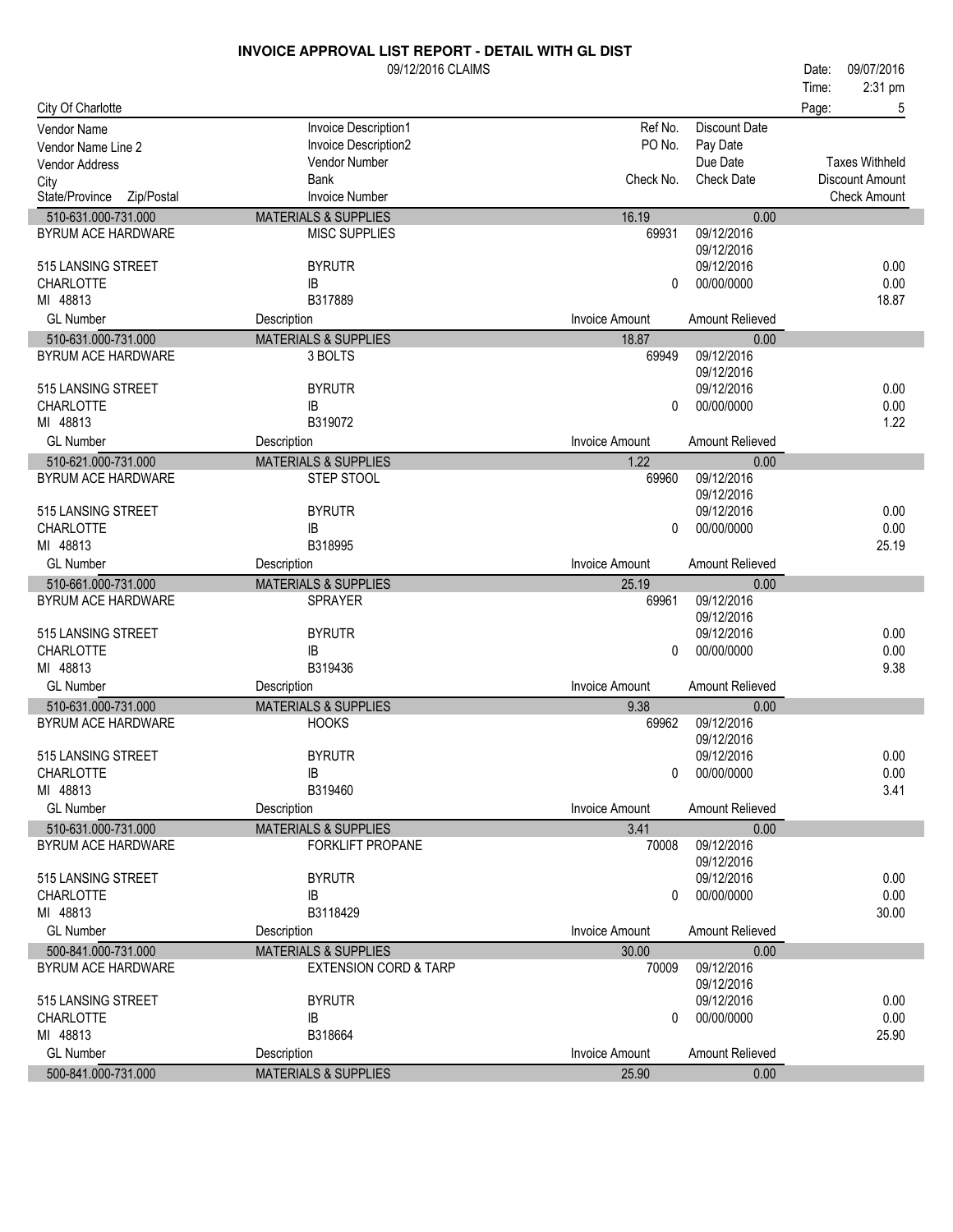|                                        | 09/12/2016 CLAIMS               |           |                       |                          | 09/07/2016<br>Date:            |
|----------------------------------------|---------------------------------|-----------|-----------------------|--------------------------|--------------------------------|
| City Of Charlotte                      |                                 |           |                       |                          | 2:31 pm<br>Time:<br>6<br>Page: |
|                                        | Invoice Description1            |           | Ref No.               | <b>Discount Date</b>     |                                |
| Vendor Name<br>Vendor Name Line 2      | Invoice Description2            |           | PO No.                | Pay Date                 |                                |
| Vendor Address                         | Vendor Number                   |           |                       | Due Date                 | <b>Taxes Withheld</b>          |
| City                                   | <b>Bank</b>                     |           | Check No.             | <b>Check Date</b>        | Discount Amount                |
| State/Province<br>Zip/Postal           | <b>Invoice Number</b>           |           |                       |                          | <b>Check Amount</b>            |
| BYRUM ACE HARDWARE                     | <b>TARP</b>                     |           | 70010                 | 09/12/2016               |                                |
| 515 LANSING STREET                     | <b>BYRUTR</b>                   |           |                       | 09/12/2016<br>09/12/2016 | 0.00                           |
| <b>CHARLOTTE</b>                       | IB                              |           | 0                     | 00/00/0000               | 0.00                           |
| MI 48813                               | A139432                         |           |                       |                          | 58.49                          |
| <b>GL Number</b>                       | Description                     |           | <b>Invoice Amount</b> | Amount Relieved          |                                |
| 500-841.000-731.000                    | <b>MATERIALS &amp; SUPPLIES</b> |           | 58.49                 | 0.00                     |                                |
| <b>BYRUM ACE HARDWARE</b>              | <b>BAGS</b>                     |           | 70011                 | 09/12/2016               |                                |
| 515 LANSING STREET                     | <b>BYRUTR</b>                   |           |                       | 09/12/2016<br>09/12/2016 | 0.00                           |
| <b>CHARLOTTE</b>                       | IB                              |           | $\Omega$              | 00/00/0000               | 0.00                           |
| MI 48813                               | B319910                         |           |                       |                          | 42.48                          |
| <b>GL Number</b>                       | Description                     |           | <b>Invoice Amount</b> | Amount Relieved          |                                |
| 500-841.000-731.000                    | <b>MATERIALS &amp; SUPPLIES</b> |           | 42.48                 | 0.00                     |                                |
| BYRUM ACE HARDWARE                     | <b>MISC SUPPLIES</b>            |           | 70017                 | 09/12/2016               |                                |
|                                        |                                 |           |                       | 09/12/2016               |                                |
| 515 LANSING STREET<br><b>CHARLOTTE</b> | <b>BYRUTR</b><br>IB             |           | 0                     | 09/12/2016<br>00/00/0000 | 0.00<br>0.00                   |
| MI 48813                               | B320018                         |           |                       |                          | 0.98                           |
| <b>GL Number</b>                       | Description                     |           | <b>Invoice Amount</b> | Amount Relieved          |                                |
| 510-661.000-731.000                    | <b>MATERIALS &amp; SUPPLIES</b> |           | 0.98                  | 0.00                     |                                |
| BYRUM ACE HARDWARE                     | <b>MISC SUPPLIES</b>            |           | 70018                 | 09/12/2016               |                                |
|                                        |                                 |           |                       | 09/12/2016               |                                |
| 515 LANSING STREET<br><b>CHARLOTTE</b> | <b>BYRUTR</b><br>IB             |           | 0                     | 09/12/2016<br>00/00/0000 | 0.00<br>0.00                   |
| MI 48813                               | B320407                         |           |                       |                          | 35.98                          |
| <b>GL Number</b>                       | Description                     |           | <b>Invoice Amount</b> | Amount Relieved          |                                |
| 510-631.000-731.000                    | <b>MATERIALS &amp; SUPPLIES</b> |           | 35.98                 | 0.00                     |                                |
| BYRUM ACE HARDWARE                     | <b>MISC SUPPLIES</b>            |           | 70019                 | 09/12/2016               |                                |
|                                        |                                 |           |                       | 09/12/2016               |                                |
| 515 LANSING STREET<br>CHARLOTTE        | <b>BYRUTR</b><br>IB             |           | 0                     | 09/12/2016<br>00/00/0000 | 0.00<br>0.00                   |
| MI 48813                               | B320413                         |           |                       |                          | 13.24                          |
| <b>GL</b> Number                       | Description                     |           | Invoice Amount        | Amount Relieved          |                                |
| 510-631.000-731.000                    | <b>MATERIALS &amp; SUPPLIES</b> |           | 13.24                 | 0.00                     |                                |
|                                        |                                 | Check No. | 0                     | Total:                   | 291.02                         |
|                                        |                                 |           |                       |                          |                                |
|                                        |                                 | Total for | BYRUM ACE HARDWARE    |                          | 291.02                         |
| CANDY FORD, INC.                       | <b>NEW BATTERY</b>              |           | 69942                 | 09/12/2016               |                                |
|                                        |                                 |           |                       | 09/12/2016               |                                |
| 403 LANSING                            | <b>CANDFO</b>                   |           |                       | 09/12/2016               | 0.00                           |
| <b>CHARLOTTE</b>                       | IB                              |           | 0                     | 00/00/0000               | 0.00                           |
| MI 48813                               | 7460                            |           |                       |                          | 119.95                         |
| <b>GL Number</b>                       | Description                     |           | <b>Invoice Amount</b> | Amount Relieved          |                                |
| 101-300.000-740.000                    | <b>VEHICLE MAINTENANCE</b>      |           | 119.95                | 0.00                     |                                |
|                                        |                                 | Check No. | 0                     | Total:                   | 119.95                         |
|                                        |                                 | Total for | CANDY FORD, INC.      |                          | 119.95                         |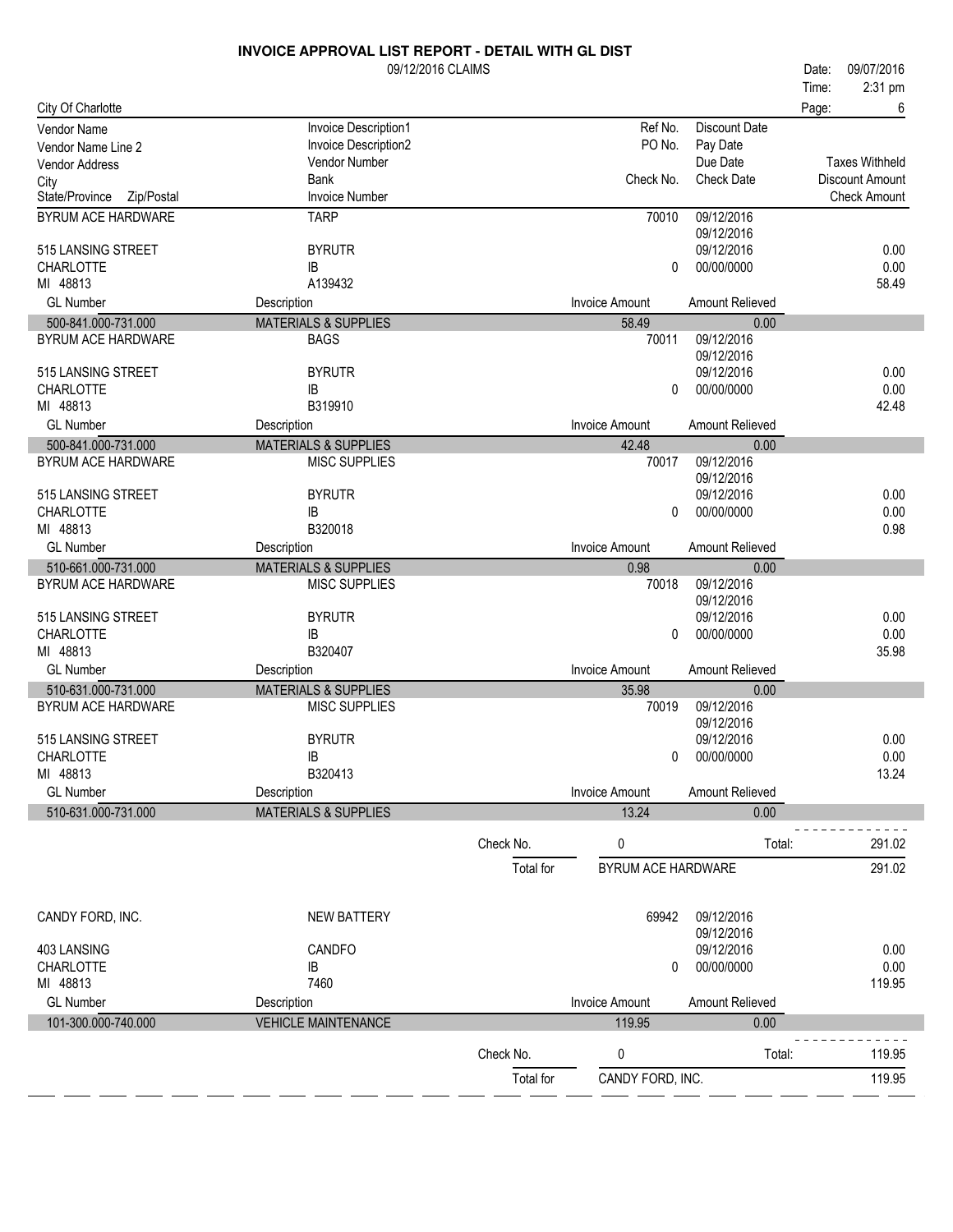|                                            | 09/12/2016 CLAIMS                              |                        |                          |                              | 09/07/2016<br>Date:   |                  |
|--------------------------------------------|------------------------------------------------|------------------------|--------------------------|------------------------------|-----------------------|------------------|
|                                            |                                                |                        |                          |                              | 2:31 pm<br>Time:      |                  |
| City Of Charlotte                          |                                                |                        |                          |                              | Page:                 | 7                |
| Vendor Name                                | Invoice Description1                           |                        | Ref No.                  | <b>Discount Date</b>         |                       |                  |
| Vendor Name Line 2                         | Invoice Description2                           |                        | PO No.                   | Pay Date<br>Due Date         | <b>Taxes Withheld</b> |                  |
| <b>Vendor Address</b>                      | Vendor Number<br>Bank                          |                        | Check No.                | <b>Check Date</b>            | Discount Amount       |                  |
| City<br>Zip/Postal<br>State/Province       | <b>Invoice Number</b>                          |                        |                          |                              | <b>Check Amount</b>   |                  |
| CANON FINANCIAL SERVICES, IN               | 2016 SEPTEMBER                                 |                        | 69908                    | 09/12/2016                   |                       |                  |
|                                            |                                                |                        |                          | 09/12/2016                   |                       |                  |
| 14904 COLLECTIONS CENTER DRIVE             | <b>CANNFI</b>                                  |                        |                          | 09/12/2016                   |                       | 0.00             |
| <b>CHICAGO</b>                             | IB                                             |                        | 0                        | 00/00/0000                   |                       | 0.00             |
| IL 60693-0149                              | 16372097                                       |                        |                          |                              |                       | 328.75           |
| <b>GL Number</b>                           | Description                                    |                        | <b>Invoice Amount</b>    | Amount Relieved              |                       |                  |
| 101-150.000-737.000                        | PRINTING & PUBLISHING                          |                        | 8.46                     | 0.00                         |                       |                  |
| 101-200.000-737.000                        | <b>PRINTING &amp; PUBLISHING</b>               |                        | 13.54                    | 0.00                         |                       |                  |
| 101-210.000-737.000                        | PRINTING & PUBLISHING                          |                        | 8.46                     | 0.00                         |                       |                  |
| 101-220.000-737.000                        | PRINTING & PUBLISHING                          |                        | 13.54                    | 0.00                         |                       |                  |
| 101-230.000-737.000                        | PRINTING & PUBLISHING                          |                        | 5.08                     | 0.00                         |                       |                  |
| 101-300.000-737.000<br>101-350.000-737.000 | PRINTING & PUBLISHING                          |                        | 159.55<br>37.22          | 0.00<br>0.00                 |                       |                  |
| 101-410.000-737.000                        | PRINTING & PUBLISHING<br>PRINTING & PUBLISHING |                        | 82.90                    | 0.00                         |                       |                  |
|                                            |                                                |                        |                          |                              |                       |                  |
|                                            |                                                | Check No.              | 0                        | Total:                       |                       | 328.75           |
|                                            |                                                | Total for              |                          | CANON FINANCIAL SERVICES, IN |                       | 328.75           |
|                                            |                                                |                        |                          |                              |                       |                  |
|                                            |                                                |                        |                          |                              |                       |                  |
| CAPITAL CAR WASH                           | CAR WASH TOKENS                                |                        | 69989                    | 09/12/2016<br>09/12/2016     |                       |                  |
| P.O. BOX 70061                             | CAPITALCAR                                     |                        |                          | 09/12/2016                   |                       | 0.00             |
| LANSING                                    | IB                                             |                        | 0                        | 00/00/0000                   |                       | 0.00             |
| MI 48907                                   | 579014                                         |                        |                          |                              |                       | 180.00           |
| <b>GL Number</b>                           | Description                                    |                        | <b>Invoice Amount</b>    | Amount Relieved              |                       |                  |
| 101-300.000-740.000                        | <b>VEHICLE MAINTENANCE</b>                     |                        | 180.00                   | 0.00                         |                       |                  |
|                                            |                                                |                        |                          |                              |                       |                  |
|                                            |                                                |                        |                          |                              |                       |                  |
|                                            |                                                | Check No.              | 0                        | Total:                       |                       | 180.00           |
|                                            |                                                |                        |                          |                              |                       |                  |
|                                            |                                                | Total for              | CAPITAL CAR WASH         |                              |                       | 180.00           |
|                                            |                                                |                        |                          |                              |                       |                  |
| CARMEL TOWNSHIP TREASURER                  | FY 16/17 425 ANNEX AGREEMNT                    |                        | 70013                    | 09/12/2016                   |                       |                  |
|                                            |                                                |                        |                          | 09/12/2016                   |                       |                  |
| <b>C/O STEVE WILLARD</b>                   | CARMTO                                         |                        |                          | 09/12/2016                   |                       | 0.00             |
| <b>CHARLOTTE</b>                           | IB                                             |                        | 0                        | 00/00/0000                   |                       | 0.00             |
| MI 48813                                   | FY 16/17                                       |                        |                          |                              | 5,343.55              |                  |
| <b>GL Number</b>                           | Description                                    |                        | <b>Invoice Amount</b>    | Amount Relieved              |                       |                  |
| 101-220.000-749.003                        | <b>ANNEXATION TAX SHARING</b>                  |                        | 5,343.55                 | 0.00                         |                       |                  |
|                                            |                                                | Check No.              | 0                        | Total:                       | 5,343.55              |                  |
|                                            |                                                |                        |                          | CARMEL TOWNSHIP TREASURER    |                       |                  |
|                                            |                                                | Total for              |                          |                              | 5,343.55              |                  |
|                                            |                                                |                        |                          |                              |                       |                  |
| CDW GOVERNMENT, INC                        | <b>COMPUTER EQUIPMENT</b>                      |                        | 69985                    | 09/12/2016                   |                       |                  |
|                                            |                                                |                        |                          | 09/12/2016                   |                       |                  |
| 75 REMITTANCE DR, STE 1515                 | CDW-G                                          |                        |                          | 09/12/2016                   |                       | 0.00             |
| <b>CHICAGO</b>                             | IB                                             |                        | 0                        | 00/00/0000                   |                       | 0.00             |
| IL 60675-1515                              | FBH2841                                        |                        |                          |                              |                       | 141.19           |
| <b>GL Number</b>                           | Description                                    |                        | <b>Invoice Amount</b>    | Amount Relieved              |                       |                  |
| 101-300.000-865.000                        | CAP. OUTLAY - COMPUTER EQUIP                   |                        | 141.19                   | 0.00                         |                       |                  |
|                                            |                                                |                        |                          |                              |                       |                  |
|                                            |                                                | Check No.<br>Total for | 0<br>CDW GOVERNMENT, INC | Total:                       |                       | 141.19<br>141.19 |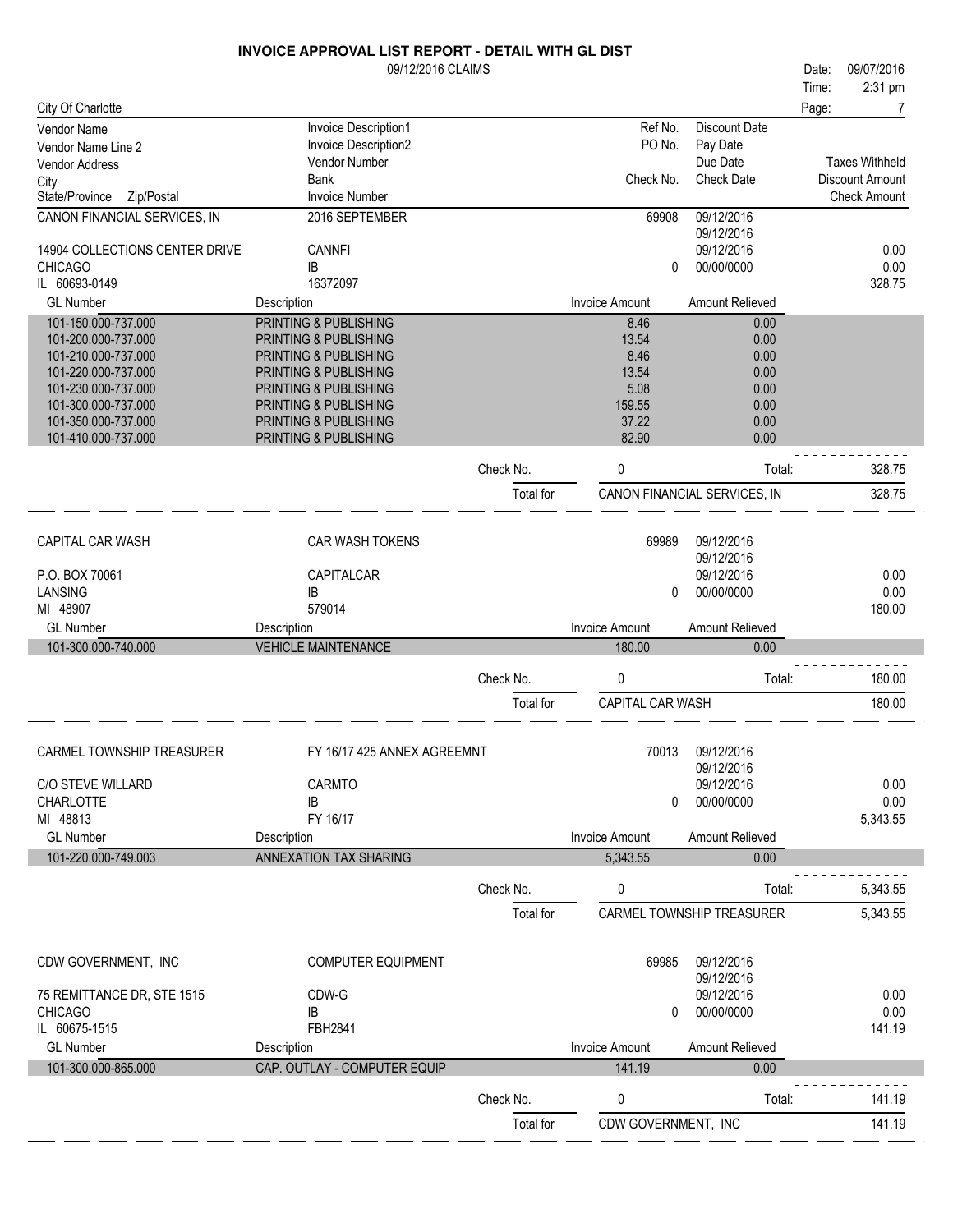| 09/12/2016 CLAIMS<br>09/07/2016<br>Date:<br>2:31 pm<br>Time:<br>City Of Charlotte<br>Page:<br>8<br>Ref No.<br>Invoice Description1<br>Discount Date<br><b>Vendor Name</b><br>PO No.<br>Invoice Description2<br>Pay Date<br>Vendor Name Line 2<br>Due Date<br><b>Taxes Withheld</b><br>Vendor Number<br>Vendor Address<br>Check No.<br><b>Bank</b><br><b>Check Date</b><br>Discount Amount<br>City<br><b>Invoice Number</b><br><b>Check Amount</b><br>State/Province<br>Zip/Postal<br>09/12/2016<br>DAVID CHAPMAN AGENCY INC<br>FY 16/17 INSURANCE RENEWAL<br>69928<br>09/12/2016<br>09/12/2016<br>0.00<br>5700 W MT HOPE HWY<br><b>DCHAPMAN</b><br>0.00<br>LANSING<br>00/00/0000<br>IB<br>0<br>MI 48917<br>304300<br>1,797.00<br><b>GL Number</b><br><b>Invoice Amount</b><br>Amount Relieved<br>Description<br>800-825.000-747.000<br><b>INSURANCE &amp; BONDS</b><br>1,797.00<br>0.00<br>0<br>1,797.00<br>Check No.<br>Total:<br>DAVID CHAPMAN AGENCY INC<br>1,797.00<br>Total for<br>CHARLOTTE AIR SERVICES LLC<br>69978<br>09/12/2016<br>JUL-AUG 2016 HARGAR RENT<br>09/12/2016<br>425 SPRING STREET<br>CHARAIR<br>09/12/2016<br>0.00<br>0.00<br><b>GRAND LEDGE</b><br>00/00/0000<br>IB<br>0<br>2016 JUL - 2016 AUG<br>MI 48837<br>2,039.00<br><b>GL Number</b><br><b>Invoice Amount</b><br>Amount Relieved<br>Description<br><b>AIRPORT HANGER RENT</b><br>280-000.000-444.000<br>0.00<br>2,039.00<br>CHARLOTTE AIR SERVICES LLC<br>09/12/2016<br>2016 AUGUST FUEL SALES<br>70025<br>09/12/2016<br>CHARAIR<br>09/12/2016<br>0.00<br>425 SPRING STREET<br>IB<br>00/00/0000<br>0.00<br><b>GRAND LEDGE</b><br>0<br>MI 48837<br>193.93<br>2016 AUGUST<br><b>GL Number</b><br><b>Invoice Amount</b><br>Amount Relieved<br>Description<br>280-000.000-592.000<br><b>FUEL SALES</b><br>193.93<br>0.00<br>0<br>Check No.<br>Total:<br>2,232.93<br>CHARLOTTE AIR SERVICES LLC<br>2,232.93<br>Total for<br>09/12/2016<br>CHROUCH COMMUNICATIONS<br>WT RADIO EAR PIECES<br>69943<br>09/12/2016<br>09/12/2016<br>0.00<br>7860 MORRISON LAKE ROAD<br><b>CROUCO</b><br>00/00/0000<br>0.00<br>SARANAC<br>IB<br>$\Omega$<br>MI 48881<br>125000150-1<br>318.75<br><b>GL Number</b><br><b>Invoice Amount</b><br>Amount Relieved<br>Description<br>101-300.000-740.000<br><b>VEHICLE MAINTENANCE</b><br>318.75<br>0.00<br>Check No.<br>0<br>318.75<br>Total:<br>CHROUCH COMMUNICATIONS<br>318.75<br>Total for<br><b>CMP DISTRIBUTORS INC</b><br><b>BALLISTIC VEST-SLAUGHTER</b><br>69994<br>09/12/2016<br>09/12/2016<br><b>CMP</b><br>09/12/2016<br>0.00<br>16753 INDUSTRIAL PARKWAY<br>IB<br>00/00/0000<br>0.00<br>LANSING<br>0<br>MI 48906<br>48741<br>727.00<br><b>GL Number</b><br><b>Invoice Amount</b><br>Amount Relieved<br>Description<br>101-300.000-733.000<br><b>UNIFORM &amp; CLEANING</b><br>727.00<br>0.00<br>Check No.<br>0<br>727.00<br>Total: | <b>INVOICE APPROVAL LIST REPORT - DETAIL WITH GL DIST</b> |  |  |  |
|--------------------------------------------------------------------------------------------------------------------------------------------------------------------------------------------------------------------------------------------------------------------------------------------------------------------------------------------------------------------------------------------------------------------------------------------------------------------------------------------------------------------------------------------------------------------------------------------------------------------------------------------------------------------------------------------------------------------------------------------------------------------------------------------------------------------------------------------------------------------------------------------------------------------------------------------------------------------------------------------------------------------------------------------------------------------------------------------------------------------------------------------------------------------------------------------------------------------------------------------------------------------------------------------------------------------------------------------------------------------------------------------------------------------------------------------------------------------------------------------------------------------------------------------------------------------------------------------------------------------------------------------------------------------------------------------------------------------------------------------------------------------------------------------------------------------------------------------------------------------------------------------------------------------------------------------------------------------------------------------------------------------------------------------------------------------------------------------------------------------------------------------------------------------------------------------------------------------------------------------------------------------------------------------------------------------------------------------------------------------------------------------------------------------------------------------------------------------------------------------------------------------------------------------------------------------------------------------------------------------------------------------------------------------------------------------------------------------------------------------------------------------------------------------------------------------------------------------------|-----------------------------------------------------------|--|--|--|
|                                                                                                                                                                                                                                                                                                                                                                                                                                                                                                                                                                                                                                                                                                                                                                                                                                                                                                                                                                                                                                                                                                                                                                                                                                                                                                                                                                                                                                                                                                                                                                                                                                                                                                                                                                                                                                                                                                                                                                                                                                                                                                                                                                                                                                                                                                                                                                                                                                                                                                                                                                                                                                                                                                                                                                                                                                                  |                                                           |  |  |  |
|                                                                                                                                                                                                                                                                                                                                                                                                                                                                                                                                                                                                                                                                                                                                                                                                                                                                                                                                                                                                                                                                                                                                                                                                                                                                                                                                                                                                                                                                                                                                                                                                                                                                                                                                                                                                                                                                                                                                                                                                                                                                                                                                                                                                                                                                                                                                                                                                                                                                                                                                                                                                                                                                                                                                                                                                                                                  |                                                           |  |  |  |
|                                                                                                                                                                                                                                                                                                                                                                                                                                                                                                                                                                                                                                                                                                                                                                                                                                                                                                                                                                                                                                                                                                                                                                                                                                                                                                                                                                                                                                                                                                                                                                                                                                                                                                                                                                                                                                                                                                                                                                                                                                                                                                                                                                                                                                                                                                                                                                                                                                                                                                                                                                                                                                                                                                                                                                                                                                                  |                                                           |  |  |  |
|                                                                                                                                                                                                                                                                                                                                                                                                                                                                                                                                                                                                                                                                                                                                                                                                                                                                                                                                                                                                                                                                                                                                                                                                                                                                                                                                                                                                                                                                                                                                                                                                                                                                                                                                                                                                                                                                                                                                                                                                                                                                                                                                                                                                                                                                                                                                                                                                                                                                                                                                                                                                                                                                                                                                                                                                                                                  |                                                           |  |  |  |
|                                                                                                                                                                                                                                                                                                                                                                                                                                                                                                                                                                                                                                                                                                                                                                                                                                                                                                                                                                                                                                                                                                                                                                                                                                                                                                                                                                                                                                                                                                                                                                                                                                                                                                                                                                                                                                                                                                                                                                                                                                                                                                                                                                                                                                                                                                                                                                                                                                                                                                                                                                                                                                                                                                                                                                                                                                                  |                                                           |  |  |  |
|                                                                                                                                                                                                                                                                                                                                                                                                                                                                                                                                                                                                                                                                                                                                                                                                                                                                                                                                                                                                                                                                                                                                                                                                                                                                                                                                                                                                                                                                                                                                                                                                                                                                                                                                                                                                                                                                                                                                                                                                                                                                                                                                                                                                                                                                                                                                                                                                                                                                                                                                                                                                                                                                                                                                                                                                                                                  |                                                           |  |  |  |
|                                                                                                                                                                                                                                                                                                                                                                                                                                                                                                                                                                                                                                                                                                                                                                                                                                                                                                                                                                                                                                                                                                                                                                                                                                                                                                                                                                                                                                                                                                                                                                                                                                                                                                                                                                                                                                                                                                                                                                                                                                                                                                                                                                                                                                                                                                                                                                                                                                                                                                                                                                                                                                                                                                                                                                                                                                                  |                                                           |  |  |  |
|                                                                                                                                                                                                                                                                                                                                                                                                                                                                                                                                                                                                                                                                                                                                                                                                                                                                                                                                                                                                                                                                                                                                                                                                                                                                                                                                                                                                                                                                                                                                                                                                                                                                                                                                                                                                                                                                                                                                                                                                                                                                                                                                                                                                                                                                                                                                                                                                                                                                                                                                                                                                                                                                                                                                                                                                                                                  |                                                           |  |  |  |
|                                                                                                                                                                                                                                                                                                                                                                                                                                                                                                                                                                                                                                                                                                                                                                                                                                                                                                                                                                                                                                                                                                                                                                                                                                                                                                                                                                                                                                                                                                                                                                                                                                                                                                                                                                                                                                                                                                                                                                                                                                                                                                                                                                                                                                                                                                                                                                                                                                                                                                                                                                                                                                                                                                                                                                                                                                                  |                                                           |  |  |  |
|                                                                                                                                                                                                                                                                                                                                                                                                                                                                                                                                                                                                                                                                                                                                                                                                                                                                                                                                                                                                                                                                                                                                                                                                                                                                                                                                                                                                                                                                                                                                                                                                                                                                                                                                                                                                                                                                                                                                                                                                                                                                                                                                                                                                                                                                                                                                                                                                                                                                                                                                                                                                                                                                                                                                                                                                                                                  |                                                           |  |  |  |
|                                                                                                                                                                                                                                                                                                                                                                                                                                                                                                                                                                                                                                                                                                                                                                                                                                                                                                                                                                                                                                                                                                                                                                                                                                                                                                                                                                                                                                                                                                                                                                                                                                                                                                                                                                                                                                                                                                                                                                                                                                                                                                                                                                                                                                                                                                                                                                                                                                                                                                                                                                                                                                                                                                                                                                                                                                                  |                                                           |  |  |  |
|                                                                                                                                                                                                                                                                                                                                                                                                                                                                                                                                                                                                                                                                                                                                                                                                                                                                                                                                                                                                                                                                                                                                                                                                                                                                                                                                                                                                                                                                                                                                                                                                                                                                                                                                                                                                                                                                                                                                                                                                                                                                                                                                                                                                                                                                                                                                                                                                                                                                                                                                                                                                                                                                                                                                                                                                                                                  |                                                           |  |  |  |
|                                                                                                                                                                                                                                                                                                                                                                                                                                                                                                                                                                                                                                                                                                                                                                                                                                                                                                                                                                                                                                                                                                                                                                                                                                                                                                                                                                                                                                                                                                                                                                                                                                                                                                                                                                                                                                                                                                                                                                                                                                                                                                                                                                                                                                                                                                                                                                                                                                                                                                                                                                                                                                                                                                                                                                                                                                                  |                                                           |  |  |  |
|                                                                                                                                                                                                                                                                                                                                                                                                                                                                                                                                                                                                                                                                                                                                                                                                                                                                                                                                                                                                                                                                                                                                                                                                                                                                                                                                                                                                                                                                                                                                                                                                                                                                                                                                                                                                                                                                                                                                                                                                                                                                                                                                                                                                                                                                                                                                                                                                                                                                                                                                                                                                                                                                                                                                                                                                                                                  |                                                           |  |  |  |
|                                                                                                                                                                                                                                                                                                                                                                                                                                                                                                                                                                                                                                                                                                                                                                                                                                                                                                                                                                                                                                                                                                                                                                                                                                                                                                                                                                                                                                                                                                                                                                                                                                                                                                                                                                                                                                                                                                                                                                                                                                                                                                                                                                                                                                                                                                                                                                                                                                                                                                                                                                                                                                                                                                                                                                                                                                                  |                                                           |  |  |  |
|                                                                                                                                                                                                                                                                                                                                                                                                                                                                                                                                                                                                                                                                                                                                                                                                                                                                                                                                                                                                                                                                                                                                                                                                                                                                                                                                                                                                                                                                                                                                                                                                                                                                                                                                                                                                                                                                                                                                                                                                                                                                                                                                                                                                                                                                                                                                                                                                                                                                                                                                                                                                                                                                                                                                                                                                                                                  |                                                           |  |  |  |
|                                                                                                                                                                                                                                                                                                                                                                                                                                                                                                                                                                                                                                                                                                                                                                                                                                                                                                                                                                                                                                                                                                                                                                                                                                                                                                                                                                                                                                                                                                                                                                                                                                                                                                                                                                                                                                                                                                                                                                                                                                                                                                                                                                                                                                                                                                                                                                                                                                                                                                                                                                                                                                                                                                                                                                                                                                                  |                                                           |  |  |  |
|                                                                                                                                                                                                                                                                                                                                                                                                                                                                                                                                                                                                                                                                                                                                                                                                                                                                                                                                                                                                                                                                                                                                                                                                                                                                                                                                                                                                                                                                                                                                                                                                                                                                                                                                                                                                                                                                                                                                                                                                                                                                                                                                                                                                                                                                                                                                                                                                                                                                                                                                                                                                                                                                                                                                                                                                                                                  |                                                           |  |  |  |
|                                                                                                                                                                                                                                                                                                                                                                                                                                                                                                                                                                                                                                                                                                                                                                                                                                                                                                                                                                                                                                                                                                                                                                                                                                                                                                                                                                                                                                                                                                                                                                                                                                                                                                                                                                                                                                                                                                                                                                                                                                                                                                                                                                                                                                                                                                                                                                                                                                                                                                                                                                                                                                                                                                                                                                                                                                                  |                                                           |  |  |  |
|                                                                                                                                                                                                                                                                                                                                                                                                                                                                                                                                                                                                                                                                                                                                                                                                                                                                                                                                                                                                                                                                                                                                                                                                                                                                                                                                                                                                                                                                                                                                                                                                                                                                                                                                                                                                                                                                                                                                                                                                                                                                                                                                                                                                                                                                                                                                                                                                                                                                                                                                                                                                                                                                                                                                                                                                                                                  |                                                           |  |  |  |
|                                                                                                                                                                                                                                                                                                                                                                                                                                                                                                                                                                                                                                                                                                                                                                                                                                                                                                                                                                                                                                                                                                                                                                                                                                                                                                                                                                                                                                                                                                                                                                                                                                                                                                                                                                                                                                                                                                                                                                                                                                                                                                                                                                                                                                                                                                                                                                                                                                                                                                                                                                                                                                                                                                                                                                                                                                                  |                                                           |  |  |  |
|                                                                                                                                                                                                                                                                                                                                                                                                                                                                                                                                                                                                                                                                                                                                                                                                                                                                                                                                                                                                                                                                                                                                                                                                                                                                                                                                                                                                                                                                                                                                                                                                                                                                                                                                                                                                                                                                                                                                                                                                                                                                                                                                                                                                                                                                                                                                                                                                                                                                                                                                                                                                                                                                                                                                                                                                                                                  |                                                           |  |  |  |
|                                                                                                                                                                                                                                                                                                                                                                                                                                                                                                                                                                                                                                                                                                                                                                                                                                                                                                                                                                                                                                                                                                                                                                                                                                                                                                                                                                                                                                                                                                                                                                                                                                                                                                                                                                                                                                                                                                                                                                                                                                                                                                                                                                                                                                                                                                                                                                                                                                                                                                                                                                                                                                                                                                                                                                                                                                                  |                                                           |  |  |  |
|                                                                                                                                                                                                                                                                                                                                                                                                                                                                                                                                                                                                                                                                                                                                                                                                                                                                                                                                                                                                                                                                                                                                                                                                                                                                                                                                                                                                                                                                                                                                                                                                                                                                                                                                                                                                                                                                                                                                                                                                                                                                                                                                                                                                                                                                                                                                                                                                                                                                                                                                                                                                                                                                                                                                                                                                                                                  |                                                           |  |  |  |
|                                                                                                                                                                                                                                                                                                                                                                                                                                                                                                                                                                                                                                                                                                                                                                                                                                                                                                                                                                                                                                                                                                                                                                                                                                                                                                                                                                                                                                                                                                                                                                                                                                                                                                                                                                                                                                                                                                                                                                                                                                                                                                                                                                                                                                                                                                                                                                                                                                                                                                                                                                                                                                                                                                                                                                                                                                                  |                                                           |  |  |  |
|                                                                                                                                                                                                                                                                                                                                                                                                                                                                                                                                                                                                                                                                                                                                                                                                                                                                                                                                                                                                                                                                                                                                                                                                                                                                                                                                                                                                                                                                                                                                                                                                                                                                                                                                                                                                                                                                                                                                                                                                                                                                                                                                                                                                                                                                                                                                                                                                                                                                                                                                                                                                                                                                                                                                                                                                                                                  |                                                           |  |  |  |
|                                                                                                                                                                                                                                                                                                                                                                                                                                                                                                                                                                                                                                                                                                                                                                                                                                                                                                                                                                                                                                                                                                                                                                                                                                                                                                                                                                                                                                                                                                                                                                                                                                                                                                                                                                                                                                                                                                                                                                                                                                                                                                                                                                                                                                                                                                                                                                                                                                                                                                                                                                                                                                                                                                                                                                                                                                                  |                                                           |  |  |  |
|                                                                                                                                                                                                                                                                                                                                                                                                                                                                                                                                                                                                                                                                                                                                                                                                                                                                                                                                                                                                                                                                                                                                                                                                                                                                                                                                                                                                                                                                                                                                                                                                                                                                                                                                                                                                                                                                                                                                                                                                                                                                                                                                                                                                                                                                                                                                                                                                                                                                                                                                                                                                                                                                                                                                                                                                                                                  |                                                           |  |  |  |
|                                                                                                                                                                                                                                                                                                                                                                                                                                                                                                                                                                                                                                                                                                                                                                                                                                                                                                                                                                                                                                                                                                                                                                                                                                                                                                                                                                                                                                                                                                                                                                                                                                                                                                                                                                                                                                                                                                                                                                                                                                                                                                                                                                                                                                                                                                                                                                                                                                                                                                                                                                                                                                                                                                                                                                                                                                                  |                                                           |  |  |  |
|                                                                                                                                                                                                                                                                                                                                                                                                                                                                                                                                                                                                                                                                                                                                                                                                                                                                                                                                                                                                                                                                                                                                                                                                                                                                                                                                                                                                                                                                                                                                                                                                                                                                                                                                                                                                                                                                                                                                                                                                                                                                                                                                                                                                                                                                                                                                                                                                                                                                                                                                                                                                                                                                                                                                                                                                                                                  |                                                           |  |  |  |
|                                                                                                                                                                                                                                                                                                                                                                                                                                                                                                                                                                                                                                                                                                                                                                                                                                                                                                                                                                                                                                                                                                                                                                                                                                                                                                                                                                                                                                                                                                                                                                                                                                                                                                                                                                                                                                                                                                                                                                                                                                                                                                                                                                                                                                                                                                                                                                                                                                                                                                                                                                                                                                                                                                                                                                                                                                                  |                                                           |  |  |  |
|                                                                                                                                                                                                                                                                                                                                                                                                                                                                                                                                                                                                                                                                                                                                                                                                                                                                                                                                                                                                                                                                                                                                                                                                                                                                                                                                                                                                                                                                                                                                                                                                                                                                                                                                                                                                                                                                                                                                                                                                                                                                                                                                                                                                                                                                                                                                                                                                                                                                                                                                                                                                                                                                                                                                                                                                                                                  |                                                           |  |  |  |
|                                                                                                                                                                                                                                                                                                                                                                                                                                                                                                                                                                                                                                                                                                                                                                                                                                                                                                                                                                                                                                                                                                                                                                                                                                                                                                                                                                                                                                                                                                                                                                                                                                                                                                                                                                                                                                                                                                                                                                                                                                                                                                                                                                                                                                                                                                                                                                                                                                                                                                                                                                                                                                                                                                                                                                                                                                                  |                                                           |  |  |  |
|                                                                                                                                                                                                                                                                                                                                                                                                                                                                                                                                                                                                                                                                                                                                                                                                                                                                                                                                                                                                                                                                                                                                                                                                                                                                                                                                                                                                                                                                                                                                                                                                                                                                                                                                                                                                                                                                                                                                                                                                                                                                                                                                                                                                                                                                                                                                                                                                                                                                                                                                                                                                                                                                                                                                                                                                                                                  |                                                           |  |  |  |
|                                                                                                                                                                                                                                                                                                                                                                                                                                                                                                                                                                                                                                                                                                                                                                                                                                                                                                                                                                                                                                                                                                                                                                                                                                                                                                                                                                                                                                                                                                                                                                                                                                                                                                                                                                                                                                                                                                                                                                                                                                                                                                                                                                                                                                                                                                                                                                                                                                                                                                                                                                                                                                                                                                                                                                                                                                                  |                                                           |  |  |  |
|                                                                                                                                                                                                                                                                                                                                                                                                                                                                                                                                                                                                                                                                                                                                                                                                                                                                                                                                                                                                                                                                                                                                                                                                                                                                                                                                                                                                                                                                                                                                                                                                                                                                                                                                                                                                                                                                                                                                                                                                                                                                                                                                                                                                                                                                                                                                                                                                                                                                                                                                                                                                                                                                                                                                                                                                                                                  |                                                           |  |  |  |
|                                                                                                                                                                                                                                                                                                                                                                                                                                                                                                                                                                                                                                                                                                                                                                                                                                                                                                                                                                                                                                                                                                                                                                                                                                                                                                                                                                                                                                                                                                                                                                                                                                                                                                                                                                                                                                                                                                                                                                                                                                                                                                                                                                                                                                                                                                                                                                                                                                                                                                                                                                                                                                                                                                                                                                                                                                                  |                                                           |  |  |  |
|                                                                                                                                                                                                                                                                                                                                                                                                                                                                                                                                                                                                                                                                                                                                                                                                                                                                                                                                                                                                                                                                                                                                                                                                                                                                                                                                                                                                                                                                                                                                                                                                                                                                                                                                                                                                                                                                                                                                                                                                                                                                                                                                                                                                                                                                                                                                                                                                                                                                                                                                                                                                                                                                                                                                                                                                                                                  |                                                           |  |  |  |
|                                                                                                                                                                                                                                                                                                                                                                                                                                                                                                                                                                                                                                                                                                                                                                                                                                                                                                                                                                                                                                                                                                                                                                                                                                                                                                                                                                                                                                                                                                                                                                                                                                                                                                                                                                                                                                                                                                                                                                                                                                                                                                                                                                                                                                                                                                                                                                                                                                                                                                                                                                                                                                                                                                                                                                                                                                                  |                                                           |  |  |  |
|                                                                                                                                                                                                                                                                                                                                                                                                                                                                                                                                                                                                                                                                                                                                                                                                                                                                                                                                                                                                                                                                                                                                                                                                                                                                                                                                                                                                                                                                                                                                                                                                                                                                                                                                                                                                                                                                                                                                                                                                                                                                                                                                                                                                                                                                                                                                                                                                                                                                                                                                                                                                                                                                                                                                                                                                                                                  |                                                           |  |  |  |
|                                                                                                                                                                                                                                                                                                                                                                                                                                                                                                                                                                                                                                                                                                                                                                                                                                                                                                                                                                                                                                                                                                                                                                                                                                                                                                                                                                                                                                                                                                                                                                                                                                                                                                                                                                                                                                                                                                                                                                                                                                                                                                                                                                                                                                                                                                                                                                                                                                                                                                                                                                                                                                                                                                                                                                                                                                                  |                                                           |  |  |  |
|                                                                                                                                                                                                                                                                                                                                                                                                                                                                                                                                                                                                                                                                                                                                                                                                                                                                                                                                                                                                                                                                                                                                                                                                                                                                                                                                                                                                                                                                                                                                                                                                                                                                                                                                                                                                                                                                                                                                                                                                                                                                                                                                                                                                                                                                                                                                                                                                                                                                                                                                                                                                                                                                                                                                                                                                                                                  |                                                           |  |  |  |
|                                                                                                                                                                                                                                                                                                                                                                                                                                                                                                                                                                                                                                                                                                                                                                                                                                                                                                                                                                                                                                                                                                                                                                                                                                                                                                                                                                                                                                                                                                                                                                                                                                                                                                                                                                                                                                                                                                                                                                                                                                                                                                                                                                                                                                                                                                                                                                                                                                                                                                                                                                                                                                                                                                                                                                                                                                                  |                                                           |  |  |  |
|                                                                                                                                                                                                                                                                                                                                                                                                                                                                                                                                                                                                                                                                                                                                                                                                                                                                                                                                                                                                                                                                                                                                                                                                                                                                                                                                                                                                                                                                                                                                                                                                                                                                                                                                                                                                                                                                                                                                                                                                                                                                                                                                                                                                                                                                                                                                                                                                                                                                                                                                                                                                                                                                                                                                                                                                                                                  |                                                           |  |  |  |
|                                                                                                                                                                                                                                                                                                                                                                                                                                                                                                                                                                                                                                                                                                                                                                                                                                                                                                                                                                                                                                                                                                                                                                                                                                                                                                                                                                                                                                                                                                                                                                                                                                                                                                                                                                                                                                                                                                                                                                                                                                                                                                                                                                                                                                                                                                                                                                                                                                                                                                                                                                                                                                                                                                                                                                                                                                                  |                                                           |  |  |  |
|                                                                                                                                                                                                                                                                                                                                                                                                                                                                                                                                                                                                                                                                                                                                                                                                                                                                                                                                                                                                                                                                                                                                                                                                                                                                                                                                                                                                                                                                                                                                                                                                                                                                                                                                                                                                                                                                                                                                                                                                                                                                                                                                                                                                                                                                                                                                                                                                                                                                                                                                                                                                                                                                                                                                                                                                                                                  |                                                           |  |  |  |
|                                                                                                                                                                                                                                                                                                                                                                                                                                                                                                                                                                                                                                                                                                                                                                                                                                                                                                                                                                                                                                                                                                                                                                                                                                                                                                                                                                                                                                                                                                                                                                                                                                                                                                                                                                                                                                                                                                                                                                                                                                                                                                                                                                                                                                                                                                                                                                                                                                                                                                                                                                                                                                                                                                                                                                                                                                                  |                                                           |  |  |  |
|                                                                                                                                                                                                                                                                                                                                                                                                                                                                                                                                                                                                                                                                                                                                                                                                                                                                                                                                                                                                                                                                                                                                                                                                                                                                                                                                                                                                                                                                                                                                                                                                                                                                                                                                                                                                                                                                                                                                                                                                                                                                                                                                                                                                                                                                                                                                                                                                                                                                                                                                                                                                                                                                                                                                                                                                                                                  |                                                           |  |  |  |
|                                                                                                                                                                                                                                                                                                                                                                                                                                                                                                                                                                                                                                                                                                                                                                                                                                                                                                                                                                                                                                                                                                                                                                                                                                                                                                                                                                                                                                                                                                                                                                                                                                                                                                                                                                                                                                                                                                                                                                                                                                                                                                                                                                                                                                                                                                                                                                                                                                                                                                                                                                                                                                                                                                                                                                                                                                                  |                                                           |  |  |  |
|                                                                                                                                                                                                                                                                                                                                                                                                                                                                                                                                                                                                                                                                                                                                                                                                                                                                                                                                                                                                                                                                                                                                                                                                                                                                                                                                                                                                                                                                                                                                                                                                                                                                                                                                                                                                                                                                                                                                                                                                                                                                                                                                                                                                                                                                                                                                                                                                                                                                                                                                                                                                                                                                                                                                                                                                                                                  |                                                           |  |  |  |
|                                                                                                                                                                                                                                                                                                                                                                                                                                                                                                                                                                                                                                                                                                                                                                                                                                                                                                                                                                                                                                                                                                                                                                                                                                                                                                                                                                                                                                                                                                                                                                                                                                                                                                                                                                                                                                                                                                                                                                                                                                                                                                                                                                                                                                                                                                                                                                                                                                                                                                                                                                                                                                                                                                                                                                                                                                                  |                                                           |  |  |  |
|                                                                                                                                                                                                                                                                                                                                                                                                                                                                                                                                                                                                                                                                                                                                                                                                                                                                                                                                                                                                                                                                                                                                                                                                                                                                                                                                                                                                                                                                                                                                                                                                                                                                                                                                                                                                                                                                                                                                                                                                                                                                                                                                                                                                                                                                                                                                                                                                                                                                                                                                                                                                                                                                                                                                                                                                                                                  |                                                           |  |  |  |
|                                                                                                                                                                                                                                                                                                                                                                                                                                                                                                                                                                                                                                                                                                                                                                                                                                                                                                                                                                                                                                                                                                                                                                                                                                                                                                                                                                                                                                                                                                                                                                                                                                                                                                                                                                                                                                                                                                                                                                                                                                                                                                                                                                                                                                                                                                                                                                                                                                                                                                                                                                                                                                                                                                                                                                                                                                                  |                                                           |  |  |  |
|                                                                                                                                                                                                                                                                                                                                                                                                                                                                                                                                                                                                                                                                                                                                                                                                                                                                                                                                                                                                                                                                                                                                                                                                                                                                                                                                                                                                                                                                                                                                                                                                                                                                                                                                                                                                                                                                                                                                                                                                                                                                                                                                                                                                                                                                                                                                                                                                                                                                                                                                                                                                                                                                                                                                                                                                                                                  |                                                           |  |  |  |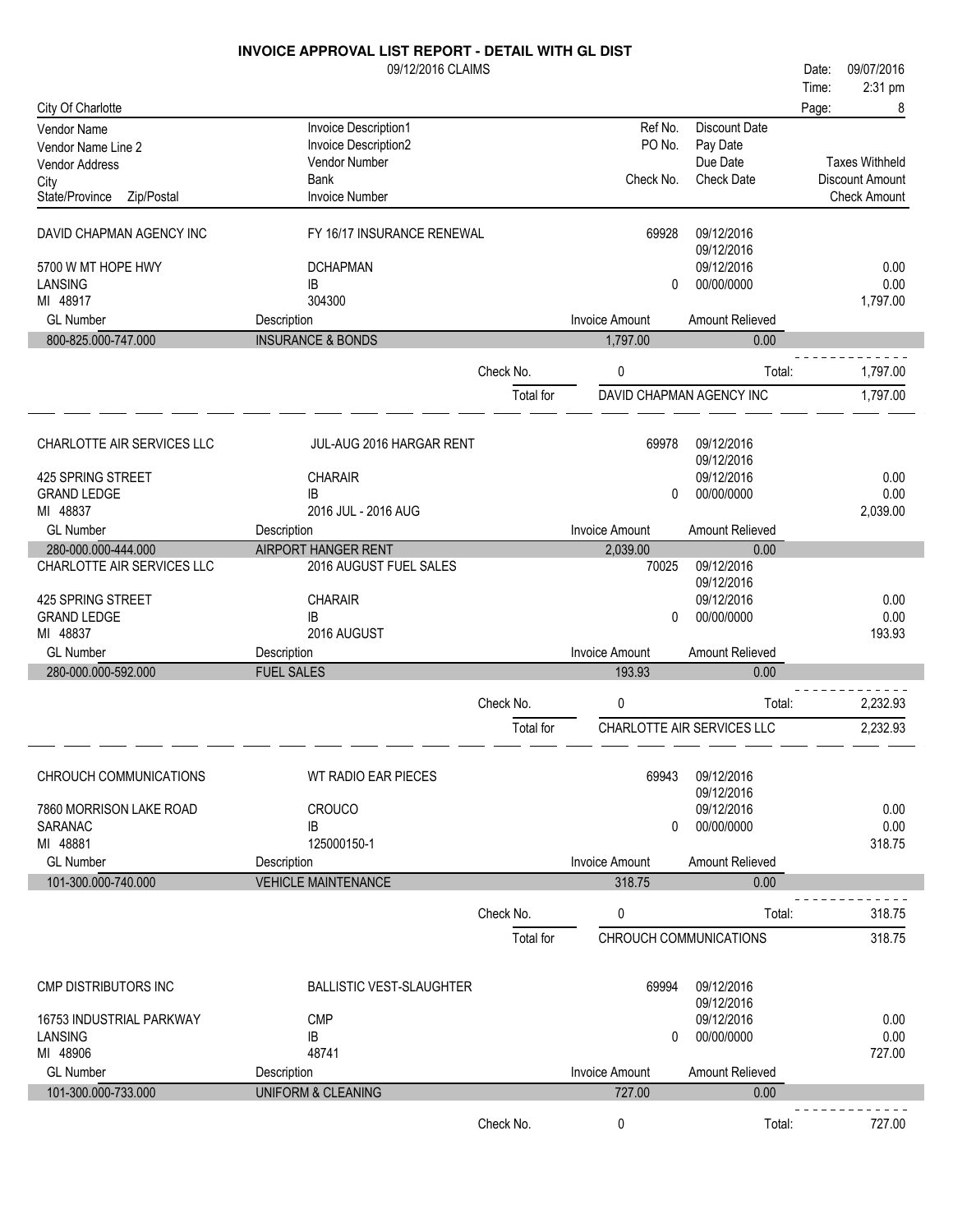|                                            | 09/12/2016 CLAIMS                                            |           |                          |                          | Date: | 09/07/2016            |
|--------------------------------------------|--------------------------------------------------------------|-----------|--------------------------|--------------------------|-------|-----------------------|
|                                            |                                                              |           |                          |                          | Time: | 2:31 pm               |
| City Of Charlotte                          |                                                              |           |                          |                          | Page: | 9                     |
| <b>Vendor Name</b>                         | Invoice Description1                                         |           | Ref No.                  | <b>Discount Date</b>     |       |                       |
| Vendor Name Line 2                         | <b>Invoice Description2</b><br>Vendor Number                 |           | PO No.                   | Pay Date<br>Due Date     |       | <b>Taxes Withheld</b> |
| Vendor Address                             | <b>Bank</b>                                                  |           | Check No.                | <b>Check Date</b>        |       | Discount Amount       |
| City<br>State/Province<br>Zip/Postal       | <b>Invoice Number</b>                                        |           |                          |                          |       | <b>Check Amount</b>   |
|                                            |                                                              | Total for | CMP DISTRIBUTORS INC     |                          |       | 727.00                |
|                                            |                                                              |           |                          |                          |       |                       |
| CONSULTANTS ON CALL, LLC                   | <b>DESKTOP COMPUTER</b>                                      |           | 70059                    | 09/12/2016               |       |                       |
|                                            |                                                              |           |                          | 09/12/2016               |       |                       |
| 6294 HAAG RD                               | COC1                                                         |           |                          | 09/12/2016               |       | 0.00                  |
| LANSING<br>MI 48911                        | IB<br>2016-96136                                             |           | 0                        | 00/00/0000               |       | 0.00<br>1,465.00      |
| <b>GL Number</b>                           | Description                                                  |           | <b>Invoice Amount</b>    | Amount Relieved          |       |                       |
| 510-610.000-865.000                        | CAP. OUTLAY - COMPUTER EQUIP                                 |           | 1,465.00                 | 0.00                     |       |                       |
| CONSULTANTS ON CALL, LLC                   | IT SERVICE THRU 9/06/16                                      |           | 70060                    | 09/12/2016               |       |                       |
|                                            |                                                              |           |                          | 09/12/2016               |       |                       |
| 6294 HAAG RD                               | COC1                                                         |           |                          | 09/12/2016               |       | 0.00                  |
| LANSING                                    | IB                                                           |           | $\mathbf{0}$             | 00/00/0000               |       | 0.00                  |
| MI 48911                                   | 2016-96135                                                   |           |                          |                          |       | 2,800.00              |
| <b>GL Number</b>                           | Description                                                  |           | <b>Invoice Amount</b>    | Amount Relieved          |       |                       |
| 101-150.000-746.000                        | PROFESSIONAL SERVICES                                        |           | 196.00                   | 0.00                     |       |                       |
| 101-200.000-746.000                        | PROFESSIONAL SERVICES                                        |           | 112.00                   | 0.00                     |       |                       |
| 101-210.000-746.000                        | PROFESSIONAL SERVICES                                        |           | 112.00                   | 0.00                     |       |                       |
| 101-220.000-746.000                        | PROFESSIONAL SERVICES                                        |           | 308.00<br>56.00          | 0.00                     |       |                       |
| 101-230.000-746.000<br>101-300.000-746.000 | PROFESSIONAL SERVICES<br>PROFESSIONAL SERVICES               |           | 672.00                   | 0.00<br>0.00             |       |                       |
| 101-350.000-746.000                        | PROFESSIONAL SERVICES                                        |           | 784.00                   | 0.00                     |       |                       |
| 101-410.000-746.000                        | PROFESSIONAL SERVICES                                        |           | 560.00                   | 0.00                     |       |                       |
| CONSULTANTS ON CALL, LLC                   | 2016 OCT-MANAGE SERVICE FEE                                  |           | 70061                    | 09/12/2016<br>09/12/2016 |       |                       |
| 6294 HAAG RD                               | COC1                                                         |           |                          | 09/12/2016               |       | 0.00                  |
| LANSING                                    | IB                                                           |           | $\pmb{0}$                | 00/00/0000               |       | 0.00                  |
| MI 48911                                   | 2016-96134                                                   |           |                          |                          |       | 1,435.00              |
| <b>GL</b> Number                           | Description                                                  |           | <b>Invoice Amount</b>    | Amount Relieved          |       |                       |
| 101-150.000-865.000                        | CAP. OUTLAY - COMPUTER EQUIP                                 |           | 43.05                    | 0.00                     |       |                       |
| 101-200.000-865.000                        | CAP. OUTLAY - COMPUTER EQUIP                                 |           | 71.75                    | 0.00                     |       |                       |
| 101-210.000-865.000                        | CAP. OUTLAY - COMPUTER EQUIP                                 |           | 43.05                    | 0.00                     |       |                       |
| 101-220.000-865.000<br>101-230.000-865.000 | CAP. OUTLAY - COMPUTER EQUIP<br>CAP. OUTLAY - COMPUTER EQUIP |           | 71.75<br>14.35           | 0.00<br>0.00             |       |                       |
| 101-300.000-865.000                        | CAP. OUTLAY - COMPUTER EQUIP                                 |           | 502.25                   | 0.00                     |       |                       |
| 101-350.000-865.000                        | CAP. OUTLAY - COMPUTER EQUIP                                 |           | 186.55                   | 0.00                     |       |                       |
| 101-410.000-865.000                        | CAP. OUTLAY - COMPUTER EQUIP                                 |           | 502.25                   | 0.00                     |       |                       |
|                                            |                                                              | Check No. | 0                        | Total:                   |       | 5,700.00              |
|                                            |                                                              | Total for | CONSULTANTS ON CALL, LLC |                          |       | 5,700.00              |
|                                            |                                                              |           |                          |                          |       |                       |
| <b>CONSUMERS ENERGY</b>                    | AUGUST 2016 ELECTRIC SERVICE                                 |           | 69984                    | 09/12/2016<br>09/12/2016 |       |                       |
| <b>PAYMENT CENTER</b>                      | CONSEN                                                       |           |                          | 09/12/2016               |       | 0.00                  |
| <b>CINCINNATI</b>                          | IB                                                           |           | 0                        | 00/00/0000               |       | 0.00                  |
| OH 45274-0309                              | 2016 AUG CAMP FRAN                                           |           |                          |                          |       | 41.01                 |
| <b>GL Number</b>                           | Description                                                  |           | <b>Invoice Amount</b>    | Amount Relieved          |       |                       |
| 285-825.000-745.000                        | <b>UTILITIES</b>                                             |           | 41.01                    | 0.00                     |       |                       |
| <b>CONSUMERS ENERGY</b>                    | 2016 SEPTEMBER                                               |           | 70032                    | 09/12/2016               |       |                       |
| <b>PAYMENT CENTER</b>                      | <b>CONSEN</b>                                                |           |                          | 09/12/2016<br>09/12/2016 |       | 0.00                  |
| <b>CINCINNATI</b>                          | IB                                                           |           | 0                        | 00/00/0000               |       | 0.00                  |
| OH 45274-0309                              | 2016 SEPTEMBER                                               |           |                          |                          |       | 33,848.23             |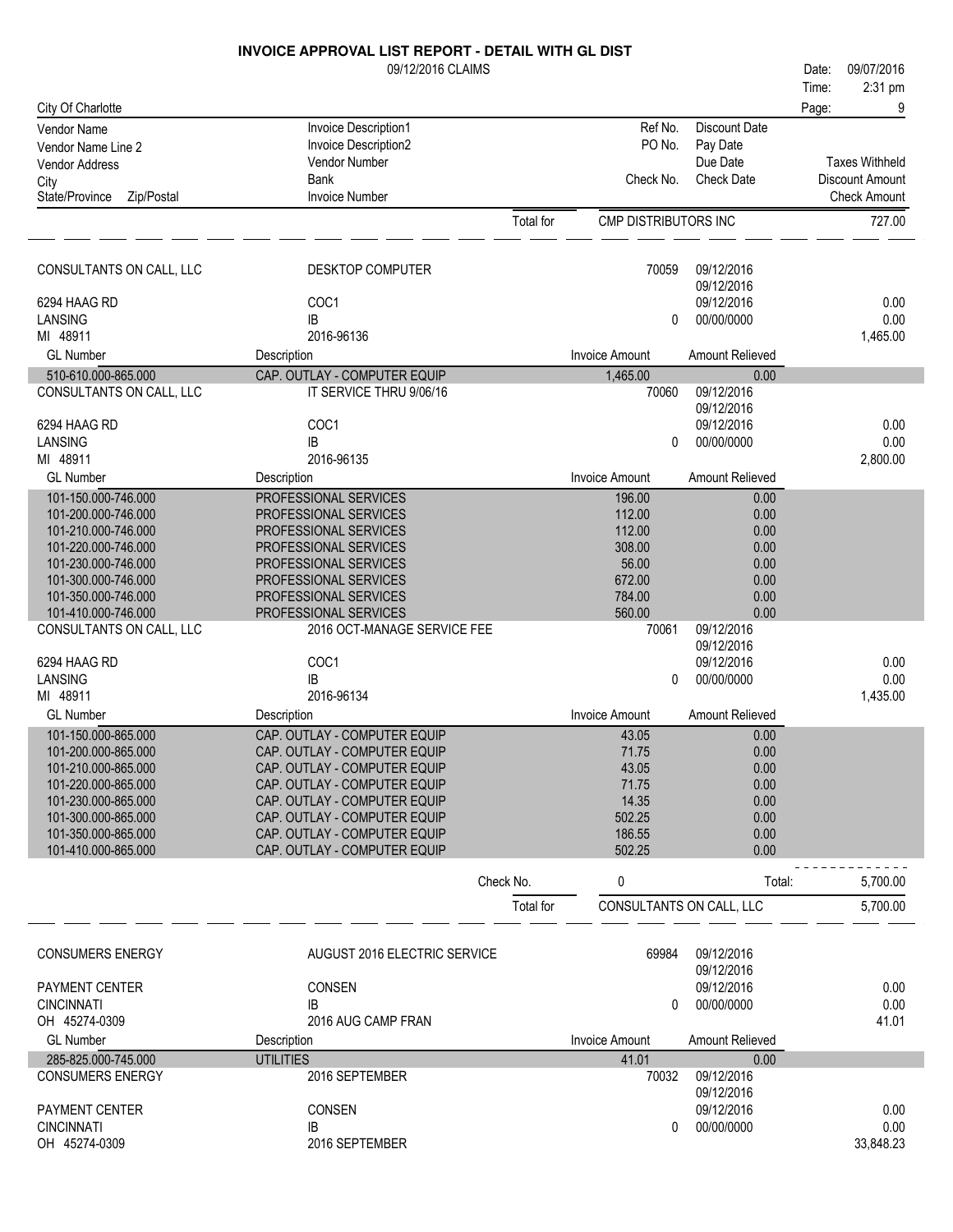#### 2:31 pm 09/12/2016 CLAIMS 09/07/2016 City Of Charlotte Time: Date: Page: 10 Check Amount Check Date Vendor Name Invoice Description 1 (Vendor Name Invoice Description 1 and 1990) Nef No. Discount Date<br>Vendor Name I ine 2 (Invoice Description 2 and 1990) No. Pay Date Vendor Name Line 2 Invoice Description<br>1999 - Vendor Address Politics Politics Politics Politics Politics Politics Politics Politics Politics Politic<br>2 Politics Politics Politics Politics Politics Politics Politics Politic Due Date Invoice Number Vendor Address Vendor Address Vendor Number of the Vendor Vendor Vendor Vendor Vendor Vendor Vendor Vendor Vendor Vendor Vendor Vendor Vendor Vendor Vendor Vendor Vendor Vendor Vendor Vendor Vendor Vendor Vendor Vendor Ven City **Bank** State/Province Zip/Postal Check No. Check Date Discount Amount Taxes Withheld GL Number **Invoice Amount Relieved** Description **Invoice Amount Amount Relieved** Burger Controller Amount Relieved 101-350.000-745.000 UTILITIES 2,103.86 0.00 101-424.000-745.000 101-663.000-745.000 UTILITIES 5.970.21 0.00 101-664.000-745.000 UTILITIES 4.560.56 0.00 101-825.000-745.000 UTILITIES 457.01 0.00 202-563.000-745.000 UTILITIES 344.90 0.00 280-830.000-745.000 UTILITIES 711.04 0.00 500-841.000-745.000 UTILITIES 92.68 0.00 510-623.000-745.000 UTILITIES 49.06 0.00 510-624.000-745.000 UTILITIES 150.71 0.00 510-625.000-745.000 UTILITIES 50.37 0.00 510-626.000-745.000 UTILITIES 537.49 0.00 510-627.000-745.000 UTILITIES 159.96 0.00 510-628.000-745.000 510-629.000-745.000 UTILITIES 96.68 0.00 510-631.000-745.000 UTILITIES 8,398.89 0.00 510-661.000-745.000 UTILITIES 7,106.99 0.00 601-713.000-745.000 UTILITIES 836.51 0.00 Check No. 0 0 Total: 33,889.24 Total for CONSUMERS ENERGY 33,889.24 MI 48813 **IB** 0.000 0.000 0.000 0.000 0.000 0.000 0.000 0.000 0.000 0.000 0.000 0.000 0.000 0.000 0.000 0.000 0.000 0.000 0.000 0.000 0.000 0.000 0.000 0.000 0.000 0.000 0.000 0.000 0.000 0.000 0.000 0.000 0.000 0.000 0.000 0.000 0 COUNTY JNL 09/12/2016 09/12/2016 THE COUNTY JOURNAL **NOTICE CONDITIONAL USE** 69986 09/12/2016 157131 90.80 241 S COCHRAN 0.00 **CHARLOTTE** GL Number **Invoice Amount Relieved** Description **Invoice Amount Amount Relieved** Burger Controller Amount Relieved 101-200.000-737.000 PRINTING & PUBLISHING 90.80 0.00 MI 48813 **IB** 0.000 0.000 0.000 0.000 0.000 0.000 0.000 0.000 0.000 0.000 0.000 0.000 0.000 0.000 0.000 0.000 0.000 0.000 0.000 0.000 0.000 0.000 0.000 0.000 0.000 0.000 0.000 0.000 0.000 0.000 0.000 0.000 0.000 0.000 0.000 0.000 0 COUNTY JNL 09/12/2016 09/12/2016 NOTICE SPEC ASSESSMT HEARING 158091 208.64 241 S COCHRAN 0.00 **CHARLOTTE** GL Number **Container Container Container Container Container Container Amount Amount Relieved** Container Property 260-800.000-737.000 PRINTING & PUBLISHING 208.64 0.00 Check No. 0 0 Total: 299.44 Total for THE COUNTY JOURNAL 299.44

| CRAIG ELECTRIC & TEL COM INC | REPLACE PAPI CONTROL  | 70021          | 09/12/2016<br>09/12/2016 |          |
|------------------------------|-----------------------|----------------|--------------------------|----------|
| P.O. BOX 38                  | <b>CRAIG</b>          |                | 09/12/2016               | 0.00     |
| <b>MULLIKEN</b>              | ΙB                    | 0              | 00/00/0000               | 0.00     |
|                              |                       |                |                          |          |
| MI 48861                     | 4757                  |                |                          | 1,300.00 |
| <b>GL Number</b>             | Description           | Invoice Amount | Amount Relieved          |          |
| 280-830.000-746.000          | PROFFSSIONAL SERVICES | 1.300.00       | 0.00                     |          |
| CRAIG ELECTRIC & TEL COM INC | REPLACE RUNWAY LIGHT  | 70022          | 09/12/2016               |          |
|                              |                       |                | 09/12/2016               |          |
| P.O. BOX 38                  | <b>CRAIG</b>          |                | 09/12/2016               | 0.00     |
| <b>MULLIKEN</b>              | IB                    |                | 00/00/0000               | 0.00     |
| 48861<br>ML                  | 4756                  |                |                          | 400.00   |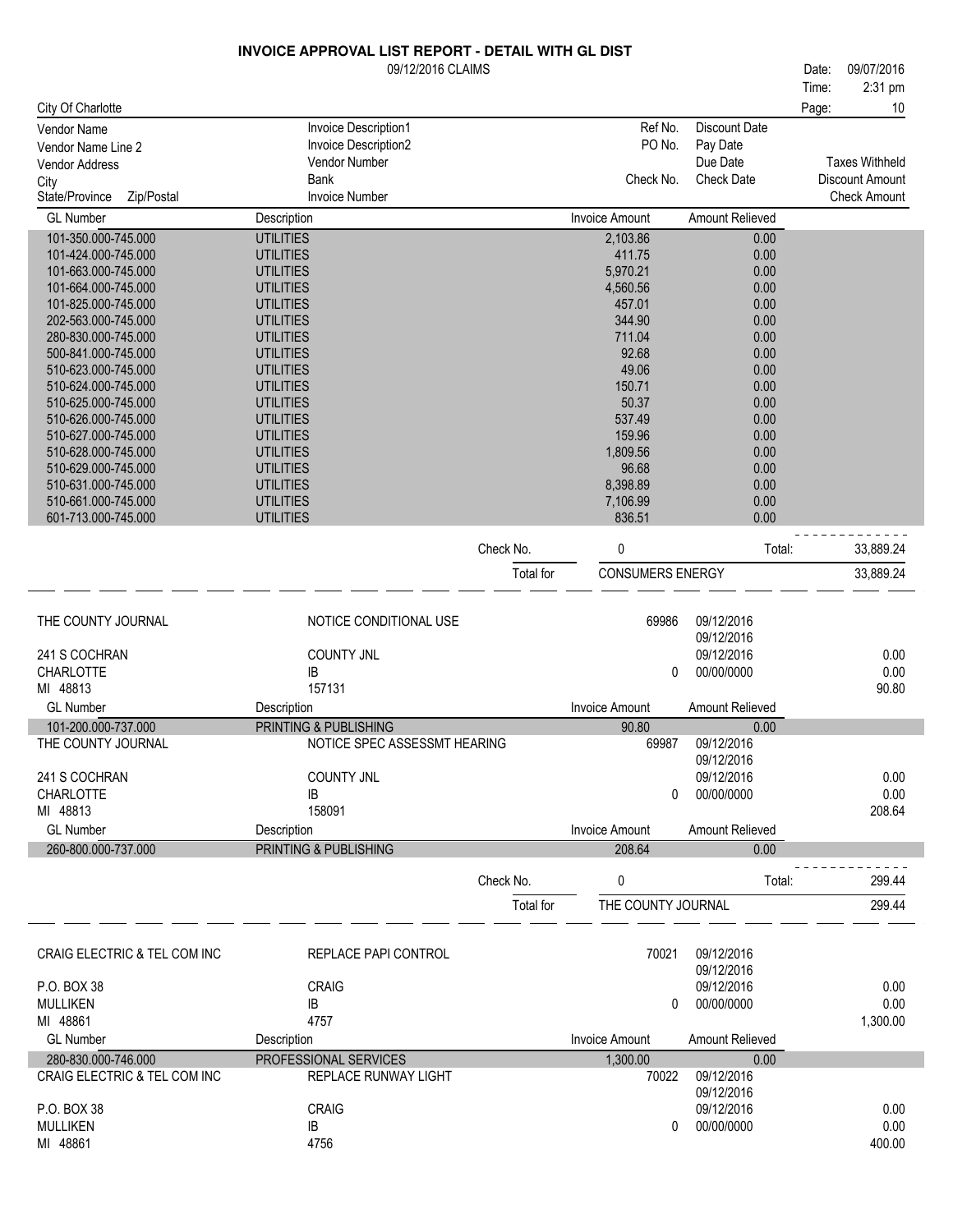## 09/12/2016 CLAIMS **INVOICE APPROVAL LIST REPORT - DETAIL WITH GL DIST** Time: Date: 09/07/2016

|                                                   |                                                            |           |                       |                               | Time: | 2:31 pm                                         |
|---------------------------------------------------|------------------------------------------------------------|-----------|-----------------------|-------------------------------|-------|-------------------------------------------------|
| City Of Charlotte                                 |                                                            |           |                       |                               | Page: | 11                                              |
| Vendor Name                                       | Invoice Description1                                       |           | Ref No.               | <b>Discount Date</b>          |       |                                                 |
| Vendor Name Line 2                                | Invoice Description2                                       |           | PO No.                | Pay Date                      |       |                                                 |
| <b>Vendor Address</b>                             | Vendor Number<br><b>Bank</b>                               |           | Check No.             | Due Date<br><b>Check Date</b> |       | <b>Taxes Withheld</b><br><b>Discount Amount</b> |
| City<br>State/Province<br>Zip/Postal              | <b>Invoice Number</b>                                      |           |                       |                               |       | <b>Check Amount</b>                             |
| <b>GL Number</b>                                  | Description                                                |           | <b>Invoice Amount</b> | Amount Relieved               |       |                                                 |
| 280-830.000-746.000                               | PROFESSIONAL SERVICES                                      |           | 400.00                | 0.00                          |       |                                                 |
|                                                   |                                                            |           |                       |                               |       |                                                 |
|                                                   |                                                            | Check No. | 0                     | Total:                        |       | 1,700.00                                        |
|                                                   |                                                            | Total for |                       | CRAIG ELECTRIC & TEL COM INC  |       | 1,700.00                                        |
|                                                   |                                                            |           |                       |                               |       |                                                 |
|                                                   |                                                            |           |                       |                               |       |                                                 |
| DORNBOS SIGN & SAFETY INC.                        | <b>10 SIGN BRACKET EXTENSIONS</b>                          |           | 69922                 | 09/12/2016<br>09/12/2016      |       |                                                 |
| 619 W HARRIS STREET                               | <b>DORN</b>                                                |           |                       | 09/12/2016                    |       | 0.00                                            |
| <b>CHARLOTTE</b>                                  | IB                                                         |           | 0                     | 00/00/0000                    |       | 0.00                                            |
| MI 48813                                          | <b>INV28493</b>                                            |           |                       |                               |       | 53.00                                           |
| <b>GL Number</b>                                  | Description                                                |           | <b>Invoice Amount</b> | Amount Relieved               |       |                                                 |
| 202-540.000-731.000                               | <b>MATERIALS &amp; SUPPLIES</b>                            |           | 53.00                 | 0.00                          |       |                                                 |
| DORNBOS SIGN & SAFETY INC.                        | 2 HANDICAP SIGNS                                           |           | 69980                 | 09/12/2016                    |       |                                                 |
|                                                   |                                                            |           |                       | 09/12/2016                    |       |                                                 |
| 619 W HARRIS STREET                               | <b>DORN</b>                                                |           |                       | 09/12/2016                    |       | 0.00                                            |
| <b>CHARLOTTE</b>                                  | <b>IB</b>                                                  |           | 0                     | 00/00/0000                    |       | 0.00                                            |
| MI 48813                                          | <b>INV28643</b>                                            |           |                       |                               |       | 47.60                                           |
| <b>GL Number</b>                                  | Description                                                |           | <b>Invoice Amount</b> | <b>Amount Relieved</b>        |       |                                                 |
| 101-825.000-731.000<br>DORNBOS SIGN & SAFETY INC. | <b>MATERIALS &amp; SUPPLIES</b><br>LABEL FOR U.V. BUILDING |           | 47.60<br>70020        | 0.00<br>09/12/2016            |       |                                                 |
|                                                   |                                                            |           |                       | 09/12/2016                    |       |                                                 |
| 619 W HARRIS STREET                               | <b>DORN</b>                                                |           |                       | 09/12/2016                    |       | 0.00                                            |
| <b>CHARLOTTE</b>                                  | IB                                                         |           | 0                     | 00/00/0000                    |       | 0.00                                            |
| MI 48813                                          | <b>INV28644</b>                                            |           |                       |                               |       | 35.00                                           |
| <b>GL Number</b>                                  | Description                                                |           | <b>Invoice Amount</b> | Amount Relieved               |       |                                                 |
| 510-631.000-731.000                               | <b>MATERIALS &amp; SUPPLIES</b>                            |           | 35.00                 | 0.00                          |       |                                                 |
|                                                   |                                                            |           |                       |                               |       |                                                 |
|                                                   |                                                            | Check No. | 0                     | Total:                        |       | 135.60                                          |
|                                                   |                                                            | Total for |                       | DORNBOS SIGN & SAFETY INC.    |       | 135.60                                          |
|                                                   |                                                            |           |                       |                               |       |                                                 |
| EATON COUNTY-TREASURER                            | <b>WRITTEN OFF PARCELS -2015</b>                           |           | 70026                 | 09/12/2016                    |       |                                                 |
|                                                   |                                                            |           |                       | 09/12/2016                    |       |                                                 |
| 1045 INDEPENDENCE BLVD                            | EATOCO06                                                   |           |                       | 09/12/2016                    |       | 0.00                                            |
| <b>CHARLOTTE</b>                                  | IB                                                         |           | 0                     | 00/00/0000                    |       | 0.00                                            |
| MI 48813                                          | 000-001-260-00                                             |           |                       |                               |       | 0.10                                            |
| <b>GL Number</b>                                  | Description                                                |           | Invoice Amount        | Amount Relieved               |       |                                                 |
| 101-220.000-972.000<br>EATON COUNTY-TREASURER     | <b>SUNDRY</b><br><b>WRITTEN OFF PARCELS-2015</b>           |           | 0.10<br>70027         | 0.00<br>09/12/2016            |       |                                                 |
|                                                   |                                                            |           |                       | 09/12/2016                    |       |                                                 |
| 1045 INDEPENDENCE BLVD                            | EATOCO06                                                   |           |                       | 09/12/2016                    |       | 0.00                                            |
| <b>CHARLOTTE</b>                                  | IB                                                         |           | 0                     | 00/00/0000                    |       | 0.00                                            |
| MI 48813                                          | 007-300-410-00                                             |           |                       |                               |       | 0.07                                            |
| <b>GL Number</b>                                  | Description                                                |           | <b>Invoice Amount</b> | <b>Amount Relieved</b>        |       |                                                 |
| 101-220.000-972.000                               | <b>SUNDRY</b>                                              |           | 0.07                  | 0.00                          |       |                                                 |
| EATON COUNTY-TREASURER                            | <b>WRITTEN OFF PARCELS - 2015</b>                          |           | 70028                 | 09/12/2016                    |       |                                                 |
|                                                   |                                                            |           |                       | 09/12/2016                    |       |                                                 |
| 1045 INDEPENDENCE BLVD                            | EATOCO06                                                   |           |                       | 09/12/2016                    |       | 0.00                                            |
| <b>CHARLOTTE</b>                                  | IB                                                         |           | 0                     | 00/00/0000                    |       | 0.00                                            |
| MI 48813                                          | 007-400-010-00                                             |           |                       |                               |       | 0.07                                            |
| <b>GL Number</b><br>101-220.000-972.000           | Description                                                |           | <b>Invoice Amount</b> | Amount Relieved               |       |                                                 |
|                                                   | <b>SUNDRY</b>                                              |           | 0.07                  | 0.00                          |       |                                                 |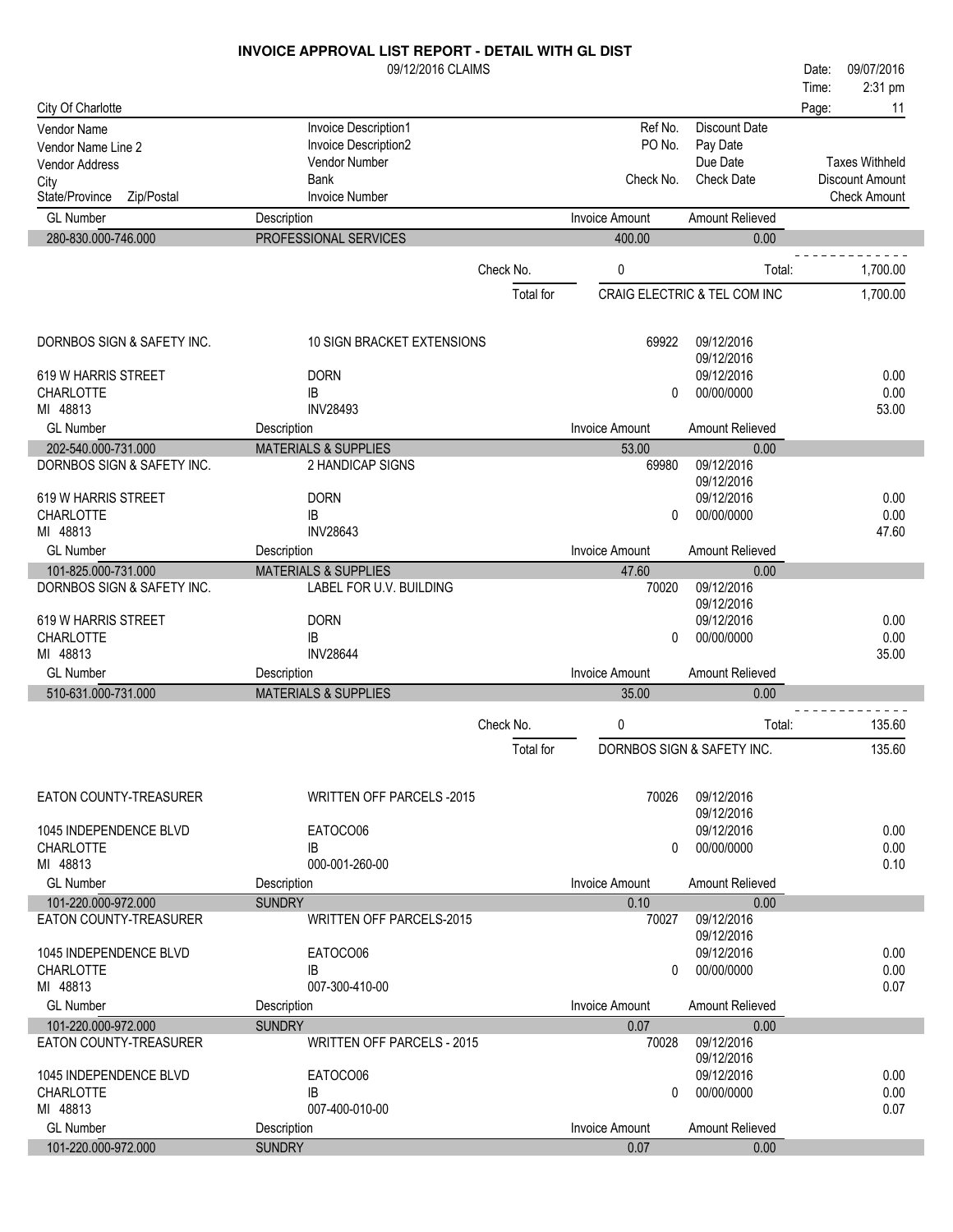|                              | 09/12/2016 CLAIMS                 |           |                         |                          | Date: | 09/07/2016            |
|------------------------------|-----------------------------------|-----------|-------------------------|--------------------------|-------|-----------------------|
|                              |                                   |           |                         |                          | Time: | 2:31 pm               |
| City Of Charlotte            |                                   |           |                         |                          | Page: | 12                    |
| <b>Vendor Name</b>           | Invoice Description1              |           | Ref No.                 | <b>Discount Date</b>     |       |                       |
| Vendor Name Line 2           | Invoice Description2              |           | PO No.                  | Pay Date                 |       |                       |
| <b>Vendor Address</b>        | Vendor Number                     |           |                         | Due Date                 |       | <b>Taxes Withheld</b> |
| City                         | <b>Bank</b>                       |           | Check No.               | <b>Check Date</b>        |       | Discount Amount       |
| Zip/Postal<br>State/Province | <b>Invoice Number</b>             |           |                         |                          |       | <b>Check Amount</b>   |
| EATON COUNTY-TREASURER       | <b>WRITTEN OFF PARCELS - 2015</b> |           | 70029                   | 09/12/2016               |       |                       |
|                              |                                   |           |                         | 09/12/2016               |       |                       |
| 1045 INDEPENDENCE BLVD       | EATOCO06                          |           |                         | 09/12/2016               |       | 0.00                  |
| <b>CHARLOTTE</b>             | IB                                |           | 0                       | 00/00/0000               |       | 0.00                  |
| MI 48813                     | 066-618-010-00                    |           |                         |                          |       | 0.10                  |
| <b>GL Number</b>             | Description                       |           | <b>Invoice Amount</b>   | Amount Relieved          |       |                       |
| 101-220.000-972.000          | <b>SUNDRY</b>                     |           | 0.10                    | 0.00                     |       |                       |
|                              |                                   | Check No. | 0                       | Total:                   |       | 0.34                  |
|                              |                                   | Total for | EATON COUNTY-TREASURER  |                          |       | 0.34                  |
|                              |                                   |           |                         |                          |       |                       |
|                              |                                   |           |                         |                          |       |                       |
| EATON FARM BUREAU, INC.      | TIRE REPAIR, 1 NEW TIRE           |           | 69996                   | 09/12/2016<br>09/12/2016 |       |                       |
| 2166 E CLINTON TRAIL         | <b>EATOFA</b>                     |           |                         | 09/12/2016               |       | 0.00                  |
| <b>CHARLOTTE</b>             | IB                                |           | 0                       | 00/00/0000               |       | 0.00                  |
| MI 48813                     | 41805                             |           |                         |                          |       | 64.75                 |
| <b>GL Number</b>             | Description                       |           | <b>Invoice Amount</b>   | Amount Relieved          |       |                       |
| 101-350.000-741.000          | MAINTENANCE - EQ/BLDG/GRNDS       |           | 64.75                   | 0.00                     |       |                       |
|                              |                                   |           |                         |                          |       |                       |
|                              |                                   | Check No. | 0                       | Total:                   |       | 64.75                 |
|                              |                                   | Total for | EATON FARM BUREAU, INC. |                          |       | 64.75                 |
|                              |                                   |           |                         |                          |       |                       |
| EATON TOWNSHIP TREASURER     | 2016 AUGUST REVENUE SHARING       |           | 69993                   | 09/12/2016               |       |                       |
|                              |                                   |           |                         | 09/12/2016               |       |                       |
| 3981 E. CLINTON TRAIL        | <b>EATOTO</b>                     |           |                         | 09/12/2016               |       | 0.00                  |
| CHARLOTTE                    | IB                                |           | 0                       | 00/00/0000               |       | 0.00                  |
| MI 48813                     | 2016 AUGUST                       |           |                         |                          |       | 1,783.00              |
| <b>GL Number</b>             | Description                       |           | <b>Invoice Amount</b>   | Amount Relieved          |       |                       |
| 101-220.000-749.003          | ANNEXATION TAX SHARING            |           | 1,783.00                | 0.00                     |       |                       |
| EATON TOWNSHIP TREASURER     | FY 16/17 ANNEX AGREEMENT          |           | 70014                   | 09/12/2016               |       |                       |
|                              |                                   |           |                         | 09/12/2016               |       |                       |
| 3981 E. CLINTON TRAIL        | <b>EATOTO</b>                     |           |                         | 09/12/2016               |       | 0.00                  |
| <b>CHARLOTTE</b>             | IB                                |           | 0                       | 00/00/0000               |       | 0.00                  |
| MI 48813                     | FY 16/17                          |           |                         |                          |       | 40,639.65             |
| <b>GL Number</b>             | Description                       |           | <b>Invoice Amount</b>   | Amount Relieved          |       |                       |
| 101-220.000-749.003          | ANNEXATION TAX SHARING            |           | 40,639.65               | 0.00                     |       |                       |
|                              |                                   | Check No. | 0                       | Total:                   |       | 42,422.65             |
|                              |                                   | Total for |                         | EATON TOWNSHIP TREASURER |       | 42,422.65             |
|                              |                                   |           |                         |                          |       |                       |
|                              |                                   |           |                         |                          |       |                       |
| EDWARDS INDUSTRIAL SALES     | REBUILD PART/ODOR CONTROL         |           | 69963                   | 09/12/2016               |       |                       |
| P.O. BOX 2560                | <b>EDWARDS</b>                    |           |                         | 09/12/2016<br>09/12/2016 |       | 0.00                  |
| <b>KALAMAZOO</b>             | IB                                |           | 0                       | 00/00/0000               |       | 0.00                  |
| MI 49003-2560                | 31810088                          |           |                         |                          |       | 81.28                 |
| <b>GL Number</b>             | Description                       |           | <b>Invoice Amount</b>   | Amount Relieved          |       |                       |
| 510-628.000-731.000          | <b>MATERIALS &amp; SUPPLIES</b>   |           | 81.28                   | 0.00                     |       |                       |
|                              |                                   |           |                         |                          |       |                       |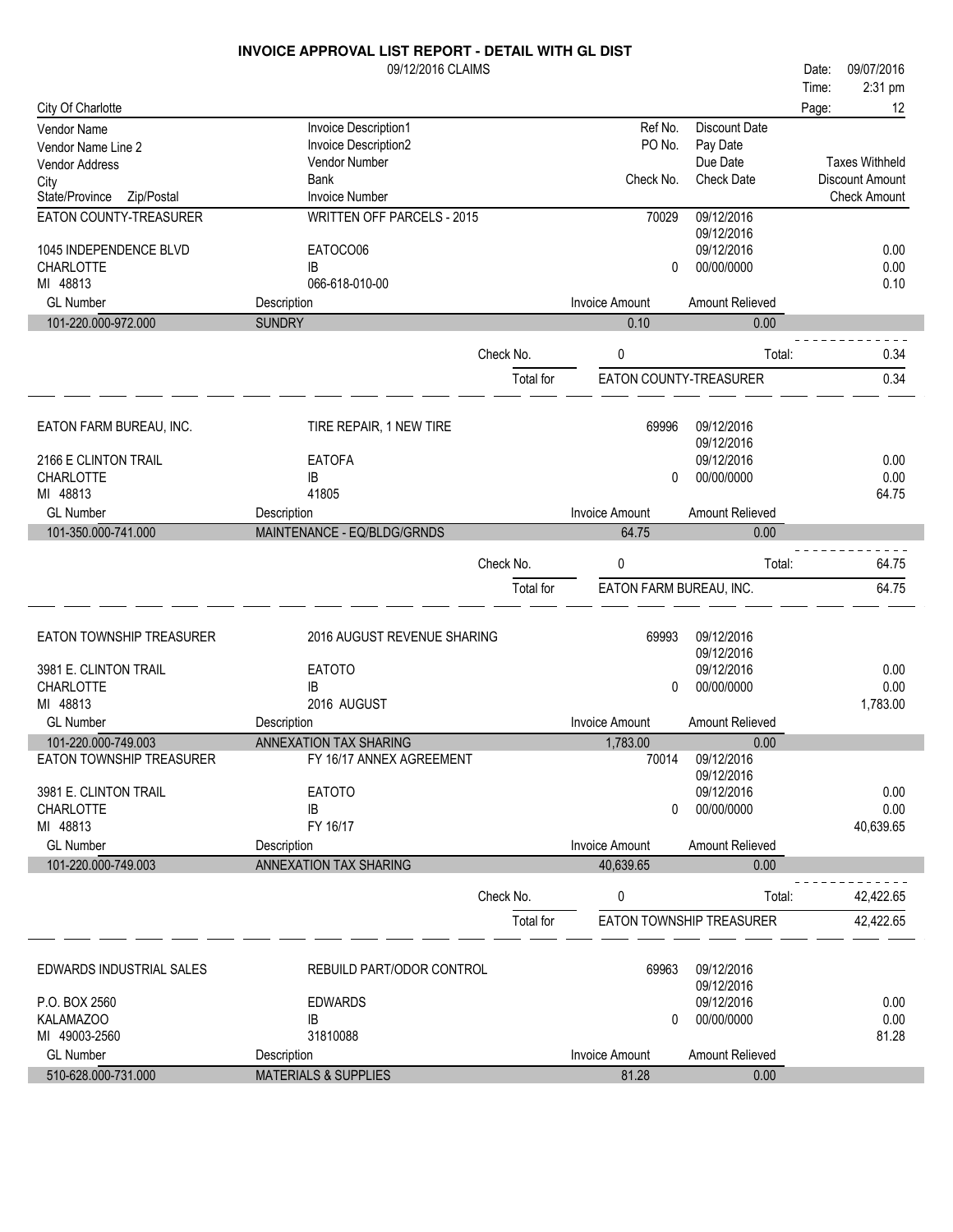|                              | <b>INVOICE APPROVAL LIST REPORT - DETAIL WITH GL DIST</b> |           |                       |                            |                 |                       |
|------------------------------|-----------------------------------------------------------|-----------|-----------------------|----------------------------|-----------------|-----------------------|
|                              | 09/12/2016 CLAIMS                                         |           |                       |                            | Date:           | 09/07/2016            |
|                              |                                                           |           |                       |                            | Time:           | 2:31 pm               |
| City Of Charlotte            |                                                           |           |                       |                            | Page:           | 13                    |
| Vendor Name                  | Invoice Description1                                      |           | Ref No.               | <b>Discount Date</b>       |                 |                       |
| Vendor Name Line 2           | Invoice Description2                                      |           | PO No.                | Pay Date                   |                 |                       |
| <b>Vendor Address</b>        | Vendor Number                                             |           |                       | Due Date                   |                 | <b>Taxes Withheld</b> |
| City                         | <b>Bank</b>                                               |           | Check No.             | <b>Check Date</b>          | Discount Amount |                       |
| State/Province<br>Zip/Postal | <b>Invoice Number</b>                                     |           |                       |                            |                 | <b>Check Amount</b>   |
| EDWARDS INDUSTRIAL SALES     | <b>HOSE REPAIR</b>                                        |           | 70033                 | 09/12/2016                 |                 |                       |
|                              |                                                           |           |                       | 09/12/2016                 |                 |                       |
| P.O. BOX 2560                | <b>EDWARDS</b>                                            |           |                       | 09/12/2016                 |                 | 0.00                  |
| KALAMAZOO                    | IB                                                        |           | 0                     | 00/00/0000                 |                 | 0.00                  |
| MI 49003-2560                | 3181599                                                   |           |                       |                            |                 | 134.10                |
| <b>GL Number</b>             | Description                                               |           | <b>Invoice Amount</b> | Amount Relieved            |                 |                       |
| 510-631.000-731.000          | <b>MATERIALS &amp; SUPPLIES</b>                           |           | 134.10                | 0.00                       |                 |                       |
| EDWARDS INDUSTRIAL SALES     | <b>FAN BEARING</b>                                        |           | 70034                 | 09/12/2016                 |                 |                       |
|                              |                                                           |           |                       | 09/12/2016                 |                 |                       |
| P.O. BOX 2560                | <b>EDWARDS</b>                                            |           |                       | 09/12/2016                 |                 | 0.00                  |
| <b>KALAMAZOO</b>             | IB                                                        |           | $\Omega$              | 00/00/0000                 |                 | 0.00                  |
| MI 49003-2560                | <b>FAN BEARING</b>                                        |           |                       |                            |                 | 31.35                 |
| <b>GL Number</b>             | Description                                               |           | <b>Invoice Amount</b> | Amount Relieved            |                 |                       |
| 510-628.000-731.000          | <b>MATERIALS &amp; SUPPLIES</b>                           |           | 31.35                 | 0.00                       |                 |                       |
|                              |                                                           | Check No. | 0                     | Total:                     |                 | 246.73                |
|                              |                                                           |           |                       |                            |                 |                       |
|                              |                                                           | Total for |                       | EDWARDS INDUSTRIAL SALES   |                 | 246.73                |
|                              |                                                           |           |                       |                            |                 |                       |
| EJ USA INC                   | <b>NEW 6' HYDRANT</b>                                     |           | 69964                 | 09/12/2016                 |                 |                       |
|                              |                                                           |           |                       | 09/12/2016                 |                 |                       |
| PO BOX 644873                | <b>EASTJO</b>                                             |           |                       | 09/12/2016                 |                 | 0.00                  |
| <b>PITTSBURG</b>             | IB                                                        |           | 0                     | 00/00/0000                 |                 | 0.00                  |
| PA 15264-4873                | 10160060601                                               |           |                       |                            |                 | 1,729.59              |
| <b>GL Number</b>             | Description                                               |           | <b>Invoice Amount</b> | Amount Relieved            |                 |                       |
| 510-651.000-731.000          | <b>MATERIALS &amp; SUPPLIES</b>                           |           | 1,729.59              | 0.00                       |                 |                       |
|                              |                                                           |           |                       |                            |                 |                       |
|                              |                                                           | Check No. | 0                     | Total:                     |                 | 1,729.59              |
|                              |                                                           | Total for | EJ USA INC            |                            |                 | 1,729.59              |
|                              |                                                           |           |                       |                            |                 |                       |
|                              |                                                           |           |                       |                            |                 |                       |
| ELHORN ENGINEERING COMPANY   | CALCIUM HYPOCHLORITE                                      |           | 69933                 | 09/12/2016                 |                 |                       |
|                              |                                                           |           |                       | 09/12/2016                 |                 |                       |
| 889 EDEN ROAD                | <b>ELHOEN</b>                                             |           |                       | 09/12/2016                 |                 | 0.00                  |
| <b>MASON</b>                 | IB                                                        |           | 0                     | 00/00/0000                 |                 | 0.00                  |
| MI 48854                     | 266097                                                    |           |                       |                            |                 | 1,237.00              |
| <b>GL Number</b>             | Description                                               |           | <b>Invoice Amount</b> | Amount Relieved            |                 |                       |
| 510-661.000-738.000          | OPERATING SUPPLIES                                        |           | 1,237.00              | 0.00                       |                 |                       |
| ELHORN ENGINEERING COMPANY   | POLYPHOSPHATE - WELLS                                     |           | 69952                 | 09/12/2016                 |                 |                       |
|                              |                                                           |           |                       | 09/12/2016                 |                 |                       |
| 889 EDEN ROAD                | <b>ELHOEN</b>                                             |           |                       | 09/12/2016                 |                 | 0.00                  |
| <b>MASON</b>                 | IB                                                        |           | 0                     | 00/00/0000                 |                 | 0.00                  |
| MI 48854                     | 266175                                                    |           |                       |                            |                 | 3,035.00              |
| <b>GL Number</b>             | Description                                               |           | <b>Invoice Amount</b> | Amount Relieved            |                 |                       |
| 510-661.000-738.000          | OPERATING SUPPLIES                                        |           | 3,035.00              | 0.00                       |                 |                       |
|                              |                                                           | Check No. | 0                     | Total:                     |                 | 4,272.00              |
|                              |                                                           |           |                       |                            |                 |                       |
|                              |                                                           | Total for |                       | ELHORN ENGINEERING COMPAN' |                 | 4,272.00              |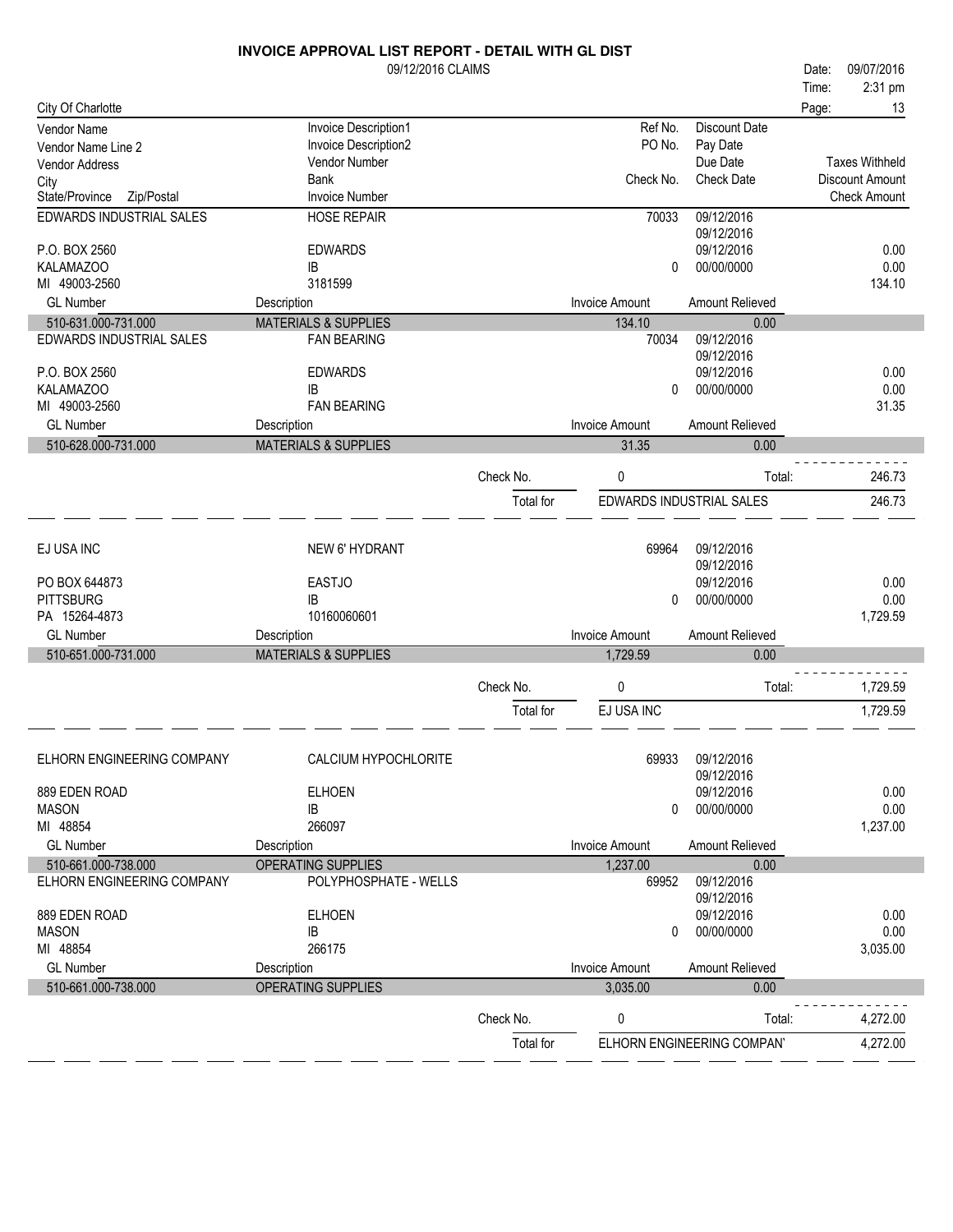|                                      | 09/12/2016 CLAIMS                              |           |                       |                          | Date: | 09/07/2016                             |
|--------------------------------------|------------------------------------------------|-----------|-----------------------|--------------------------|-------|----------------------------------------|
|                                      |                                                |           |                       |                          | Time: | 2:31 pm                                |
| City Of Charlotte                    |                                                |           |                       |                          | Page: | 14                                     |
| Vendor Name                          | Invoice Description1                           |           | Ref No.               | <b>Discount Date</b>     |       |                                        |
| Vendor Name Line 2                   | Invoice Description2                           |           | PO No.                | Pay Date                 |       |                                        |
| Vendor Address                       | Vendor Number                                  |           |                       | Due Date                 |       | <b>Taxes Withheld</b>                  |
| City<br>State/Province<br>Zip/Postal | <b>Bank</b><br><b>Invoice Number</b>           |           | Check No.             | <b>Check Date</b>        |       | Discount Amount<br><b>Check Amount</b> |
| ETNA SUPPLY                          | <b>COPPERSETTERS</b>                           |           | 69891                 | 09/12/2016               |       |                                        |
|                                      |                                                |           |                       | 09/12/2016               |       |                                        |
| P.O. BOX 897                         | <b>ETNASU</b>                                  |           |                       | 09/12/2016               |       | 0.00                                   |
| <b>GRAND RAPIDS</b>                  | IB                                             |           | 0                     | 00/00/0000               |       | 0.00                                   |
| MI 49548-2392                        | S101900952.002                                 |           |                       |                          |       | 330.00                                 |
| <b>GL Number</b>                     | Description                                    |           | <b>Invoice Amount</b> | Amount Relieved          |       |                                        |
| 510-652.000-731.000                  | <b>MATERIALS &amp; SUPPLIES</b>                |           | 330.00                | 0.00                     |       |                                        |
| <b>ETNA SUPPLY</b>                   | <b>MXU HOUSE MOUNT</b>                         |           | 69934                 | 09/12/2016<br>09/12/2016 |       |                                        |
| P.O. BOX 897                         | <b>ETNASU</b>                                  |           |                       | 09/12/2016               |       | 0.00                                   |
| <b>GRAND RAPIDS</b>                  | IB                                             |           | 0                     | 00/00/0000               |       | 0.00                                   |
| MI 49548-2392                        | S101920575.001                                 |           |                       |                          |       | 1,500.00                               |
| <b>GL Number</b>                     | Description                                    |           | <b>Invoice Amount</b> | Amount Relieved          |       |                                        |
| 510-679.000-731.000                  | <b>MATERIALS &amp; SUPPLIES</b>                |           | 1,500.00              | 0.00                     |       |                                        |
| <b>ETNA SUPPLY</b>                   | SENSUS TOUCHPAD/I-PERL                         |           | 69953                 | 09/12/2016               |       |                                        |
| P.O. BOX 897                         | <b>ETNASU</b>                                  |           |                       | 09/12/2016<br>09/12/2016 |       | 0.00                                   |
| <b>GRAND RAPIDS</b>                  | <b>IB</b>                                      |           | 0                     | 00/00/0000               |       | 0.00                                   |
| MI 49548-2392                        | S101909004.002                                 |           |                       |                          |       | 500.00                                 |
| <b>GL Number</b>                     | Description                                    |           | <b>Invoice Amount</b> | Amount Relieved          |       |                                        |
| 510-679.000-731.000                  | <b>MATERIALS &amp; SUPPLIES</b>                |           | 500.00                | 0.00                     |       |                                        |
| <b>ETNA SUPPLY</b>                   | TOP SECTION LID                                |           | 69954                 | 09/12/2016               |       |                                        |
|                                      |                                                |           |                       | 09/12/2016               |       |                                        |
| P.O. BOX 897                         | <b>ETNASU</b>                                  |           |                       | 09/12/2016               |       | 0.00                                   |
| <b>GRAND RAPIDS</b><br>MI 49548-2392 | IB<br>S101924349.001                           |           | 0                     | 00/00/0000               |       | 0.00<br>188.75                         |
| <b>GL Number</b>                     | Description                                    |           | <b>Invoice Amount</b> | Amount Relieved          |       |                                        |
| 510-622.000-731.000                  | <b>MATERIALS &amp; SUPPLIES</b>                |           | 188.75                | 0.00                     |       |                                        |
| <b>ETNA SUPPLY</b>                   | <b>VB SEWER LID</b>                            |           | 69955                 | 09/12/2016               |       |                                        |
|                                      |                                                |           |                       | 09/12/2016               |       |                                        |
| P.O. BOX 897                         | <b>ETNASU</b>                                  |           |                       | 09/12/2016               |       | 0.00                                   |
| <b>GRAND RAPIDS</b>                  | IB                                             |           |                       | 0 00/00/0000             |       | 0.00                                   |
| MI 49548-2392                        | S101924349.002                                 |           |                       |                          |       | 100.00                                 |
| <b>GL Number</b>                     | Description<br><b>MATERIALS &amp; SUPPLIES</b> |           | <b>Invoice Amount</b> | Amount Relieved          |       |                                        |
| 510-622.000-731.000<br>ETNA SUPPLY   | TOP SECTION LIDS                               |           | 100.00<br>69956       | 0.00<br>09/12/2016       |       |                                        |
|                                      |                                                |           |                       | 09/12/2016               |       |                                        |
| P.O. BOX 897                         | <b>ETNASU</b>                                  |           |                       | 09/12/2016               |       | 0.00                                   |
| <b>GRAND RAPIDS</b>                  | IB                                             |           | 0                     | 00/00/0000               |       | 0.00                                   |
| MI 49548-2392                        | S101924349.003                                 |           |                       |                          |       | 75.00                                  |
| <b>GL Number</b>                     | Description                                    |           | <b>Invoice Amount</b> | Amount Relieved          |       |                                        |
| 510-622.000-731.000                  | <b>MATERIALS &amp; SUPPLIES</b>                |           | 75.00                 | 0.00                     |       |                                        |
| ETNA SUPPLY                          | 3 SEWER OPT SECTIONS                           |           | 69965                 | 09/12/2016<br>09/12/2016 |       |                                        |
| P.O. BOX 897                         | ETNASU                                         |           |                       | 09/12/2016               |       | 0.00                                   |
| <b>GRAND RAPIDS</b>                  | IB                                             |           | 0                     | 00/00/0000               |       | 0.00                                   |
| MI 49548-2392                        | S101924349.004                                 |           |                       |                          |       | 48.75                                  |
| <b>GL Number</b>                     | Description                                    |           | <b>Invoice Amount</b> | <b>Amount Relieved</b>   |       |                                        |
| 510-622.000-731.000                  | <b>MATERIALS &amp; SUPPLIES</b>                |           | 48.75                 | 0.00                     |       |                                        |
|                                      |                                                | Check No. | 0                     | Total:                   |       | 2,742.50                               |
|                                      |                                                | Total for | ETNA SUPPLY           |                          |       | 2,742.50                               |
|                                      |                                                |           |                       |                          |       |                                        |

- -

 $\overline{a}$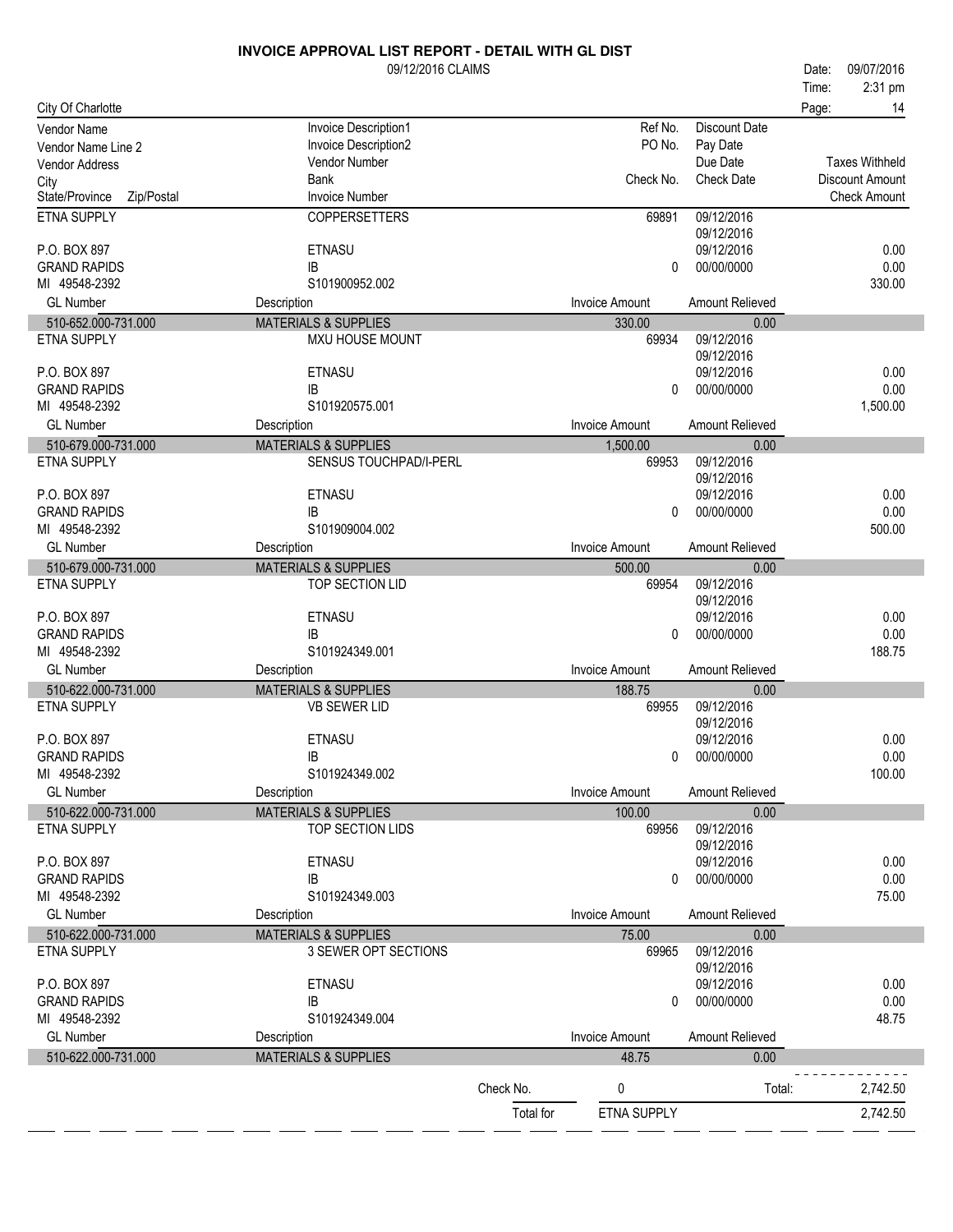|                               | <b>INVOICE APPROVAL LIST REPORT - DETAIL WITH GL DIST</b> |           |                               |                          |       |                        |
|-------------------------------|-----------------------------------------------------------|-----------|-------------------------------|--------------------------|-------|------------------------|
|                               | 09/12/2016 CLAIMS                                         |           |                               |                          | Date: | 09/07/2016             |
|                               |                                                           |           |                               |                          | Time: | 2:31 pm                |
| City Of Charlotte             |                                                           |           |                               |                          | Page: | 15                     |
| Vendor Name                   | Invoice Description1                                      |           | Ref No.                       | Discount Date            |       |                        |
| Vendor Name Line 2            | Invoice Description2                                      |           | PO No.                        | Pay Date                 |       |                        |
| Vendor Address                | Vendor Number                                             |           |                               | Due Date                 |       | <b>Taxes Withheld</b>  |
| City                          | <b>Bank</b>                                               |           | Check No.                     | <b>Check Date</b>        |       | <b>Discount Amount</b> |
| State/Province<br>Zip/Postal  | <b>Invoice Number</b>                                     |           |                               |                          |       | <b>Check Amount</b>    |
| FAMILY FARM & HOME            | <b>MISC SUPPLIES</b>                                      |           | 69893                         | 09/12/2016               |       |                        |
|                               |                                                           |           |                               | 09/12/2016               |       |                        |
| 1658 LANSING RD               | <b>FAMILYFA</b>                                           |           |                               | 09/12/2016               |       | 0.00                   |
| <b>CHARLOTTE</b>              | IB                                                        |           | 0                             | 00/00/0000               |       | 0.00                   |
| MI 48813                      | 260/36                                                    |           |                               |                          |       | 15.07                  |
| <b>GL Number</b>              | Description                                               |           | <b>Invoice Amount</b>         | Amount Relieved          |       |                        |
| 101-825.000-731.000           | <b>MATERIALS &amp; SUPPLIES</b>                           |           | 15.07                         | 0.00                     |       |                        |
| <b>FAMILY FARM &amp; HOME</b> | <b>NUTS &amp; BOLTS</b>                                   |           | 69950                         | 09/12/2016               |       |                        |
|                               |                                                           |           |                               | 09/12/2016               |       |                        |
| 1658 LANSING RD               | <b>FAMILYFA</b>                                           |           |                               | 09/12/2016<br>00/00/0000 |       | 0.00                   |
| <b>CHARLOTTE</b><br>MI 48813  | IB<br>262/36                                              |           | $\Omega$                      |                          |       | 0.00<br>8.50           |
| <b>GL Number</b>              |                                                           |           | <b>Invoice Amount</b>         | Amount Relieved          |       |                        |
|                               | Description                                               |           |                               |                          |       |                        |
| 601-712.000-731.000           | <b>MATERIALS &amp; SUPPLIES</b>                           |           | 8.50                          | 0.00                     |       |                        |
|                               |                                                           | Check No. | 0                             | Total:                   |       | 23.57                  |
|                               |                                                           |           |                               |                          |       |                        |
|                               |                                                           | Total for | <b>FAMILY FARM &amp; HOME</b> |                          |       | 23.57                  |
|                               |                                                           |           |                               |                          |       |                        |
| FERGUSON WATER WORKS FKA      | 3 PENTAGON KEY'S MTR PIT LID                              |           | 69976                         | 09/12/2016               |       |                        |
| MICHIGAN PIPE AND VALVE       |                                                           |           |                               | 09/12/2016               |       |                        |
| P.O. BOX 802817               | MI PIPE                                                   |           |                               | 09/12/2016               |       | 0.00                   |
| <b>CHICAGO</b>                | IB                                                        |           | 0                             | 00/00/0000               |       | 0.00                   |
| IL 60680-2817                 | 2840                                                      |           |                               |                          |       | 15.90                  |
| <b>GL Number</b>              | Description                                               |           | <b>Invoice Amount</b>         | Amount Relieved          |       |                        |
| 510-652.000-731.000           | <b>MATERIALS &amp; SUPPLIES</b>                           |           | 15.90                         | 0.00                     |       |                        |
|                               |                                                           |           |                               |                          |       |                        |
|                               |                                                           | Check No. | 0                             | Total:                   |       | 15.90                  |
|                               |                                                           | Total for |                               | FERGUSON WATER WORKS FKA |       | 15.90                  |
|                               |                                                           |           |                               |                          |       |                        |
| GALE BRIGGS, INC.             | 5 YDS OF CONCRETE                                         |           | 69923                         | 09/12/2016               |       |                        |
|                               |                                                           |           |                               | 09/12/2016               |       |                        |
| 311 STATE                     | <b>GALE BRIGG</b>                                         |           |                               | 09/12/2016               |       | 0.00                   |
| CHARLOTTE                     | IB                                                        |           | $\Omega$                      | 00/00/0000               |       | 0.00                   |
| MI 48813                      | 66225                                                     |           |                               |                          |       | 600.00                 |
| <b>GL Number</b>              | Description                                               |           | <b>Invoice Amount</b>         | Amount Relieved          |       |                        |
| 203-440.000-731.000           | <b>MATERIALS &amp; SUPPLIES</b>                           |           | 600.00                        | 0.00                     |       |                        |
|                               |                                                           |           |                               |                          |       |                        |
|                               |                                                           | Check No. | 0                             | Total:                   |       | 600.00                 |
|                               |                                                           | Total for | GALE BRIGGS, INC.             |                          |       | 600.00                 |
|                               |                                                           |           |                               |                          |       |                        |
|                               |                                                           |           |                               |                          |       |                        |
| <b>GALLOUP</b>                | <b>REPAIR CLAMPS</b>                                      |           | 70023                         | 09/12/2016<br>09/12/2016 |       |                        |
| PO BOX 671121                 | GALLOCO                                                   |           |                               | 09/12/2016               |       | 0.00                   |
| <b>DETROIT</b>                | IB                                                        |           | 0                             | 00/00/0000               |       | 0.00                   |
| MI 48267-1121                 | S105097807.001                                            |           |                               |                          |       | 61.52                  |
| <b>GL Number</b>              | Description                                               |           | <b>Invoice Amount</b>         | Amount Relieved          |       |                        |
| 510-631.000-731.000           | <b>MATERIALS &amp; SUPPLIES</b>                           |           | 61.52                         | 0.00                     |       |                        |
|                               |                                                           |           |                               |                          |       |                        |
|                               |                                                           | Check No. | 0                             | Total:                   |       | 61.52                  |
|                               |                                                           | Total for | GALLOUP                       |                          |       | 61.52                  |
|                               |                                                           |           |                               |                          |       |                        |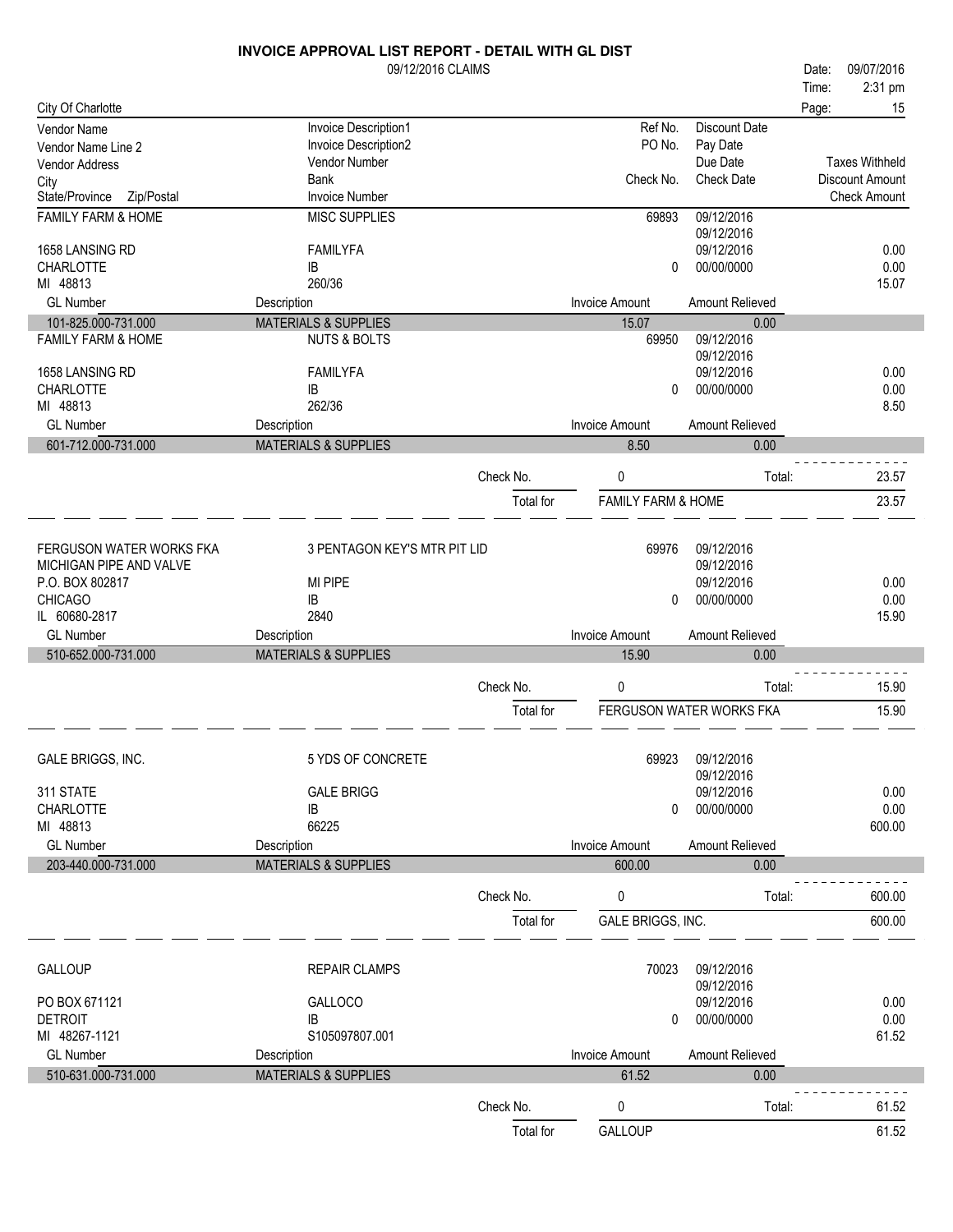|                                                     | INVOICE APPROVAL LIST REPORT - DETAIL WITH GL DIST |           |                                   |                          |       |                       |
|-----------------------------------------------------|----------------------------------------------------|-----------|-----------------------------------|--------------------------|-------|-----------------------|
|                                                     | 09/12/2016 CLAIMS                                  |           |                                   |                          | Date: | 09/07/2016            |
|                                                     |                                                    |           |                                   |                          | Time: | 2:31 pm               |
| City Of Charlotte                                   |                                                    |           |                                   |                          | Page: | 16                    |
| Vendor Name                                         | Invoice Description1                               |           | Ref No.                           | <b>Discount Date</b>     |       |                       |
| Vendor Name Line 2                                  | Invoice Description2                               |           | PO No.                            | Pay Date                 |       |                       |
| Vendor Address                                      | Vendor Number                                      |           |                                   | Due Date                 |       | <b>Taxes Withheld</b> |
| City                                                | <b>Bank</b>                                        |           | Check No.                         | <b>Check Date</b>        |       | Discount Amount       |
| State/Province<br>Zip/Postal                        | <b>Invoice Number</b>                              |           |                                   |                          |       | <b>Check Amount</b>   |
| <b>GRAINGER PRODUCTS</b><br>dept 421-823337563      | AIR DRYER REPAIR                                   |           | 69957                             | 09/12/2016<br>09/12/2016 |       |                       |
| DEPT 823337563                                      | <b>GRAING</b>                                      |           |                                   | 09/12/2016               |       | 0.00                  |
| <b>PALATINE</b>                                     | IB                                                 |           | 0                                 | 00/00/0000               |       | 0.00                  |
| IL 60038-0001                                       | 9200883750                                         |           |                                   |                          |       | 1,342.32              |
| <b>GL Number</b>                                    | Description                                        |           | <b>Invoice Amount</b>             | Amount Relieved          |       |                       |
| 510-631.000-738.000                                 | <b>OPERATING SUPPLIES</b>                          |           | 1,342.32                          | 0.00                     |       |                       |
|                                                     |                                                    | Check No. | 0                                 | Total:                   |       | 1,342.32              |
|                                                     |                                                    | Total for | <b>GRAINGER PRODUCTS</b>          |                          |       | 1,342.32              |
|                                                     |                                                    |           |                                   |                          |       |                       |
| <b>CHRISTOPHER GREGRORY</b>                         | REIMBURSEMENT FOR BOOTS                            |           | 69941                             | 09/12/2016               |       |                       |
|                                                     |                                                    |           |                                   | 09/12/2016               |       |                       |
|                                                     | GREGRORY/C                                         |           |                                   | 09/12/2016               |       | 0.00                  |
|                                                     | IB                                                 |           | 0                                 | 00/00/0000               |       | 0.00                  |
|                                                     | 68401-A                                            |           |                                   |                          |       | 169.60                |
| <b>GL Number</b>                                    | Description                                        |           | <b>Invoice Amount</b>             | Amount Relieved          |       |                       |
| 101-300.000-733.000                                 | <b>UNIFORM &amp; CLEANING</b>                      |           | 169.60                            | 0.00                     |       |                       |
|                                                     |                                                    | Check No. | 0                                 | Total:                   |       | 169.60                |
|                                                     |                                                    | Total for | <b>CHRISTOPHER GREGRORY</b>       |                          |       | 169.60                |
|                                                     |                                                    |           |                                   |                          |       |                       |
| <b>GREGS CARPET &amp; VEHICLE</b><br><b>SERVICE</b> | 395 MAINT/CLEANING                                 |           | 69966                             | 09/12/2016<br>09/12/2016 |       |                       |
| 726 N STINE RD                                      | <b>GREGS</b>                                       |           |                                   | 09/12/2016               |       | 0.00                  |
| <b>CHARLOTTE</b>                                    | IB                                                 |           | 0                                 | 00/00/0000               |       | 0.00                  |
| MI 48813                                            | 2995                                               |           |                                   |                          |       | 125.00                |
| <b>GL Number</b>                                    | Description                                        |           | <b>Invoice Amount</b>             | Amount Relieved          |       |                       |
| 101-300.000-741.000                                 | MAINTENANCE - EQ/BLDG/GRNDS                        |           | 125.00                            | 0.00                     |       |                       |
|                                                     |                                                    |           |                                   |                          |       |                       |
|                                                     |                                                    | Check No. | 0                                 | Total:                   |       | 125.00                |
|                                                     |                                                    | Total for | <b>GREGS CARPET &amp; VEHICLE</b> |                          |       | 125.00                |
| <b>HACH COMPANY</b>                                 | <b>LAB SUPPLIES</b>                                |           | 69935                             | 09/12/2016               |       |                       |
|                                                     |                                                    |           |                                   | 09/12/2016               |       |                       |
| 2207 COLLECTIONS CENTER DR                          | <b>HACHCO</b>                                      |           |                                   | 09/12/2016               |       | 0.00                  |
| <b>CHICAGO</b>                                      | IB                                                 |           | 0                                 | 00/00/0000               |       | 0.00                  |
| IL 60693                                            | 10059076                                           |           |                                   |                          |       | 91.45                 |
| <b>GL Number</b>                                    | Description                                        |           | <b>Invoice Amount</b>             | Amount Relieved          |       |                       |
| 510-631.000-739.000                                 | <b>LABORATORY SUPPLIES</b>                         |           | 91.45                             | 0.00                     |       |                       |
|                                                     |                                                    | Check No. | 0                                 | Total:                   |       | 91.45                 |
|                                                     |                                                    | Total for | <b>HACH COMPANY</b>               |                          |       | 91.45                 |
|                                                     |                                                    |           |                                   |                          |       |                       |
| HAMMERSMITH EQUIPMENT CO.                           | <b>DIAMOND BLADES</b>                              |           | 69958                             | 09/12/2016               |       |                       |
| 1621 CENTURY AVE. S.W.                              | <b>HAMMEQ</b>                                      |           |                                   | 09/12/2016<br>09/12/2016 |       | 0.00                  |
| <b>GRAND RAPIDS</b>                                 | IB                                                 |           | 0                                 | 00/00/0000               |       | 0.00                  |
| MI 49503                                            | 361322                                             |           |                                   |                          |       | 198.00                |
|                                                     |                                                    |           |                                   |                          |       |                       |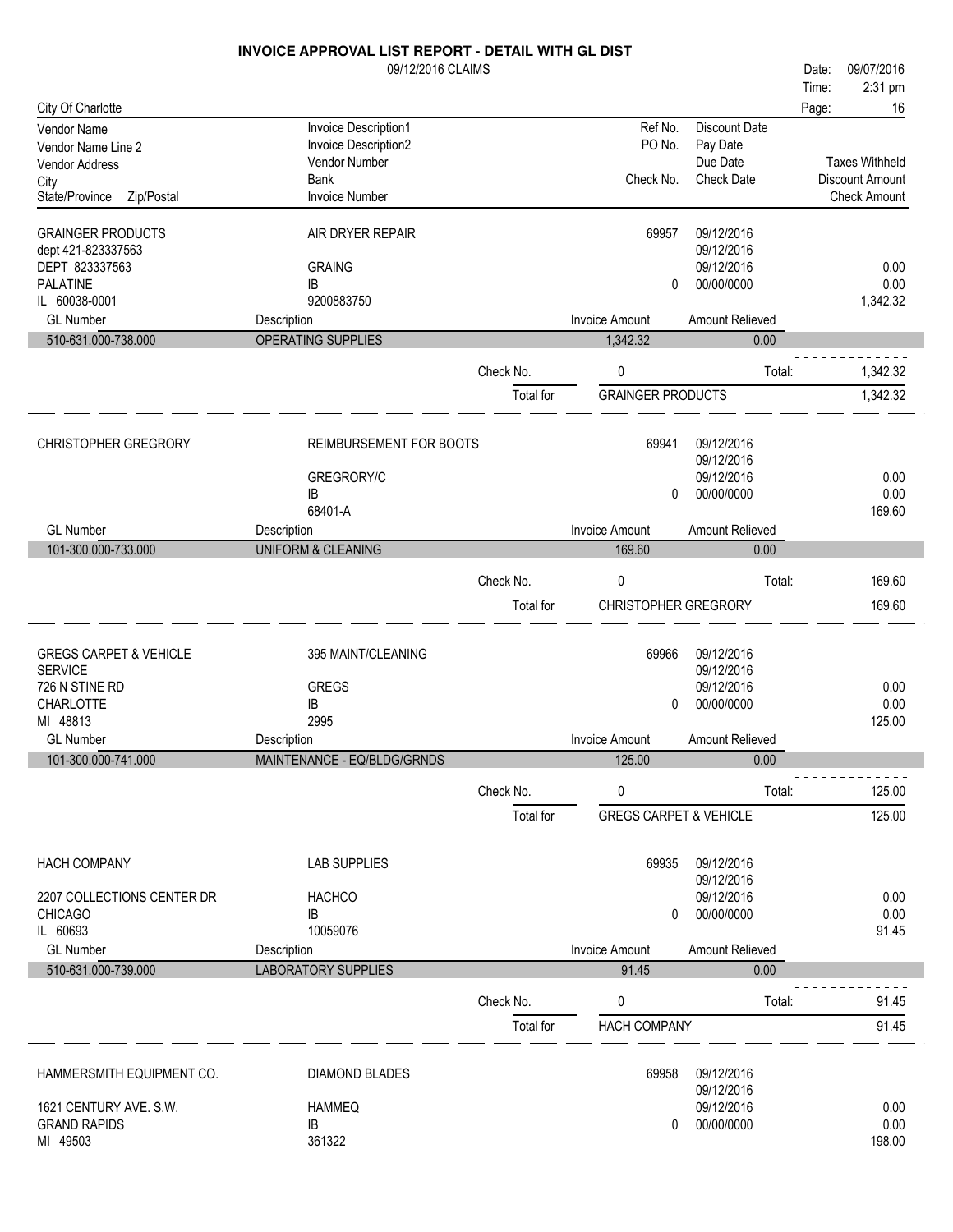|                                            | <b>INVOICE APPROVAL LIST REPORT - DETAIL WITH GL DIST</b>          |           |                              |                           |       |                        |
|--------------------------------------------|--------------------------------------------------------------------|-----------|------------------------------|---------------------------|-------|------------------------|
|                                            | 09/12/2016 CLAIMS                                                  |           |                              |                           | Date: | 09/07/2016             |
|                                            |                                                                    |           |                              |                           | Time: | 2:31 pm                |
| City Of Charlotte                          |                                                                    |           |                              |                           | Page: | 17                     |
| Vendor Name                                | Invoice Description1                                               |           | Ref No.                      | <b>Discount Date</b>      |       |                        |
| Vendor Name Line 2                         | Invoice Description2                                               |           | PO No.                       | Pay Date                  |       |                        |
| Vendor Address                             | Vendor Number                                                      |           |                              | Due Date                  |       | <b>Taxes Withheld</b>  |
| City                                       | Bank                                                               |           | Check No.                    | <b>Check Date</b>         |       | <b>Discount Amount</b> |
| State/Province<br>Zip/Postal               | <b>Invoice Number</b>                                              |           |                              |                           |       | <b>Check Amount</b>    |
| <b>GL Number</b>                           | Description                                                        |           | <b>Invoice Amount</b>        | Amount Relieved           |       |                        |
| 202-440.000-731.000<br>203-440.000-731.000 | <b>MATERIALS &amp; SUPPLIES</b><br><b>MATERIALS &amp; SUPPLIES</b> |           | 99.00<br>99.00               | 0.00<br>0.00              |       |                        |
|                                            |                                                                    | Check No. | 0                            | Total:                    |       | 198.00                 |
|                                            |                                                                    | Total for |                              | HAMMERSMITH EQUIPMENT CO. |       | 198.00                 |
|                                            |                                                                    |           |                              |                           |       |                        |
| HASSEL FREE FUELS                          | 591.8 GALLONS FLEET FUEL                                           |           | 69924                        | 09/12/2016<br>09/12/2016  |       |                        |
| P.O. BOX 98                                | D&LFU                                                              |           |                              | 09/12/2016                |       | 0.00                   |
| <b>CHARLOTTE</b>                           | IB                                                                 |           | 0                            | 00/00/0000                |       | 0.00                   |
| MI 48813                                   | 010107-1622801                                                     |           |                              |                           |       | 1,006.00               |
| <b>GL Number</b>                           | Description                                                        |           | <b>Invoice Amount</b>        | Amount Relieved           |       |                        |
| 601-712.000-734.000                        | <b>GASOLINE &amp; OIL</b>                                          |           | 1,006.00                     | 0.00                      |       |                        |
| HASSEL FREE FUELS                          | <b>FLEET FUEL</b>                                                  |           | 70005                        | 09/12/2016<br>09/12/2016  |       |                        |
| P.O. BOX 98                                | D&LFU                                                              |           |                              | 09/12/2016                |       | 0.00                   |
| <b>CHARLOTTE</b>                           | IB                                                                 |           | 0                            | 00/00/0000                |       | 0.00                   |
| MI 48813                                   | 1622801                                                            |           |                              |                           |       | 252.25                 |
| <b>GL Number</b>                           | Description                                                        |           | <b>Invoice Amount</b>        | Amount Relieved           |       |                        |
| 101-350.000-734.000                        | <b>GASOLINE &amp; OIL</b>                                          |           | 252.25                       | 0.00                      |       |                        |
|                                            |                                                                    |           |                              |                           |       |                        |
|                                            |                                                                    | Check No. | $\pmb{0}$                    | Total:                    |       | 1,258.25               |
|                                            |                                                                    | Total for | HASSEL FREE FUELS            |                           |       | 1,258.25               |
| HGB MEMORIAL HOSPITAL                      | 2016-2017 AMBULANCE SERVICES                                       |           | 69979                        | 09/12/2016                |       |                        |
|                                            |                                                                    |           |                              | 09/12/2016                |       |                        |
| ATTN: JOHN TRUBA DEPT 791                  | <b>HGB</b>                                                         |           |                              | 09/12/2016                |       | 0.00                   |
| CHARLOTTE                                  | IB                                                                 |           | $\mathbf 0$                  | 00/00/0000                |       | 0.00                   |
| MI 48813                                   | FY 2016-2017                                                       |           |                              |                           |       | 29,357.00              |
| <b>GL Number</b>                           | Description                                                        |           | <b>Invoice Amount</b>        | Amount Relieved           |       |                        |
| 101-350.000-756.000                        | AMBULANCE EXPENSE                                                  |           | 29,357.00                    | 0.00                      |       |                        |
|                                            |                                                                    | Check No. | 0                            | Total:                    |       | 29,357.00              |
|                                            |                                                                    | Total for | <b>HGB MEMORIAL HOSPITAL</b> |                           |       | 29,357.00              |
|                                            | <b>DATTEDIES</b>                                                   |           | 7000 L                       | 0014010040                |       |                        |

INTERSTATE ALL BATTERY CENTE AAA BATTERIES AAA BATTERIES AAA BATTERIES AAA BATTERIES AAN DISPOSE AAN DISPOSE A 09/12/2016 INTERBAT 09/12/2016 2222 S MAIN ST 0.00 ANN ARBOR IB 0 00/00/0000 0.000 0.000 0.000 0.000 0.000 0.000 0.000 0.000 0.000 0.000 0.000 0.000 0.000 0.000 0.000 0.00<br>1903699011153 MI 48103 1903699011153 GL Number **Invoice Amount Relieved** Description **Invoice Amount Amount Relieved** Burger and Description **Contract Amount Relieved** 101-350.000-741.000 MAINTENANCE - EQ/BLDG/GRNDS 15.98 0.00 <u> - - - - - - - - - - - -</u> Check No. 0 Total: 15.98 Total for INTERSTATE ALL BATTERY CENT 15.98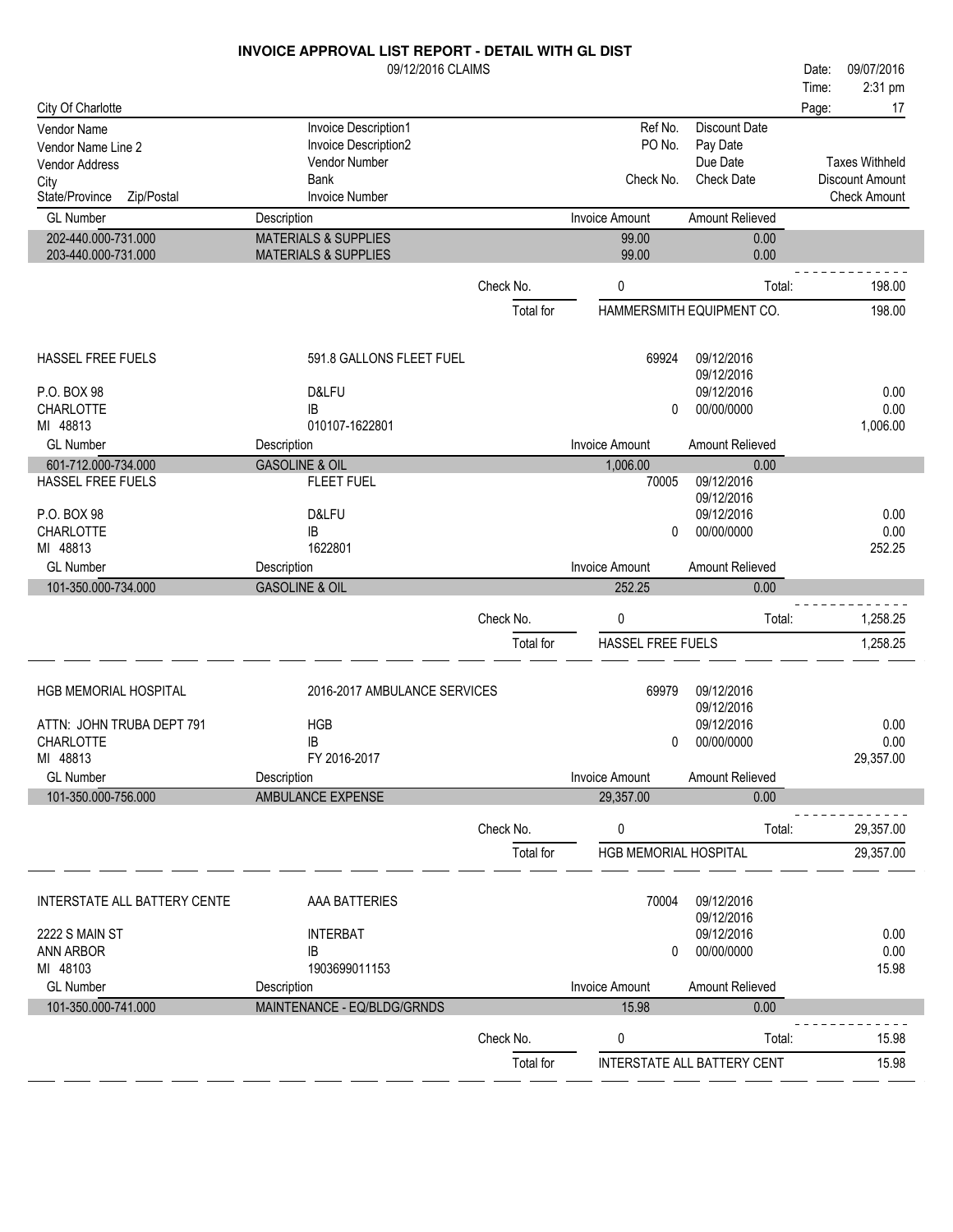|                                             | 09/12/2016 CLAIMS                            |           |                         |                                  | Date: | 09/07/2016            |
|---------------------------------------------|----------------------------------------------|-----------|-------------------------|----------------------------------|-------|-----------------------|
|                                             |                                              |           |                         |                                  | Time: | 2:31 pm               |
| City Of Charlotte                           |                                              |           |                         |                                  | Page: | 18                    |
| Vendor Name                                 | Invoice Description1<br>Invoice Description2 |           | Ref No.<br>PO No.       | <b>Discount Date</b><br>Pay Date |       |                       |
| Vendor Name Line 2<br><b>Vendor Address</b> | Vendor Number                                |           |                         | Due Date                         |       | <b>Taxes Withheld</b> |
| City                                        | <b>Bank</b>                                  |           | Check No.               | <b>Check Date</b>                |       | Discount Amount       |
| State/Province<br>Zip/Postal                | <b>Invoice Number</b>                        |           |                         |                                  |       | <b>Check Amount</b>   |
| JETT PUMP & VALVE                           | PULL PUMP & REINSTALL                        |           | 69967                   | 09/12/2016<br>09/12/2016         |       |                       |
| 4770 PONTIAC LAKE RD                        | <b>JETT</b>                                  |           |                         | 09/12/2016                       |       | 0.00                  |
| WATERFORD                                   | IB                                           |           | 0                       | 00/00/0000                       |       | 0.00                  |
| MI 48328<br><b>GL Number</b>                | 15101                                        |           | <b>Invoice Amount</b>   | Amount Relieved                  |       | 807.50                |
| 510-626.000-749.000                         | Description<br>CONTRACTUAL SERVICES          |           | 807.50                  | 0.00                             |       |                       |
|                                             |                                              |           |                         |                                  |       |                       |
|                                             |                                              | Check No. | 0                       | Total:                           |       | 807.50                |
|                                             |                                              | Total for | JETT PUMP & VALVE       |                                  |       | 807.50                |
|                                             |                                              |           |                         |                                  |       |                       |
| RANDY JEWELL                                | ASSESSING SERVICES                           |           | 70043                   | 09/12/2016<br>09/12/2016         |       |                       |
|                                             | <b>JEWERA</b>                                |           |                         | 09/12/2016                       |       | 0.00                  |
|                                             | IB                                           |           | 0                       | 00/00/0000                       |       | 0.00                  |
|                                             | <b>SEPT 2016</b>                             |           |                         |                                  |       | 2,914.00              |
| <b>GL Number</b>                            | Description                                  |           | <b>Invoice Amount</b>   | Amount Relieved                  |       |                       |
| 101-210.000-749.000                         | <b>CONTRACTUAL SERVICES</b>                  |           | 2,914.00                | 0.00                             |       |                       |
|                                             |                                              | Check No. | 0                       | Total:                           |       | 2,914.00              |
|                                             |                                              | Total for | RANDY JEWELL            |                                  |       | 2,914.00              |
|                                             |                                              |           |                         |                                  |       |                       |
| KENNEDY INDUSTRIES INC.                     | PULLED TRICKLING FILTER PUMP                 |           | 70035                   | 09/12/2016                       |       |                       |
| P.O. BOX 180                                | <b>KENNIN</b>                                |           |                         | 09/12/2016<br>09/12/2016         |       | 0.00                  |
| NEW HUDSON                                  | IB                                           |           | 0                       | 00/00/0000                       |       | 0.00                  |
| MI 48165                                    | 571632                                       |           |                         |                                  |       | 864.75                |
| <b>GL</b> Number                            | Description                                  |           | <b>Invoice Amount</b>   | Amount Relieved                  |       |                       |
| 510-631.000-749.000                         | CONTRACTUAL SERVICES                         |           | 864.75                  | 0.00                             |       |                       |
|                                             |                                              | Check No. | 0                       | Total:                           |       | 864.75                |
|                                             |                                              | Total for | KENNEDY INDUSTRIES INC. |                                  |       | 864.75                |
|                                             |                                              |           |                         |                                  |       |                       |
| KIESLER'S POLICE SUPPLY INC                 | 2016-17 FIREARMS AMMUNITION                  |           | 70036                   | 09/12/2016<br>09/12/2016         |       |                       |
|                                             | <b>KIESLER</b>                               |           |                         | 09/12/2016                       |       | 0.00                  |
|                                             | IB                                           |           | 0                       | 00/00/0000                       |       | 0.00                  |
|                                             | 789331                                       |           |                         |                                  |       | 5,340.60              |
| <b>GL Number</b>                            | Description                                  |           | <b>Invoice Amount</b>   | Amount Relieved                  |       |                       |
| 101-300.000-731.000                         | <b>MATERIALS &amp; SUPPLIES</b>              |           | 5,340.60                | 0.00                             |       |                       |
|                                             |                                              | Check No. | 0                       | Total:                           |       | 5,340.60              |
|                                             |                                              | Total for |                         | KIESLER'S POLICE SUPPLY INC      |       | 5,340.60              |
|                                             |                                              |           |                         |                                  |       |                       |
| KONICA MINOLTA BUSINESS                     | 2016 SEPTEMBER                               |           | 70030                   | 09/12/2016                       |       |                       |
| SOLUTIONS USA INC///                        |                                              |           |                         | 09/12/2016                       |       |                       |
| USA INC<br><b>PALANTINE</b>                 | <b>KONICA MIN</b><br>IB                      |           | 0                       | 09/12/2016<br>00/00/0000         |       | 0.00<br>0.00          |
| IL 60055-9188                               | 241306174                                    |           |                         |                                  |       | 340.84                |
| <b>GL Number</b>                            | Description                                  |           | Invoice Amount          | Amount Relieved                  |       |                       |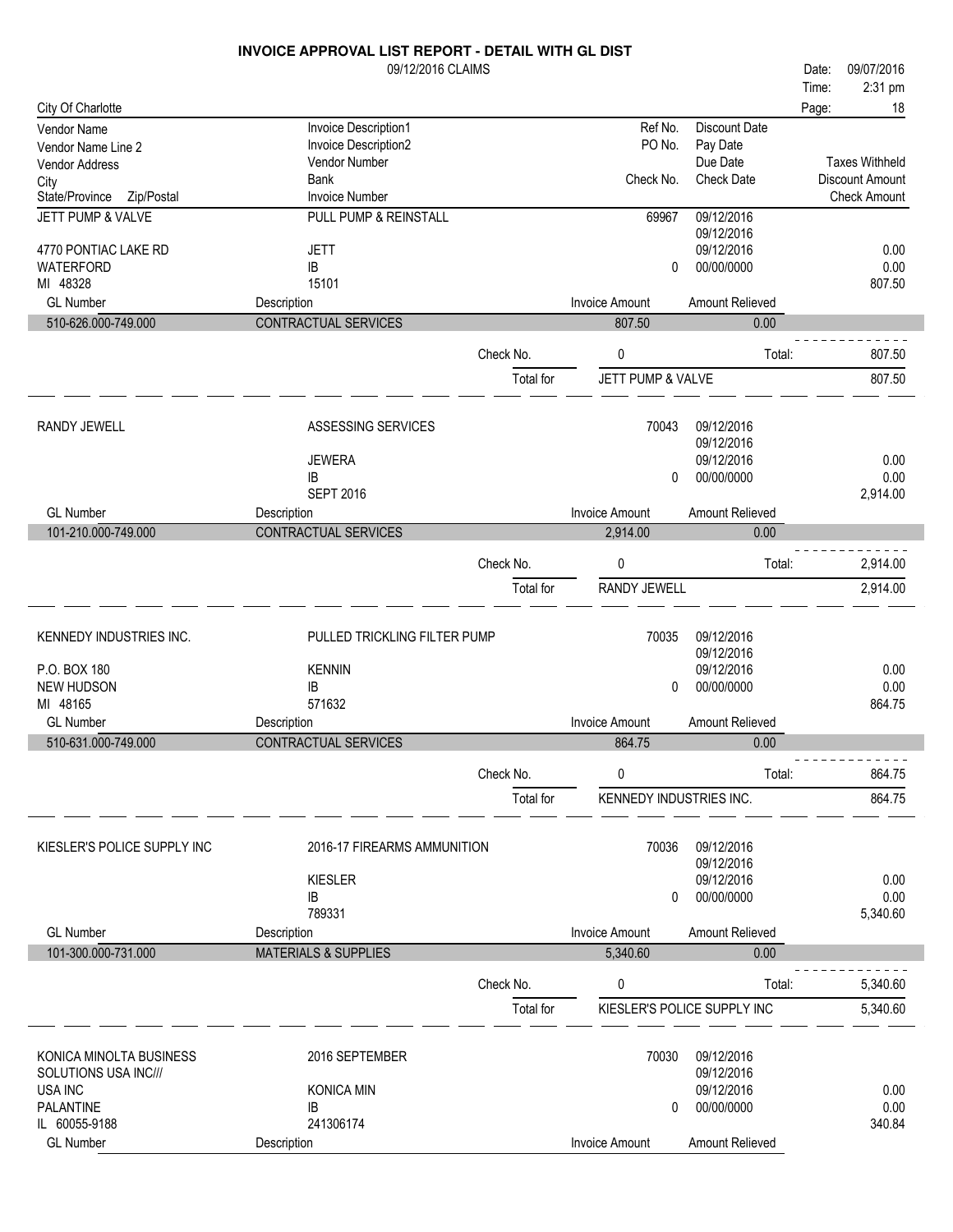#### 2:31 pm 09/12/2016 CLAIMS **INVOICE APPROVAL LIST REPORT - DETAIL WITH GL DIST** City Of Charlotte Time: Date: 09/07/2016 Page: 19 Check Amount Check Date Vendor Name **Invoice Description1** Allem and the Unit of No. Discount Date Vendor Name Line 2<br>
Vendor Name Line 2 **Allem and Structure Description2** Allem and the Unit Of No. Pay Date Vendor Name Line 2 Invoice Description<br>1991 Vendor Address Politics Poince Poince Poince Poince Poince Poince Poince Poince Poince Poince Poince Poince Poince Poince Poince Poince Poince Poince Poince Poince Poince Poince Due Date Invoice Number Vendor Address Vendor Number of Vendor Number of Vendor Vendor Number of Vendor Number of Vendor Number of Vendo<br>
City Sank City **Bank** State/Province Zip/Postal Check No. Check Date Discount Amount Taxes Withheld 101-150.000-737.000 PRINTING & PUBLISHING 10.00 101-200.000-737.000 PRINTING & PUBLISHING 17.04 0.00 PRINTING & PUBLISHING 10.23 0.000<br>17.04 0.000 PRINTING & PUBLISHING 10.000 PRINTING 2.000 101-220.000-737.000 PRINTING & PUBLISHING 17.04 0.00

| 101-230.000-737.000<br>101-300.000-737.000 | PRINTING & PUBLISHING<br>PRINTING & PUBLISHING |           | 6.82<br>115.89          | 0.00<br>0.00             |        |
|--------------------------------------------|------------------------------------------------|-----------|-------------------------|--------------------------|--------|
| 101-350.000-737.000<br>101-410.000-737.000 | PRINTING & PUBLISHING<br>PRINTING & PUBLISHING |           | 44.31<br>119.29         | 0.00<br>0.00             |        |
|                                            |                                                | Check No. | 0                       | Total:                   | 340.84 |
|                                            |                                                | Total for | KONICA MINOLTA BUSINESS |                          | 340.84 |
| L.E.O.R.T.C                                | CRIME PREVENT SEMINAR                          |           | 69975                   | 09/12/2016               |        |
| 2100 W THOMPSON RD ROOM 1403               | <b>SCHOOL SERIES</b><br><b>LEORTC</b>          |           |                         | 09/12/2016<br>09/12/2016 | 0.00   |
| <b>FENTON</b>                              | IB.                                            |           | 0                       | 00/00/0000               | 0.00   |
| MI 48430                                   | 4616                                           |           |                         |                          | 65.00  |
| <b>GL Number</b>                           | Description                                    |           | <b>Invoice Amount</b>   | Amount Relieved          |        |
| 240-302.000-748.302                        | 302 TRAINING                                   |           | 65.00                   | 0.00                     |        |
|                                            |                                                | Check No. | 0                       | Total:                   | 65.00  |
|                                            |                                                | Total for | L.E.O.R.T.C             |                          | 65.00  |
| LANSING UNIFORM CO.                        | UNIFORM SHIRST-HAFNER                          |           | 69968                   | 09/12/2016<br>09/12/2016 |        |
| 5310 SOUTH PENNSYLVANIA AVE                | LANSUN                                         |           |                         | 09/12/2016               | 0.00   |
| <b>LANSING</b>                             | IB                                             |           | 0                       | 00/00/0000               | 0.00   |
| MI 48911                                   | 68212                                          |           |                         |                          | 77.90  |
| <b>GL Number</b>                           | Description                                    |           | <b>Invoice Amount</b>   | Amount Relieved          |        |
| 101-300.000-733.000                        | <b>UNIFORM &amp; CLEANING</b>                  |           | 77.90                   | 0.00                     |        |
|                                            |                                                | Check No. | 0                       | Total:                   | 77.90  |
|                                            |                                                | Total for | LANSING UNIFORM CO.     |                          | 77.90  |
| <b>LAWNTECH</b>                            | WEED SPRAY 3 0F 3                              |           | 70038                   | 09/12/2016<br>09/12/2016 |        |
| <b>PO BOX 190</b>                          | LAWNTECH                                       |           |                         | 09/12/2016               | 0.00   |
| <b>GRAND LEDGE</b>                         | IB                                             |           | 0                       | 00/00/0000               | 0.00   |
| MI 48837<br><b>GL Number</b>               | 169976<br>Description                          |           | <b>Invoice Amount</b>   | Amount Relieved          | 500.00 |
| 260-800.000-749.000                        | CONTRACTUAL SERVICES                           |           | 500.00                  | 0.00                     |        |
|                                            |                                                |           |                         |                          |        |
|                                            |                                                | Check No. | 0                       | Total:                   | 500.00 |
|                                            |                                                | Total for | LAWNTECH                |                          | 500.00 |
| <b>MATAI</b>                               | <b>BRISTOL</b>                                 |           | 70039                   | 09/12/2016<br>09/12/2016 |        |

MI 48917-2460 5859 W. SAGINAW HWY #313 0.00 LANSING

IB 0 00/00/0000 0.00 MATAI 09/12/2016 6010-A 125.00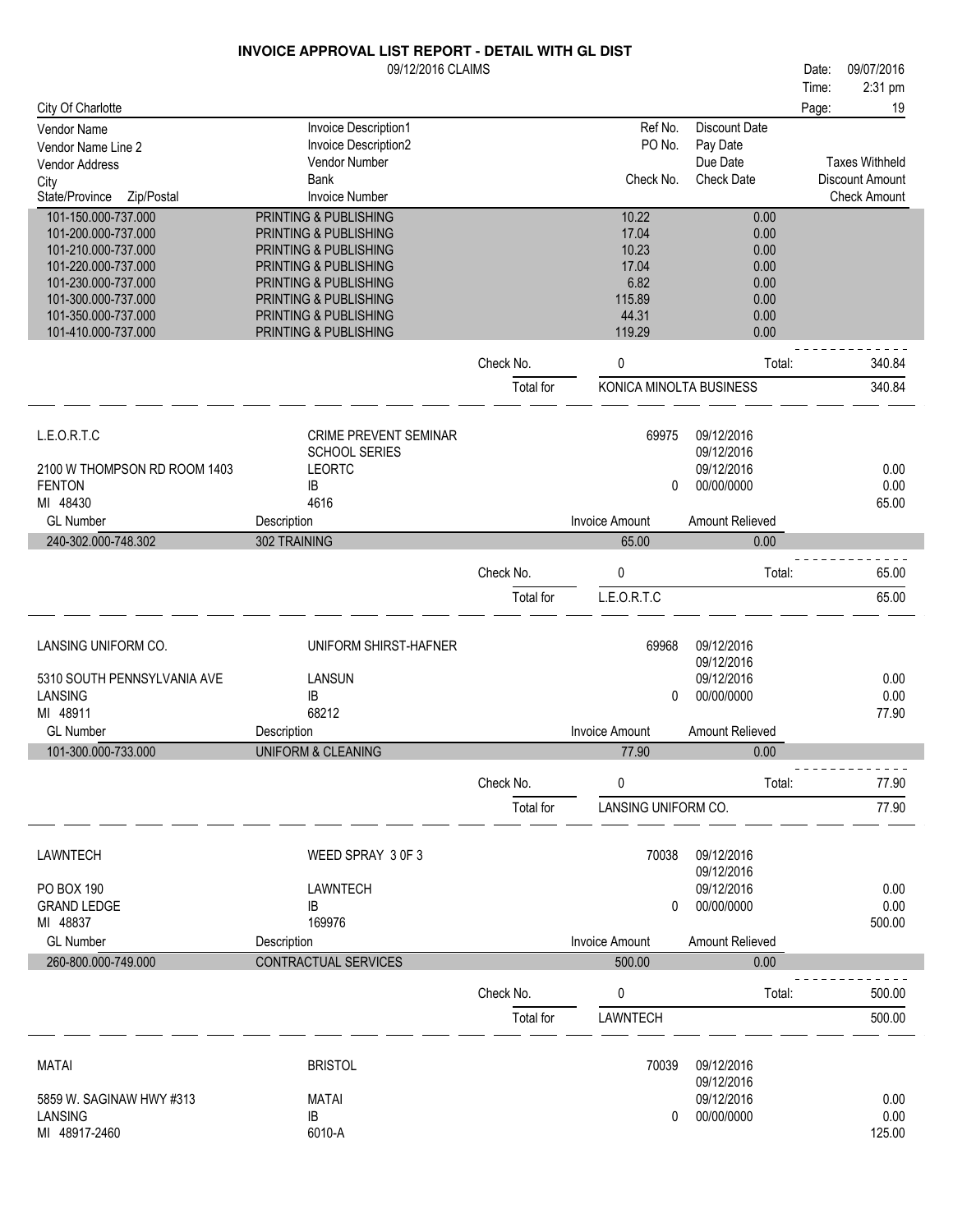|                              | <b>INVOICE APPROVAL LIST REPORT - DETAIL WITH GL DIST</b> |           |                         |                              |       |                       |
|------------------------------|-----------------------------------------------------------|-----------|-------------------------|------------------------------|-------|-----------------------|
|                              | 09/12/2016 CLAIMS                                         |           |                         |                              | Date: | 09/07/2016            |
|                              |                                                           |           |                         |                              | Time: | 2:31 pm               |
| City Of Charlotte            |                                                           |           |                         |                              | Page: | 20                    |
| Vendor Name                  | Invoice Description1                                      |           | Ref No.                 | <b>Discount Date</b>         |       |                       |
| Vendor Name Line 2           | Invoice Description2                                      |           | PO No.                  | Pay Date                     |       |                       |
| Vendor Address               | Vendor Number                                             |           |                         | Due Date                     |       | <b>Taxes Withheld</b> |
| City                         | <b>Bank</b>                                               |           | Check No.               | <b>Check Date</b>            |       | Discount Amount       |
| State/Province<br>Zip/Postal | <b>Invoice Number</b>                                     |           |                         |                              |       | <b>Check Amount</b>   |
| <b>GL Number</b>             | Description                                               |           | <b>Invoice Amount</b>   | Amount Relieved              |       |                       |
| 240-302.000-748.000          | <b>CONFERENCES &amp; TRAINING</b>                         |           | 125.00                  | 0.00                         |       |                       |
| <b>MATAI</b>                 | <b>ANTCLIFF</b>                                           |           | 70040                   | 09/12/2016                   |       |                       |
|                              |                                                           |           |                         | 09/12/2016                   |       |                       |
| 5859 W. SAGINAW HWY #313     | <b>MATAI</b>                                              |           |                         | 09/12/2016                   |       | 0.00                  |
| <b>LANSING</b>               | IB                                                        |           | 0                       | 00/00/0000                   |       | 0.00                  |
| MI 48917-2460                | 6011                                                      |           |                         |                              |       | 125.00                |
| <b>GL Number</b>             | Description                                               |           | <b>Invoice Amount</b>   | <b>Amount Relieved</b>       |       |                       |
| 240-302.000-748.000          | <b>CONFERENCES &amp; TRAINING</b>                         |           | 125.00                  | 0.00                         |       |                       |
| MATAI                        | <b>FALK</b>                                               |           | 70041                   | 09/12/2016                   |       |                       |
|                              |                                                           |           |                         | 09/12/2016                   |       |                       |
| 5859 W. SAGINAW HWY #313     | <b>MATAI</b>                                              |           |                         | 09/12/2016                   |       | 0.00                  |
| <b>LANSING</b>               | IB                                                        |           | $\Omega$                | 00/00/0000                   |       | 0.00                  |
| MI 48917-2460                | 6013                                                      |           |                         |                              |       | 125.00                |
| <b>GL Number</b>             | Description                                               |           | <b>Invoice Amount</b>   | Amount Relieved              |       |                       |
|                              |                                                           |           |                         |                              |       |                       |
| 240-302.000-748.000          | <b>CONFERENCES &amp; TRAINING</b>                         |           | 125.00                  | 0.00                         |       |                       |
|                              |                                                           | Check No. | 0                       | Total:                       |       | 375.00                |
|                              |                                                           |           |                         |                              |       |                       |
|                              |                                                           | Total for | <b>MATAI</b>            |                              |       | 375.00                |
|                              |                                                           |           |                         |                              |       |                       |
| MICH ASSOC. CHIEFS OF POLICE | <b>ACCREDITATION MANAGER</b>                              |           | 69944                   | 09/12/2016                   |       |                       |
|                              | <b>TRAINING FALK/ANTCLIFF</b>                             |           |                         | 09/12/2016                   |       |                       |
| 3474 ALAIEDON PKWY; STE 600  | MI ASC C                                                  |           |                         | 09/12/2016                   |       | 0.00                  |
| <b>OKEMOS</b>                | IB                                                        |           | 0                       | 00/00/0000                   |       | 0.00                  |
| MI 48864-3975                | 200001594                                                 |           |                         |                              |       | 25.00                 |
| <b>GL Number</b>             | Description                                               |           | <b>Invoice Amount</b>   | Amount Relieved              |       |                       |
| 240-302.000-748.000          | <b>CONFERENCES &amp; TRAINING</b>                         |           | 25.00                   | 0.00                         |       |                       |
| MICH ASSOC. CHIEFS OF POLICE | <b>ACCREDITATION MANAGER</b>                              |           | 69945                   | 09/12/2016                   |       |                       |
|                              | <b>TRAINING FALK/ANTCLIFF</b>                             |           |                         | 09/12/2016                   |       |                       |
| 3474 ALAIEDON PKWY; STE 600  | MI ASC C                                                  |           |                         | 09/12/2016                   |       | 0.00                  |
| <b>OKEMOS</b>                | IB                                                        |           | 0                       | 00/00/0000                   |       | 0.00                  |
| MI 48864-3975                | 2000001595                                                |           |                         |                              |       | 25.00                 |
| <b>GL Number</b>             | Description                                               |           | <b>Invoice Amount</b>   | Amount Relieved              |       |                       |
| 240-302.000-748.000          | <b>CONFERENCES &amp; TRAINING</b>                         |           | 25.00                   | 0.00                         |       |                       |
|                              |                                                           |           |                         |                              |       |                       |
|                              |                                                           | Check No. | 0                       | Total:                       |       | 50.00                 |
|                              |                                                           |           |                         |                              |       | 50.00                 |
|                              |                                                           | Total for |                         | MICH ASSOC. CHIEFS OF POLICE |       |                       |
|                              |                                                           |           |                         |                              |       |                       |
| <b>MICHIGAN COMPANY</b>      | TOILET/PORCELAIN CLEANER                                  |           | 69969                   | 09/12/2016                   |       |                       |
|                              |                                                           |           |                         | 09/12/2016                   |       |                       |
| 2011 N HIGH ST               | <b>MICHCO</b>                                             |           |                         | 09/12/2016                   |       | 0.00                  |
| <b>LANSING</b>               | IB                                                        |           | 0                       | 00/00/0000                   |       | 0.00                  |
| MI 48906                     | 0000298-772549                                            |           |                         |                              |       | 47.29                 |
| <b>GL Number</b>             | Description                                               |           | <b>Invoice Amount</b>   | Amount Relieved              |       |                       |
| 101-825.000-731.000          |                                                           |           |                         | 0.00                         |       |                       |
|                              |                                                           |           |                         |                              |       |                       |
|                              | <b>MATERIALS &amp; SUPPLIES</b>                           |           | 47.29                   |                              |       |                       |
|                              |                                                           | Check No. | 0                       | Total:                       |       | 47.29                 |
|                              |                                                           | Total for | <b>MICHIGAN COMPANY</b> |                              |       | 47.29                 |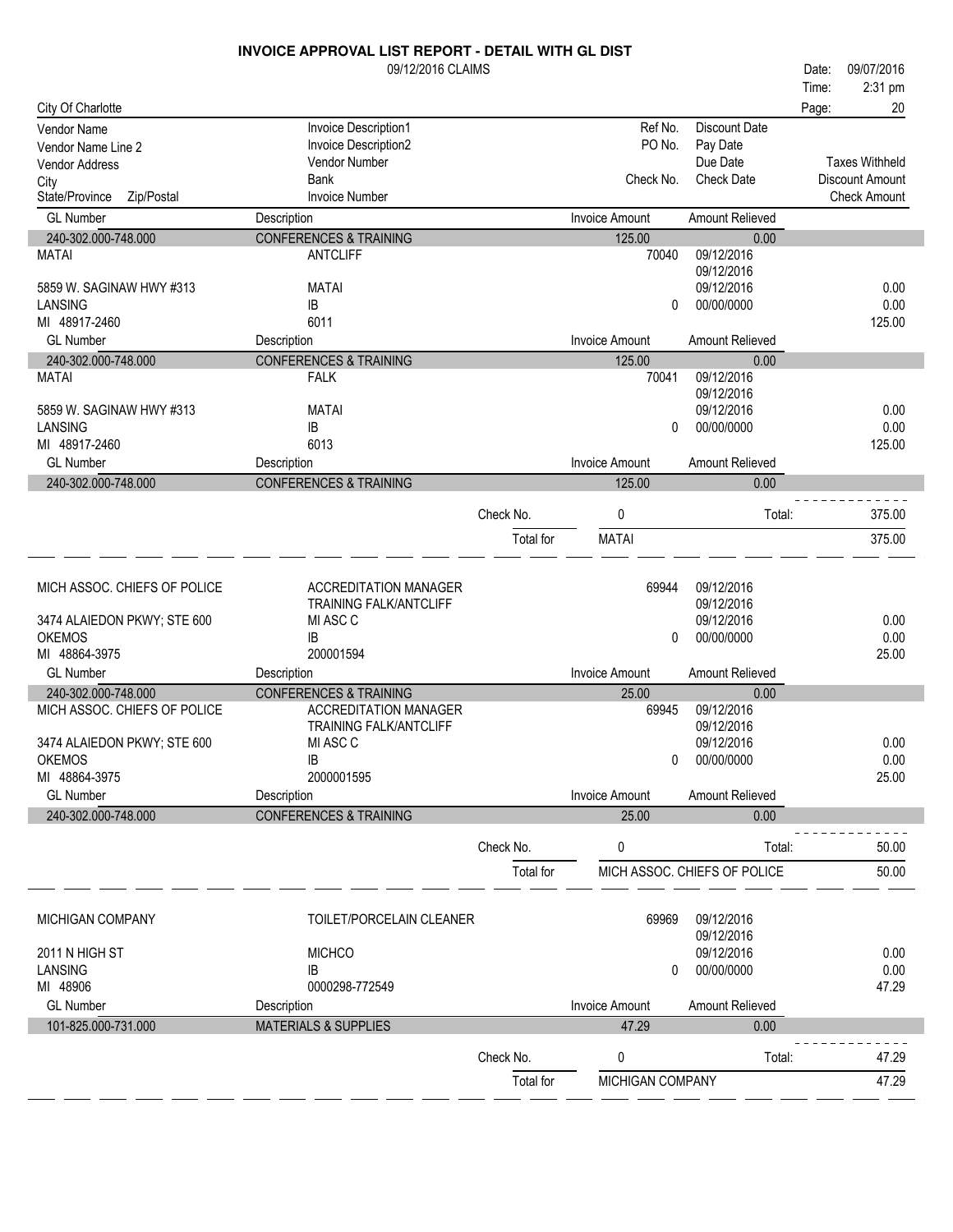|                                              | 09/12/2016 CLAIMS           |           |                         |                            | Date: | 09/07/2016            |
|----------------------------------------------|-----------------------------|-----------|-------------------------|----------------------------|-------|-----------------------|
|                                              |                             |           |                         |                            | Time: | 2:31 pm               |
| City Of Charlotte                            |                             |           |                         |                            | Page: | 21                    |
| Vendor Name                                  | Invoice Description1        |           | Ref No.                 | <b>Discount Date</b>       |       |                       |
| Vendor Name Line 2                           | Invoice Description2        |           | PO No.                  | Pay Date                   |       |                       |
| Vendor Address                               | Vendor Number               |           |                         | Due Date                   |       | <b>Taxes Withheld</b> |
| City                                         | <b>Bank</b>                 |           | Check No.               | <b>Check Date</b>          |       | Discount Amount       |
| State/Province<br>Zip/Postal                 | <b>Invoice Number</b>       |           |                         |                            |       | <b>Check Amount</b>   |
| <b>MICHIGAN DEPT OF TRANS.</b>               | AWOS JULY-SEPT              |           | 70062                   | 09/12/2015                 |       |                       |
| <b>C/O FINANCE CASHIER</b><br>P.O. BOX 30648 | MDOT4                       |           |                         | 09/12/2016<br>09/12/2015   |       | 0.00                  |
| LANSING                                      | IB                          |           | 0                       | 00/00/0000                 |       | 0.00                  |
| MI 48909                                     | WA381759                    |           |                         |                            |       | 473.93                |
| <b>GL Number</b>                             | Description                 |           | <b>Invoice Amount</b>   | Amount Relieved            |       |                       |
| 280-830.000-749.000                          | CONTRACTUAL SERVICES        |           | 473.93                  | 0.00                       |       |                       |
| MICHIGAN DEPT OF TRANS.                      | AWOS JAN-JUNE 2016          |           | 70063                   | 09/12/2016                 |       |                       |
| C/O FINANCE CASHIER                          |                             |           |                         | 09/12/2016                 |       |                       |
| P.O. BOX 30648                               | MDOT4                       |           |                         | 09/12/2016                 |       | 0.00                  |
| <b>LANSING</b>                               | IB                          |           | $\Omega$                | 00/00/0000                 |       | 0.00                  |
| MI 48909                                     | 591-476878                  |           |                         |                            |       | 557.53                |
| <b>GL Number</b>                             | Description                 |           | <b>Invoice Amount</b>   | Amount Relieved            |       |                       |
| 280-830.000-749.000                          | CONTRACTUAL SERVICES        |           | 557.53                  | 0.00                       |       |                       |
| MICHIGAN DEPT OF TRANS.                      | AWOS JAN-JUNE 2016          |           | 70064                   | 09/12/2016                 |       |                       |
| <b>C/O FINANCE CASHIER</b>                   |                             |           |                         | 09/12/2016                 |       |                       |
| P.O. BOX 30648                               | MDOT4                       |           |                         | 09/12/2016                 |       | 0.00                  |
| LANSING<br>MI 48909                          | IB<br>591-479507            |           | 0                       | 00/00/0000                 |       | 0.00<br>517.20        |
| <b>GL Number</b>                             |                             |           | <b>Invoice Amount</b>   | Amount Relieved            |       |                       |
|                                              | Description                 |           |                         |                            |       |                       |
| 280-830.000-749.000                          | CONTRACTUAL SERVICES        |           | 517.20                  | 0.00                       |       |                       |
|                                              |                             | Check No. | 0                       | Total:                     |       | 1,548.66              |
|                                              |                             | Total for | MICHIGAN DEPT OF TRANS. |                            |       | 1,548.66              |
|                                              |                             |           |                         |                            |       |                       |
|                                              |                             |           |                         |                            |       |                       |
| MICHIGAN ELECTION RESOURCES                  | AV ELECTION ENVELOPES 11/16 |           | 70044                   | 09/12/2016                 |       |                       |
|                                              |                             |           |                         | 09/12/2016                 |       |                       |
| 1616 CONSTRUCTION DRIVE                      | <b>MICHIGAN E</b><br>IB     |           | $\Omega$                | 09/12/2016                 |       | 0.00<br>0.00          |
| KALAMAZOO<br>MI 49048                        | 36477                       |           |                         | 00/00/0000                 |       | 287.94                |
| <b>GL Number</b>                             | Description                 |           | Invoice Amount          | Amount Relieved            |       |                       |
| 101-200.000-753.000                          | SPECIAL PURPOSE EXPENSES    |           | 287.94                  | 0.00                       |       |                       |
|                                              |                             |           |                         |                            |       |                       |
|                                              |                             | Check No. | 0                       | Total:                     |       | 287.94                |
|                                              |                             | Total for |                         | MICHIGAN ELECTION RESOURCE |       | 287.94                |
|                                              |                             |           |                         |                            |       |                       |
|                                              |                             |           |                         |                            |       |                       |
| MICHIGAN PAVING AND MATERIALS                | 2016 PAVING PROJECT         |           | 70065                   | 09/12/2016                 |       |                       |
| <b>COMPANY</b><br>16777 WOOD STREET          |                             |           |                         | 09/12/2016                 |       |                       |
| LANSING                                      | <b>MIPAVING</b><br>IB       |           | 0                       | 09/12/2016<br>00/00/0000   |       | 0.00<br>0.00          |
| MI 48906                                     | 2-RET                       |           |                         |                            |       | 5,000.00              |
| <b>GL Number</b>                             | Description                 |           | <b>Invoice Amount</b>   | Amount Relieved            |       |                       |
| 202-000.000-211.000                          | RETAINAGE PAYABLE           |           | 5,000.00                | 0.00                       |       |                       |
| MICHIGAN PAVING AND MATERIALS                | 2016 PAVING PROJECT         |           | 70066                   | 09/12/2016                 |       |                       |
| <b>COMPANY</b>                               |                             |           |                         | 09/12/2016                 |       |                       |
| 16777 WOOD STREET                            | <b>MIPAVING</b>             |           |                         | 09/12/2016                 |       | 0.00                  |
| <b>LANSING</b>                               | IB                          |           | 0                       | 00/00/0000                 |       | 0.00                  |
| MI 48906                                     | 2-FINAL                     |           |                         |                            |       | 2,286.08              |
| <b>GL Number</b>                             | Description                 |           | <b>Invoice Amount</b>   | Amount Relieved            |       |                       |
| 203-524.000-862.000                          |                             |           |                         |                            |       |                       |
|                                              | CAP. OUTLAY-IMPROVEMENTS    |           | 2,286.08                | 0.00                       |       |                       |
|                                              |                             | Check No. | 0                       | Total:                     |       | 7,286.08              |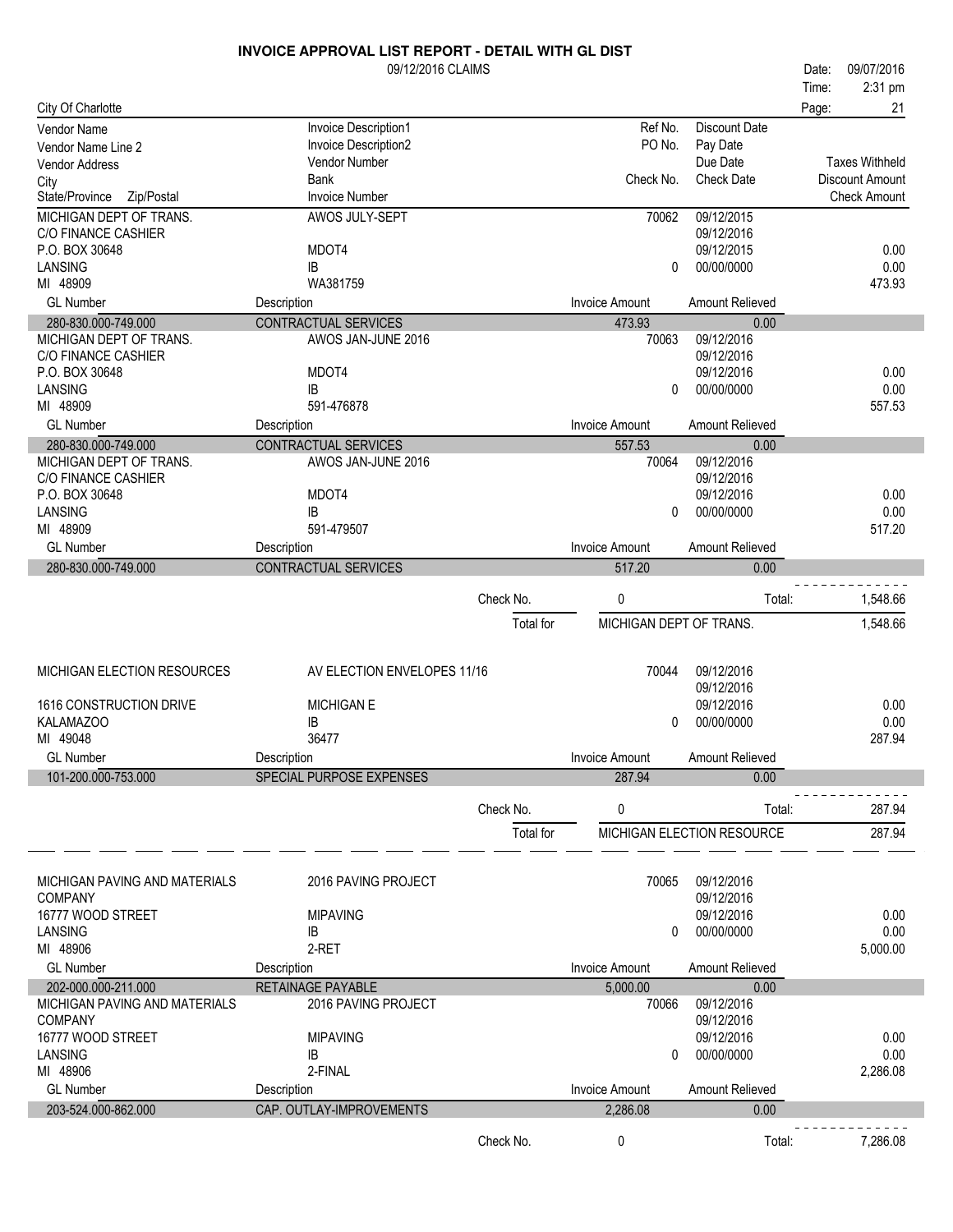|                                            | <b>INVOICE APPROVAL LIST REPORT - DETAIL WITH GL DIST</b>      |                        |                       |                              |                       |
|--------------------------------------------|----------------------------------------------------------------|------------------------|-----------------------|------------------------------|-----------------------|
|                                            | 09/12/2016 CLAIMS                                              |                        |                       |                              | 09/07/2016<br>Date:   |
|                                            |                                                                |                        |                       |                              | 2:31 pm<br>Time:      |
| City Of Charlotte                          |                                                                |                        |                       |                              | Page:<br>22           |
| Vendor Name                                | Invoice Description1                                           |                        | Ref No.               | Discount Date                |                       |
| Vendor Name Line 2                         | Invoice Description2                                           |                        | PO No.                | Pay Date                     |                       |
| Vendor Address                             | Vendor Number                                                  |                        |                       | Due Date                     | <b>Taxes Withheld</b> |
| City                                       | <b>Bank</b>                                                    |                        | Check No.             | <b>Check Date</b>            | Discount Amount       |
| State/Province<br>Zip/Postal               | <b>Invoice Number</b>                                          |                        |                       |                              | <b>Check Amount</b>   |
|                                            |                                                                | Total for              |                       | MICHIGAN PAVING AND MATERIAL | 7,286.08              |
| MICHIGAN STATE POLICE                      | LEIN GATEWAY CONNECTION                                        |                        | 69959                 | 09/12/2016                   |                       |
|                                            | 07/01/16-09/30/2016                                            |                        |                       | 09/12/2016                   |                       |
| <b>CASHIERS OFFICE</b>                     | <b>MISTATE</b>                                                 |                        |                       | 09/12/2016                   | 0.00                  |
| <b>LANSING</b>                             | IB                                                             |                        | 0                     | 00/00/0000                   | 0.00                  |
| MI 48909                                   | 551-472058                                                     |                        |                       |                              | 387.00                |
| <b>GL Number</b>                           | Description                                                    |                        | <b>Invoice Amount</b> | Amount Relieved              |                       |
| 101-300.000-749.000                        | <b>CONTRACTUAL SERVICES</b>                                    |                        | 387.00                | 0.00                         |                       |
|                                            |                                                                | Check No.              | 0                     | Total:                       | 387.00                |
|                                            |                                                                | Total for              | MICHIGAN STATE POLICE |                              | 387.00                |
|                                            |                                                                |                        |                       |                              |                       |
| MICHIGAN.COM#1051                          | LSJ SUBSCRIPTION-SEPT 2016                                     |                        | 69988                 | 09/12/2016                   |                       |
| FKA LANSING STATE JOURNAL                  |                                                                |                        |                       | 09/12/2016                   |                       |
| PO BOX 742530                              | LANSST                                                         |                        |                       | 09/12/2016                   | 0.00                  |
| <b>CINCINNATI</b>                          | ΙB                                                             |                        | 0                     | 00/00/0000                   | 0.00                  |
| OH 45274-2530                              | <b>SEPT 2016</b>                                               |                        |                       |                              | 29.00                 |
| <b>GL Number</b>                           | Description                                                    |                        | <b>Invoice Amount</b> | Amount Relieved              |                       |
|                                            |                                                                |                        |                       |                              |                       |
| 101-200.000-735.000                        | <b>DUES &amp; SUBSCRIPTIONS</b>                                |                        | 29.00                 | 0.00                         |                       |
|                                            |                                                                | Check No.              | 0                     | Total:                       | 29.00                 |
|                                            |                                                                | Total for              | MICHIGAN.COM#1051     |                              | 29.00                 |
|                                            |                                                                |                        |                       |                              |                       |
| <b>STATE OF MICHIGAN</b>                   | N SHELDON ST CONSTRUCTION                                      |                        | 70037                 | 09/12/2016                   |                       |
|                                            |                                                                |                        |                       | 09/12/2016                   |                       |
| ATTN: FINANCE CASHIER                      | <b>MIAIR</b>                                                   |                        |                       | 09/12/2016                   | 0.00                  |
| LANSING                                    | IB                                                             |                        | $\mathbf{0}$          | 00/00/0000                   | 0.00                  |
| MI 48909                                   | 591-8052297                                                    |                        |                       |                              | 86,717.51             |
| <b>GL Number</b>                           | Description                                                    |                        | <b>Invoice Amount</b> | Amount Relieved              |                       |
| 202-524.000-862.000                        | CAP. OUTLAY-IMPROVEMENTS                                       |                        | 25,078.17             | 0.00                         |                       |
| 510-910.000-864.673<br>510-940.000-864.682 | CAP OUTLAY - SEWER RPL MAINS<br>CAPITAL OUTLAY - WTR RPLC MAIN |                        | 55,006.26<br>6,633.08 | 0.00<br>0.00                 |                       |
|                                            |                                                                | Check No.              | 0                     | Total:                       | 86,717.51             |
|                                            |                                                                | Total for              | STATE OF MICHIGAN     |                              | 86,717.51             |
|                                            |                                                                |                        |                       |                              |                       |
| <b>MMLLPP</b>                              | COLLECTIONS THROUGH 6/30/16                                    |                        | 69910                 | 09/12/2016                   |                       |
| C/O MEADOWBROOK                            |                                                                |                        |                       | 09/12/2016                   |                       |
| 3196 KRAFT SE SUITE 206                    | <b>MMLLPP</b>                                                  |                        |                       | 09/12/2016                   | 0.00                  |
| <b>GRAND RAPIDS</b>                        | IB                                                             |                        | 0                     | 00/00/0000                   | 0.00                  |
| MI 49512                                   | 01/16-06/16                                                    |                        |                       |                              | 1,456.83              |
| <b>GL Number</b>                           | Description                                                    |                        | <b>Invoice Amount</b> | Amount Relieved              |                       |
| 101-000.000-205.000                        | <b>RESTITUTION PAYABLE</b>                                     |                        | 1,456.83              | 0.00                         |                       |
|                                            |                                                                | Check No.<br>Total for | 0<br><b>MMLLPP</b>    | Total:                       | 1,456.83<br>1,456.83  |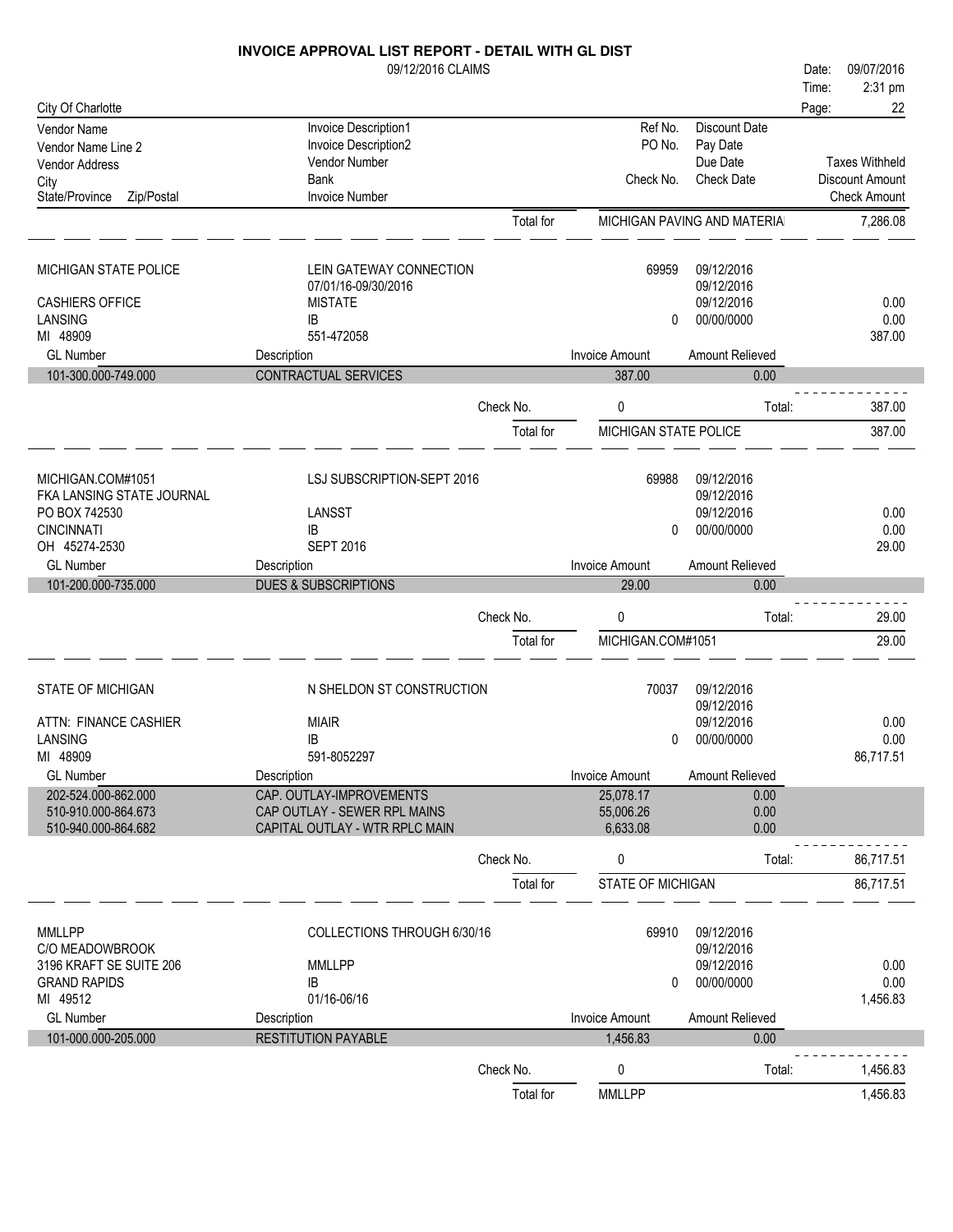|                              | 09/12/2016 CLAIMS               |                        |                       |                          | 09/07/2016<br>Date:    |                  |
|------------------------------|---------------------------------|------------------------|-----------------------|--------------------------|------------------------|------------------|
|                              |                                 |                        |                       |                          | Time:                  | 2:31 pm          |
| City Of Charlotte            |                                 |                        |                       |                          | Page:                  | 23               |
| <b>Vendor Name</b>           | Invoice Description1            |                        | Ref No.               | <b>Discount Date</b>     |                        |                  |
| Vendor Name Line 2           | Invoice Description2            |                        | PO No.                | Pay Date                 |                        |                  |
| Vendor Address               | Vendor Number                   |                        |                       | Due Date                 | <b>Taxes Withheld</b>  |                  |
| City                         | Bank                            |                        | Check No.             | <b>Check Date</b>        | <b>Discount Amount</b> |                  |
| State/Province<br>Zip/Postal | <b>Invoice Number</b>           |                        |                       |                          | <b>Check Amount</b>    |                  |
| NALCO CROSSBOW WATER         | <b>LAB WATER TREATMENT</b>      |                        | 69936                 | 09/12/2016<br>09/12/2016 |                        |                  |
| NETWORK PLACE 24658          | <b>NALCO</b>                    |                        |                       | 09/12/2016               |                        | 0.00             |
| <b>CHICAGO</b>               | IB                              |                        | 0                     | 00/00/0000               |                        | 0.00             |
| IL 60673                     | 2196995                         |                        |                       |                          |                        | 373.27           |
| <b>GL Number</b>             | Description                     |                        | <b>Invoice Amount</b> | Amount Relieved          |                        |                  |
| 510-631.000-739.000          | <b>LABORATORY SUPPLIES</b>      |                        | 373.27                | 0.00                     |                        |                  |
|                              |                                 |                        |                       |                          |                        |                  |
|                              |                                 | Check No.              | 0                     | Total:                   |                        | 373.27           |
|                              |                                 | Total for              | NALCO CROSSBOW WATER  |                          |                        | 373.27           |
|                              |                                 |                        |                       |                          |                        |                  |
|                              |                                 |                        |                       |                          |                        |                  |
| NCL OF WISCONSIN, INC        | <b>LAB SUPPLIES/GLASSWARE</b>   |                        | 69938                 | 09/12/2016               |                        |                  |
| P.O. BOX 8                   | <b>NCL</b>                      |                        |                       | 09/12/2016<br>09/12/2016 |                        | 0.00             |
| <b>BIRNAMWOOD</b>            | IB                              |                        | $\mathbf{0}$          | 00/00/0000               |                        | 0.00             |
| WI 54414                     | 377049                          |                        |                       |                          |                        | 507.25           |
| <b>GL Number</b>             |                                 |                        | <b>Invoice Amount</b> | Amount Relieved          |                        |                  |
|                              | Description                     |                        |                       |                          |                        |                  |
| 510-631.000-739.000          | <b>LABORATORY SUPPLIES</b>      |                        | 507.25                | 0.00                     |                        |                  |
|                              |                                 | Check No.              | 0                     | Total:                   |                        | 507.25           |
|                              |                                 |                        |                       |                          |                        |                  |
|                              |                                 | Total for              | NCL OF WISCONSIN, INC |                          |                        | 507.25           |
|                              |                                 |                        |                       |                          |                        |                  |
| ODB COMPANY                  | <b>GUTTER &amp; POLY BROOMS</b> |                        | 69981                 | 09/12/2016               |                        |                  |
|                              |                                 |                        |                       |                          |                        |                  |
|                              |                                 |                        |                       | 09/12/2016               |                        |                  |
| 5118 GLEN ALDEN DRIVE        | ODB COMP                        |                        |                       | 09/12/2016               |                        | 0.00             |
| <b>RICHMOND</b>              | IB                              |                        | 0                     | 00/00/0000               |                        | 0.00             |
| VA 23231                     | 0093149-IN                      |                        |                       |                          |                        | 1,051.39         |
| <b>GL Number</b>             | Description                     |                        | <b>Invoice Amount</b> | Amount Relieved          |                        |                  |
| 601-712.000-731.000          | <b>MATERIALS &amp; SUPPLIES</b> |                        | 1,051.39              | 0.00                     |                        |                  |
|                              |                                 |                        |                       |                          |                        |                  |
|                              |                                 | Check No.              | 0                     | Total:                   |                        | 1,051.39         |
|                              |                                 |                        |                       |                          |                        |                  |
|                              |                                 | Total for              | ODB COMPANY           |                          |                        | 1,051.39         |
|                              |                                 |                        |                       |                          |                        |                  |
| OFFICE MAX                   | <b>SUPPLIES</b>                 |                        | 69970                 | 09/12/2016               |                        |                  |
|                              |                                 |                        |                       | 09/12/2016               |                        |                  |
| 75 REMITTANCE DR #2698       | <b>OFFICEMAX</b>                |                        |                       | 09/12/2016               |                        | 0.00             |
| <b>CHICAGO</b>               | IB                              |                        | 0                     | 00/00/0000               |                        | 0.00             |
| IL 60675-2698                | 724514                          |                        |                       |                          |                        | 37.80            |
| <b>GL Number</b>             | Description                     |                        | <b>Invoice Amount</b> | Amount Relieved          |                        |                  |
| 101-300.000-731.000          | <b>MATERIALS &amp; SUPPLIES</b> |                        | 37.80                 | 0.00                     |                        |                  |
| <b>OFFICE MAX</b>            | HP 42A INK CARTRIDGE            |                        | 70049                 | 09/12/2016               |                        |                  |
|                              |                                 |                        |                       | 09/12/2016               |                        |                  |
| 75 REMITTANCE DR #2698       | <b>OFFICEMAX</b>                |                        |                       | 09/12/2016               |                        | 0.00             |
| <b>CHICAGO</b>               | IB                              |                        | 0                     | 00/00/0000               |                        | 0.00             |
| IL 60675-2698                | 822997                          |                        |                       |                          |                        | 124.68           |
| <b>GL Number</b>             | Description                     |                        | <b>Invoice Amount</b> | Amount Relieved          |                        |                  |
| 101-220.000-731.000          | <b>MATERIALS &amp; SUPPLIES</b> |                        | 124.68                | 0.00                     |                        |                  |
|                              |                                 |                        |                       |                          |                        |                  |
|                              |                                 | Check No.<br>Total for | 0<br>OFFICE MAX       | Total:                   |                        | 162.48<br>162.48 |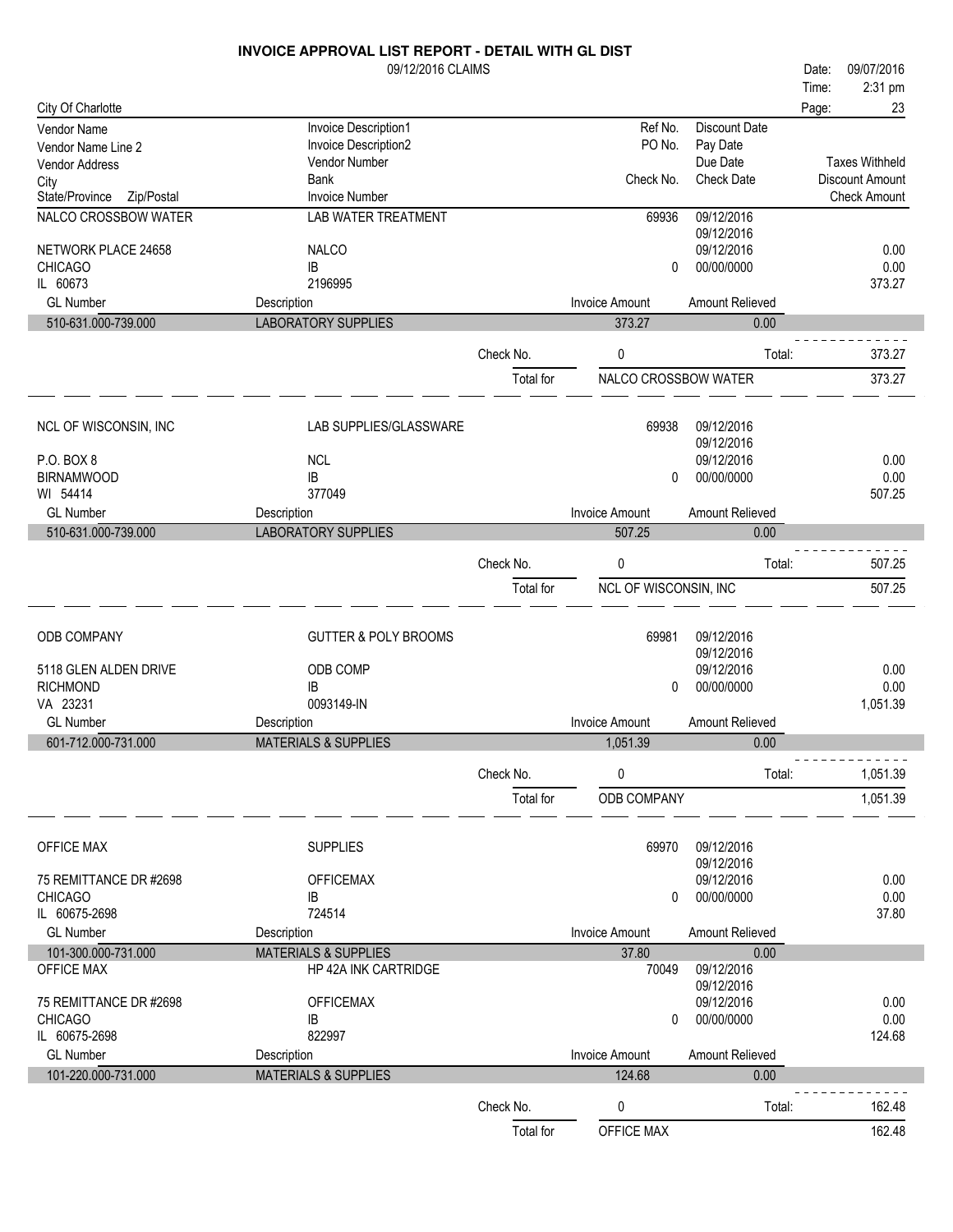|                                     | INVOICE APPROVAL LIST REPORT - DETAIL WITH GL DIST |           |                          |                          |       |                       |
|-------------------------------------|----------------------------------------------------|-----------|--------------------------|--------------------------|-------|-----------------------|
|                                     | 09/12/2016 CLAIMS                                  |           |                          |                          | Date: | 09/07/2016            |
|                                     |                                                    |           |                          |                          | Time: | 2:31 pm               |
| City Of Charlotte                   |                                                    |           |                          |                          | Page: | 24                    |
| Vendor Name                         | Invoice Description1                               |           | Ref No.                  | <b>Discount Date</b>     |       |                       |
| Vendor Name Line 2                  | Invoice Description2                               |           | PO No.                   | Pay Date                 |       |                       |
| <b>Vendor Address</b>               | Vendor Number                                      |           |                          | Due Date                 |       | <b>Taxes Withheld</b> |
| City                                | Bank                                               |           | Check No.                | <b>Check Date</b>        |       | Discount Amount       |
| State/Province<br>Zip/Postal        | <b>Invoice Number</b>                              |           |                          |                          |       | <b>Check Amount</b>   |
| O'REILLY AUTOMOTIVE, INC            | 12 VOLT PLUG                                       |           | 69995                    | 09/12/2016<br>09/12/2016 |       |                       |
| PO BOX 9464                         | <b>O'REILLY</b>                                    |           |                          | 09/12/2016               |       | 0.00                  |
| SPRINGFIELD                         | IB                                                 |           | 0                        | 00/00/0000               |       | 0.00                  |
| MO 65801-9464                       | 4651-153336                                        |           |                          |                          |       | 3.49                  |
| <b>GL Number</b>                    | Description                                        |           | <b>Invoice Amount</b>    | Amount Relieved          |       |                       |
| 101-350.000-740.000                 | <b>VEHICLE MAINTENANCE</b>                         |           | 3.49                     | 0.00                     |       |                       |
|                                     |                                                    | Check No. | 0                        | Total:                   |       | 3.49                  |
|                                     |                                                    | Total for | O'REILLY AUTOMOTIVE, INC |                          |       | 3.49                  |
|                                     |                                                    |           |                          |                          |       |                       |
| SANDRA OSBORN                       | MAA CONFERENCE/EDUCATION                           |           | 69909                    | 09/12/2016               |       |                       |
|                                     |                                                    |           |                          | 09/12/2016               |       |                       |
|                                     | OSBORN/S<br>IB                                     |           | 0                        | 09/12/2016<br>00/00/0000 |       | 0.00<br>0.00          |
|                                     | <b>AUG 2016</b>                                    |           |                          |                          |       | 368.80                |
| <b>GL Number</b>                    | Description                                        |           | <b>Invoice Amount</b>    | Amount Relieved          |       |                       |
| 101-210.000-748.000                 | <b>CONFERENCES &amp; TRAINING</b>                  |           | 368.80                   | 0.00                     |       |                       |
|                                     |                                                    |           |                          |                          |       |                       |
|                                     |                                                    | Check No. | 0                        | Total:                   |       | 368.80                |
|                                     |                                                    | Total for | SANDRA OSBORN            |                          |       | 368.80                |
| OUDBIER INSTRUMENT CO.              | SECONDARY SLUDGE FLOW MTR                          |           | 69937                    | 09/12/2016               |       |                       |
|                                     |                                                    |           |                          | 09/12/2016               |       |                       |
| 4064 S. ROLLING RIDGE               | <b>OUDBIN</b>                                      |           |                          | 09/12/2016               |       | 0.00                  |
| WAYLAND                             | IB                                                 |           | 0                        | 00/00/0000               |       | 0.00                  |
| MI 49348                            | 8096                                               |           |                          |                          |       | 780.00                |
| <b>GL Number</b>                    | Description                                        |           | <b>Invoice Amount</b>    | Amount Relieved          |       |                       |
| 510-631.000-749.000                 | CONTRACTUAL SERVICES                               |           | 780.00                   | 0.00                     |       |                       |
|                                     |                                                    | Check No. | 0                        | Total:                   |       | 780.00                |
|                                     |                                                    | Total for | OUDBIER INSTRUMENT CO.   |                          |       | 780.00                |
|                                     |                                                    |           |                          |                          |       |                       |
| <b>OUTSHINER</b>                    | LOF #403                                           |           | 69990                    | 09/12/2016               |       |                       |
|                                     |                                                    |           |                          | 09/12/2016               |       |                       |
| 1878 W GRAND RIVER<br><b>OKEMOS</b> | <b>OUTSHINER</b>                                   |           |                          | 09/12/2016<br>00/00/0000 |       | 0.00<br>0.00          |
| MI 48864                            | IB<br>2-0077845                                    |           | 0                        |                          |       | 54.44                 |
| <b>GL Number</b>                    | Description                                        |           | <b>Invoice Amount</b>    | Amount Relieved          |       |                       |
| 101-300.000-734.000                 | <b>GASOLINE &amp; OIL</b>                          |           | 54.44                    | 0.00                     |       |                       |
|                                     |                                                    |           |                          |                          |       |                       |
|                                     |                                                    | Check No. | 0                        | Total:                   |       | 54.44                 |
|                                     |                                                    | Total for | <b>OUTSHINER</b>         |                          |       | 54.44                 |
| PEOPLE FACTS LLC                    | <b>INVESTIGATIVE REPORT/SERVICE</b>                |           | 69946                    | 09/12/2016               |       |                       |
|                                     |                                                    |           |                          | 09/12/2016               |       |                       |
| PO BOX 740303                       | PEOPLEFACT                                         |           |                          | 09/12/2016               |       | 0.00                  |
| <b>LOS ANGELES</b>                  | IB                                                 |           | 0                        | 00/00/0000               |       | 0.00                  |
| CA 90074-0303                       | 2016051174                                         |           |                          |                          |       | 36.76                 |
|                                     |                                                    |           |                          |                          |       |                       |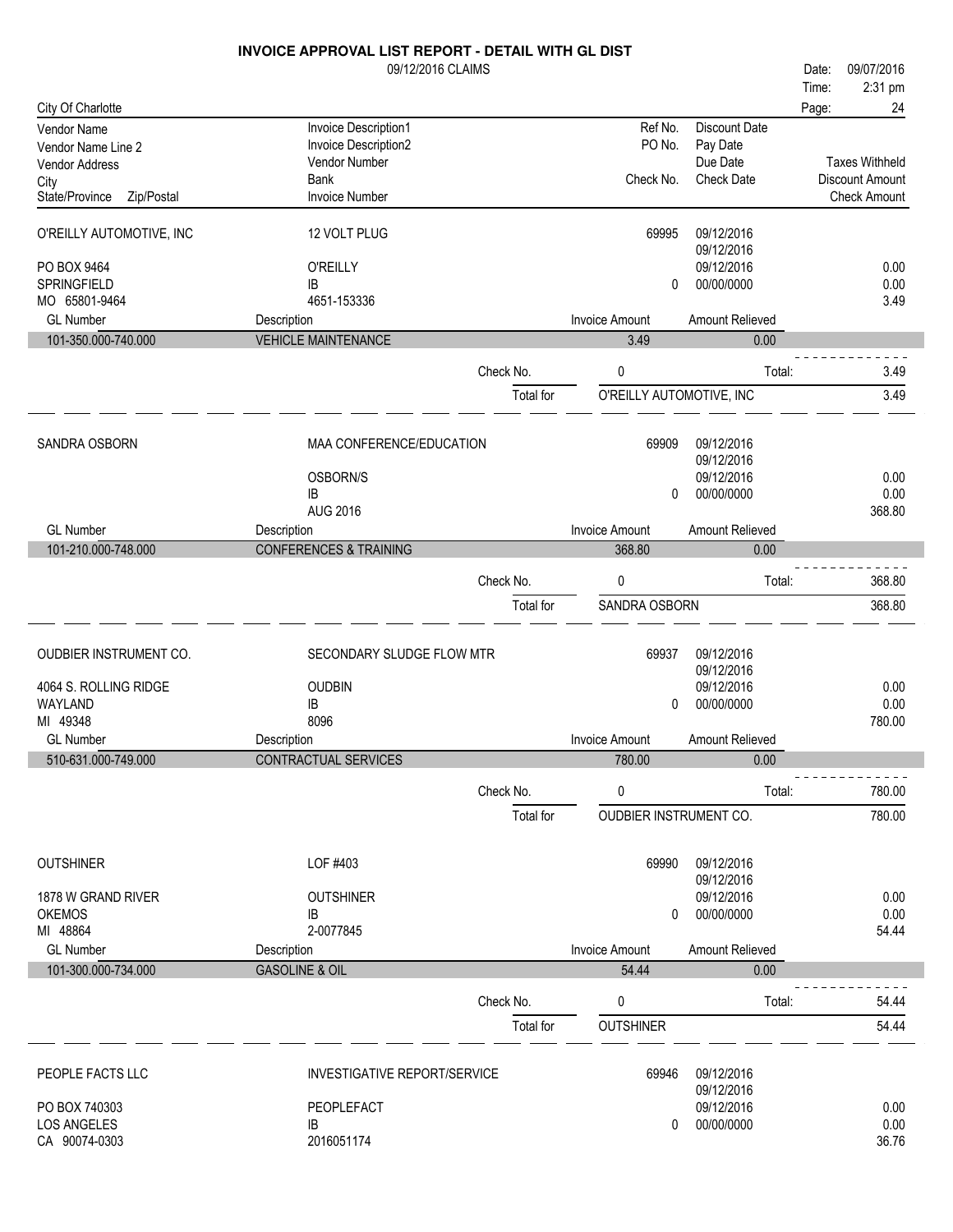|                              | <b>INVOICE APPROVAL LIST REPORT - DETAIL WITH GL DIST</b> |           |                       |                          |       |                       |
|------------------------------|-----------------------------------------------------------|-----------|-----------------------|--------------------------|-------|-----------------------|
|                              | 09/12/2016 CLAIMS                                         |           |                       |                          | Date: | 09/07/2016            |
|                              |                                                           |           |                       |                          | Time: | 2:31 pm               |
| City Of Charlotte            |                                                           |           |                       |                          | Page: | 25                    |
| Vendor Name                  | Invoice Description1                                      |           | Ref No.               | <b>Discount Date</b>     |       |                       |
| Vendor Name Line 2           | Invoice Description2                                      |           | PO No.                | Pay Date                 |       |                       |
| <b>Vendor Address</b>        | Vendor Number                                             |           |                       | Due Date                 |       | <b>Taxes Withheld</b> |
| City                         | <b>Bank</b>                                               |           | Check No.             | <b>Check Date</b>        |       | Discount Amount       |
| State/Province<br>Zip/Postal | <b>Invoice Number</b>                                     |           |                       |                          |       | <b>Check Amount</b>   |
| <b>GL Number</b>             | Description                                               |           | <b>Invoice Amount</b> | Amount Relieved          |       |                       |
| 101-300.000-749.000          | <b>CONTRACTUAL SERVICES</b>                               |           | 36.76                 | 0.00                     |       |                       |
| PEOPLE FACTS LLC             | <b>INVESTIGATIVE REPORTS/SERV</b>                         |           | 69947                 | 09/12/2016               |       |                       |
|                              |                                                           |           |                       | 09/12/2016               |       |                       |
| PO BOX 740303                | PEOPLEFACT                                                |           |                       | 09/12/2016               |       | 0.00                  |
| <b>LOS ANGELES</b>           | IB                                                        |           | 0                     | 00/00/0000               |       | 0.00                  |
| CA 90074-0303                | 2016071087                                                |           |                       |                          |       | 41.67                 |
| <b>GL Number</b>             | Description                                               |           | <b>Invoice Amount</b> | Amount Relieved          |       |                       |
| 101-300.000-749.000          | CONTRACTUAL SERVICES                                      |           | 41.67                 | 0.00                     |       |                       |
| PEOPLE FACTS LLC             | CONTRACT SERVICES                                         |           | 69991                 | 09/12/2016               |       |                       |
|                              | <b>BACKGROUND CHECK</b>                                   |           |                       | 09/12/2016               |       |                       |
| PO BOX 740303                | PEOPLEFACT                                                |           |                       | 09/12/2016               |       | 0.00                  |
| <b>LOS ANGELES</b>           | IB                                                        |           | 0                     | 00/00/0000               |       | 0.00                  |
| CA 90074-0303                | 2016081069                                                |           |                       |                          |       | 53.43                 |
| <b>GL Number</b>             | Description                                               |           | <b>Invoice Amount</b> | <b>Amount Relieved</b>   |       |                       |
| 101-300.000-749.000          | CONTRACTUAL SERVICES                                      |           | 53.43                 | 0.00                     |       |                       |
|                              |                                                           |           |                       |                          |       |                       |
|                              |                                                           | Check No. | 0                     | Total:                   |       | 131.86                |
|                              |                                                           | Total for | PEOPLE FACTS LLC      |                          |       | 131.86                |
|                              |                                                           |           |                       |                          |       |                       |
|                              |                                                           |           |                       |                          |       |                       |
| PROFESSIONAL MAINTENANCE     | CLEANING-CITY HALL AUG 2016                               |           | 70050                 | 09/12/2016               |       |                       |
| CLEANING COMPANY             |                                                           |           |                       | 09/12/2016               |       |                       |
| 14286 FRANCIS ROAD           | <b>PROMAINT</b>                                           |           |                       | 09/12/2016               |       | 0.00                  |
| LANSING                      | IB                                                        |           | 0                     | 00/00/0000               |       | 0.00                  |
| MI 48906                     | 120708                                                    |           |                       |                          |       | 1,243.00              |
| <b>GL Number</b>             | Description                                               |           | <b>Invoice Amount</b> | Amount Relieved          |       |                       |
| 101-664.000-749.000          | <b>CONTRACTUAL SERVICES</b>                               |           | 1,243.00              | 0.00                     |       |                       |
|                              |                                                           | Check No. | 0                     | Total:                   |       | 1,243.00              |
|                              |                                                           |           |                       |                          |       |                       |
|                              |                                                           | Total for |                       | PROFESSIONAL MAINTENANCE |       | 1,243.00              |
| QUILL CORP.                  | <b>SUPPLIES</b>                                           |           | 70051                 | 09/12/2016               |       |                       |
|                              |                                                           |           |                       | 09/12/2016               |       |                       |
| P.O. BOX 37600               | QUILCO                                                    |           |                       | 09/12/2016               |       | 0.00                  |
| PHLADELPHIA                  | IB                                                        |           | 0                     | 00/00/0000               |       | 0.00                  |
| PA 19101-0600                | 8255516                                                   |           |                       |                          |       | 27.99                 |
| <b>GL Number</b>             | Description                                               |           | <b>Invoice Amount</b> | Amount Relieved          |       |                       |
| 101-220.000-731.000          | <b>MATERIALS &amp; SUPPLIES</b>                           |           | 27.99                 | 0.00                     |       |                       |
| QUILL CORP.                  | <b>SUPPLIES</b>                                           |           | 70052                 | 09/12/2016               |       |                       |
|                              |                                                           |           |                       | 09/12/2016               |       |                       |
| P.O. BOX 37600               | QUILCO                                                    |           |                       | 09/12/2016               |       | 0.00                  |
| PHLADELPHIA                  | IB                                                        |           | 0                     | 00/00/0000               |       | 0.00                  |
| PA 19101-0600                | 8341409                                                   |           |                       |                          |       | 2.89                  |
| <b>GL Number</b>             | Description                                               |           | <b>Invoice Amount</b> | Amount Relieved          |       |                       |
| 101-220.000-731.000          | <b>MATERIALS &amp; SUPPLIES</b>                           |           | 2.89                  | 0.00                     |       |                       |
| QUILL CORP.                  | <b>TOWER FANS</b>                                         |           | 70053                 | 09/12/2016               |       |                       |
|                              |                                                           |           |                       | 09/12/2016               |       |                       |
| P.O. BOX 37600               | QUILCO                                                    |           |                       | 09/12/2016               |       | 0.00                  |
| PHLADELPHIA                  | IB                                                        |           | 0                     | 00/00/0000               |       | 0.00                  |
| PA 19101-0600                | 8420629                                                   |           |                       |                          |       | 119.98                |
| <b>GL Number</b>             | Description                                               |           | <b>Invoice Amount</b> | Amount Relieved          |       |                       |
| 101-300.000-731.000          | <b>MATERIALS &amp; SUPPLIES</b>                           |           | 119.98                | 0.00                     |       |                       |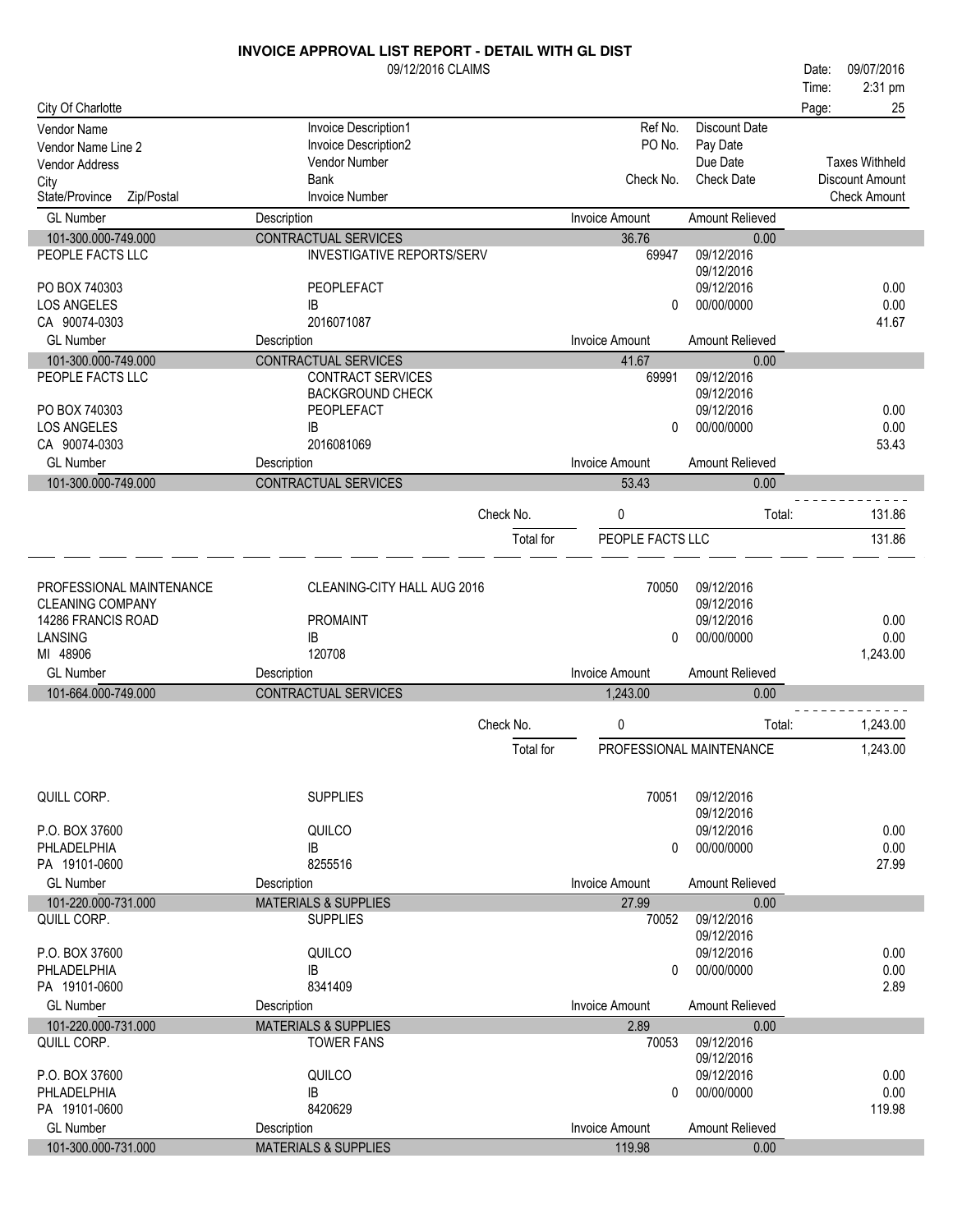|                                    | 09/12/2016 CLAIMS                                           |           |                       |                          | Date: | 09/07/2016            |
|------------------------------------|-------------------------------------------------------------|-----------|-----------------------|--------------------------|-------|-----------------------|
|                                    |                                                             |           |                       |                          | Time: | 2:31 pm               |
| City Of Charlotte                  |                                                             |           |                       |                          | Page: | 26                    |
| Vendor Name                        | Invoice Description1                                        |           | Ref No.               | Discount Date            |       |                       |
| Vendor Name Line 2                 | Invoice Description2                                        |           | PO No.                | Pay Date                 |       |                       |
| <b>Vendor Address</b>              | Vendor Number                                               |           |                       | Due Date                 |       | <b>Taxes Withheld</b> |
| City                               | Bank                                                        |           | Check No.             | <b>Check Date</b>        |       | Discount Amount       |
| Zip/Postal<br>State/Province       | <b>Invoice Number</b>                                       |           |                       |                          |       | <b>Check Amount</b>   |
| QUILL CORP.                        | <b>SUPPLIES</b>                                             |           | 70054                 | 09/12/2016<br>09/12/2016 |       |                       |
| P.O. BOX 37600                     | QUILCO                                                      |           |                       | 09/12/2016               |       | 0.00                  |
| PHLADELPHIA                        | IB                                                          |           | 0                     | 00/00/0000               |       | 0.00                  |
| PA 19101-0600                      | 8630342                                                     |           |                       |                          |       | 171.93                |
| <b>GL Number</b>                   | Description                                                 |           | <b>Invoice Amount</b> | Amount Relieved          |       |                       |
| 101-200.000-731.000                | <b>MATERIALS &amp; SUPPLIES</b>                             |           | 57.99                 | 0.00                     |       |                       |
| 101-230.000-731.000                | <b>MATERIALS &amp; SUPPLIES</b>                             |           | 7.99                  | 0.00                     |       |                       |
| 101-300.000-731.000                | <b>MATERIALS &amp; SUPPLIES</b>                             |           | 105.95                | 0.00                     |       |                       |
|                                    |                                                             |           |                       |                          |       |                       |
|                                    |                                                             | Check No. | 0                     | Total:                   |       | 322.79                |
| QUILL CORP.                        | <b>SUPPLIES</b>                                             |           | 69894                 | 09/12/2016               |       |                       |
|                                    |                                                             |           |                       | 09/12/2016               |       |                       |
| P.O. BOX 37600                     | QUILCO                                                      |           |                       | 09/12/2016               |       | 0.00                  |
| PHLADELPHIA<br>PA 19101-0600       | IB<br>6979076-A                                             |           | 7953                  | 08/23/2016               |       | 0.00<br>19.42         |
| <b>GL Number</b>                   |                                                             |           | <b>Invoice Amount</b> |                          |       |                       |
|                                    | Description                                                 |           |                       | Amount Relieved          |       |                       |
| 101-664.000-731.000<br>QUILL CORP. | <b>MATERIALS &amp; SUPPLIES</b><br><b>COMPUTER MONITORS</b> |           | 19.42<br>69895        | 0.00<br>09/12/2016       |       |                       |
|                                    |                                                             |           |                       | 09/12/2016               |       |                       |
| P.O. BOX 37600                     | QUILCO                                                      |           |                       | 09/12/2016               |       | 0.00                  |
| PHLADELPHIA                        | IB                                                          |           | 7953                  | 08/23/2016               |       | 0.00                  |
| PA 19101-0600                      | 6985931-A                                                   |           |                       |                          |       | 275.16                |
| <b>GL Number</b>                   | Description                                                 |           | <b>Invoice Amount</b> | Amount Relieved          |       |                       |
| 101-150.000-731.000                | <b>MATERIALS &amp; SUPPLIES</b>                             |           | 8.25                  | 0.00                     |       |                       |
| 101-200.000-731.000                | <b>MATERIALS &amp; SUPPLIES</b>                             |           | 13.76                 | 0.00                     |       |                       |
| 101-210.000-731.000                | <b>MATERIALS &amp; SUPPLIES</b>                             |           | 8.25                  | 0.00                     |       |                       |
| 101-220.000-731.000                | <b>MATERIALS &amp; SUPPLIES</b>                             |           | 13.76                 | 0.00                     |       |                       |
| 101-230.000-731.000                | <b>MATERIALS &amp; SUPPLIES</b>                             |           | 5.50                  | 0.00                     |       |                       |
| 101-300.000-731.000                | <b>MATERIALS &amp; SUPPLIES</b>                             |           | 93.55                 | 0.00                     |       |                       |
| 101-350.000-731.000                | <b>MATERIALS &amp; SUPPLIES</b>                             |           | 35.77                 | 0.00                     |       |                       |
| 101-410.000-731.000                | <b>MATERIALS &amp; SUPPLIES</b>                             |           | 96.32                 | 0.00                     |       |                       |
| QUILL CORP.                        | <b>SUPPLIES</b>                                             |           | 69896                 | 09/12/2016               |       |                       |
|                                    |                                                             |           |                       | 09/12/2016               |       |                       |
| P.O. BOX 37600<br>PHLADELPHIA      | QUILCO                                                      |           |                       | 09/12/2016<br>08/23/2016 |       | 0.00<br>0.00          |
| PA 19101-0600                      | IB<br>7052853-A                                             |           | 7953                  |                          |       | 55.02                 |
| <b>GL Number</b>                   | Description                                                 |           | <b>Invoice Amount</b> | Amount Relieved          |       |                       |
|                                    | <b>MATERIALS &amp; SUPPLIES</b>                             |           |                       |                          |       |                       |
| 101-220.000-731.000<br>QUILL CORP. | <b>SUPPLIES</b>                                             |           | 55.02<br>69897        | 0.00<br>09/12/2016       |       |                       |
|                                    |                                                             |           |                       | 09/12/2016               |       |                       |
| P.O. BOX 37600                     | QUILCO                                                      |           |                       | 09/12/2016               |       | 0.00                  |
| PHLADELPHIA                        | IB                                                          |           | 7953                  | 08/23/2016               |       | 0.00                  |
| PA 19101-0600                      | 7766547-A                                                   |           |                       |                          |       | 71.77                 |
| <b>GL Number</b>                   | Description                                                 |           | <b>Invoice Amount</b> | Amount Relieved          |       |                       |
| 101-200.000-731.000                | <b>MATERIALS &amp; SUPPLIES</b>                             |           | 14.06                 | 0.00                     |       |                       |
| 101-220.000-731.000                | <b>MATERIALS &amp; SUPPLIES</b>                             |           | 31.35                 | 0.00                     |       |                       |
| 101-300.000-731.000                | <b>MATERIALS &amp; SUPPLIES</b>                             |           | 26.36                 | 0.00                     |       |                       |
| QUILL CORP.                        | <b>TOWER FANS</b>                                           |           | 69898                 | 09/12/2016               |       |                       |
|                                    |                                                             |           |                       | 09/12/2016               |       |                       |
| P.O. BOX 37600                     | QUILCO                                                      |           |                       | 09/12/2016               |       | 0.00                  |
| PHLADELPHIA                        | IB                                                          |           | 7953                  | 08/23/2016               |       | 0.00                  |
| PA 19101-0600                      | 7808700-A                                                   |           |                       |                          |       | 93.16                 |
| <b>GL Number</b>                   | Description                                                 |           | <b>Invoice Amount</b> | Amount Relieved          |       |                       |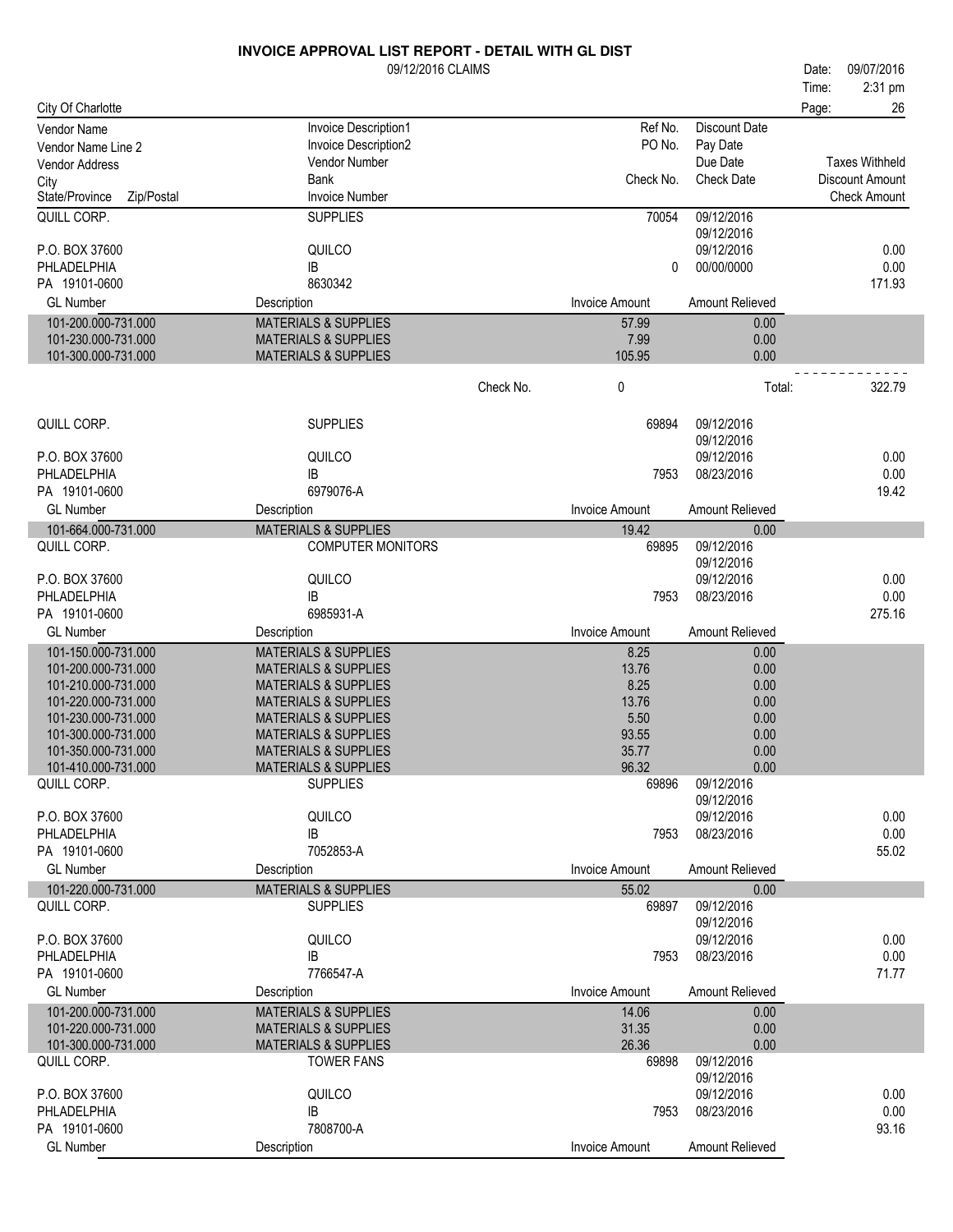|                                                                                                                                                  | 2:31 pm<br>Time:       |
|--------------------------------------------------------------------------------------------------------------------------------------------------|------------------------|
|                                                                                                                                                  |                        |
| City Of Charlotte<br>Page:                                                                                                                       | 27                     |
| Ref No.<br><b>Discount Date</b><br>Invoice Description1<br><b>Vendor Name</b>                                                                    |                        |
| PO No.<br>Invoice Description2<br>Pay Date<br>Vendor Name Line 2                                                                                 |                        |
| Vendor Number<br>Due Date<br>Vendor Address                                                                                                      | <b>Taxes Withheld</b>  |
| Check No.<br><b>Check Date</b><br>Bank<br>City                                                                                                   | <b>Discount Amount</b> |
| Zip/Postal<br><b>Invoice Number</b><br>State/Province                                                                                            | <b>Check Amount</b>    |
| 101-664.000-731.000<br><b>MATERIALS &amp; SUPPLIES</b><br>93.16<br>0.00                                                                          |                        |
| 09/12/2016<br>QUILL CORP.<br><b>SUPPLIES</b><br>69899                                                                                            |                        |
| 09/12/2016                                                                                                                                       |                        |
| QUILCO<br>P.O. BOX 37600<br>09/12/2016                                                                                                           | 0.00                   |
| PHLADELPHIA<br>IB<br>08/23/2016<br>7953                                                                                                          | 0.00                   |
| PA 19101-0600<br>7846348-A                                                                                                                       | 52.73                  |
| <b>GL Number</b><br><b>Invoice Amount</b><br>Amount Relieved<br>Description                                                                      |                        |
| 101-220.000-731.000<br><b>MATERIALS &amp; SUPPLIES</b><br>52.73<br>0.00                                                                          |                        |
| 09/12/2016<br>QUILL CORP.<br><b>TOWER FANS</b><br>69900                                                                                          |                        |
| 09/12/2016                                                                                                                                       |                        |
| P.O. BOX 37600<br>QUILCO<br>09/12/2016                                                                                                           | 0.00                   |
| PHLADELPHIA<br>IB<br>08/23/2016<br>7953                                                                                                          | 0.00                   |
| 7879311-A<br>PA 19101-0600                                                                                                                       | 93.16                  |
| <b>GL Number</b><br><b>Invoice Amount</b><br>Amount Relieved<br>Description                                                                      |                        |
| 101-664.000-731.000<br><b>MATERIALS &amp; SUPPLIES</b><br>93.16<br>0.00                                                                          |                        |
| 09/12/2016<br>QUILL CORP.<br><b>SUPPLIES</b><br>69901                                                                                            |                        |
| 09/12/2016                                                                                                                                       |                        |
| QUILCO<br>P.O. BOX 37600<br>09/12/2016                                                                                                           | 0.00                   |
| PHLADELPHIA<br>IB<br>08/23/2016<br>7953<br>7927065-A                                                                                             | 0.00                   |
| PA 19101-0600                                                                                                                                    | 174.91                 |
| <b>GL Number</b><br><b>Invoice Amount</b><br>Amount Relieved<br>Description                                                                      |                        |
| 101-150.000-731.000<br><b>MATERIALS &amp; SUPPLIES</b><br>1.62<br>0.00                                                                           |                        |
| 101-200.000-731.000<br>2.70<br>0.00<br><b>MATERIALS &amp; SUPPLIES</b>                                                                           |                        |
| 101-210.000-731.000<br><b>MATERIALS &amp; SUPPLIES</b><br>1.62<br>0.00<br>101-220.000-731.000<br>2.70<br>0.00<br><b>MATERIALS &amp; SUPPLIES</b> |                        |
| 104.18<br>101-220.000-731.000<br><b>MATERIALS &amp; SUPPLIES</b><br>0.00                                                                         |                        |
| 1.08<br>101-230.000-731.000<br><b>MATERIALS &amp; SUPPLIES</b><br>0.00                                                                           |                        |
| 101-300.000-731.000<br><b>MATERIALS &amp; SUPPLIES</b><br>18.34<br>0.00                                                                          |                        |
| 101-350.000-731.000<br><b>MATERIALS &amp; SUPPLIES</b><br>7.01<br>0.00                                                                           |                        |
| 101-410.000-731.000<br><b>MATERIALS &amp; SUPPLIES</b><br>18.88<br>0.00                                                                          |                        |
| 16.78<br>0.00<br>601-712.000-731.000<br><b>MATERIALS &amp; SUPPLIES</b>                                                                          |                        |
| 09/12/2016<br>QUILL CORP.<br><b>BATTERIES</b><br>69902                                                                                           |                        |
| 09/12/2016                                                                                                                                       |                        |
| QUILCO<br>P.O. BOX 37600<br>09/12/2016                                                                                                           | 0.00                   |
| PHLADELPHIA<br>08/23/2016<br>IB<br>7953                                                                                                          | 0.00                   |
| 7936010-A<br>PA 19101-0600                                                                                                                       | 15.99                  |
| <b>GL Number</b><br>Amount Relieved<br>Description<br><b>Invoice Amount</b>                                                                      |                        |
| 101-150.000-731.000<br><b>MATERIALS &amp; SUPPLIES</b><br>0.00<br>0.48                                                                           |                        |
| 101-200.000-731.000<br><b>MATERIALS &amp; SUPPLIES</b><br>0.80<br>0.00                                                                           |                        |
| 0.00<br>101-210.000-731.000<br><b>MATERIALS &amp; SUPPLIES</b><br>0.48                                                                           |                        |
| 0.00<br>101-220.000-731.000<br><b>MATERIALS &amp; SUPPLIES</b><br>0.80                                                                           |                        |
| 101-230.000-731.000<br>0.00<br><b>MATERIALS &amp; SUPPLIES</b><br>0.32<br>101-300.000-731.000<br><b>MATERIALS &amp; SUPPLIES</b><br>5.44<br>0.00 |                        |
| 101-350.000-731.000<br><b>MATERIALS &amp; SUPPLIES</b><br>2.08<br>0.00                                                                           |                        |
| 5.59<br>0.00<br>101-410.000-731.000<br><b>MATERIALS &amp; SUPPLIES</b>                                                                           |                        |
| 09/12/2016<br>QUILL CORP.<br>TOILET PAPER & INK CARTRIDGES<br>69903                                                                              |                        |
| 09/12/2016                                                                                                                                       |                        |
| QUILCO<br>09/12/2016<br>P.O. BOX 37600                                                                                                           | 0.00                   |
| PHLADELPHIA<br>IB<br>08/23/2016<br>7953                                                                                                          | 0.00                   |
| PA 19101-0600<br>7969821-A                                                                                                                       | 197.34                 |
| <b>GL Number</b><br>Amount Relieved<br>Description<br><b>Invoice Amount</b>                                                                      |                        |
| 510-610.000-731.000<br><b>MATERIALS &amp; SUPPLIES</b><br>197.34<br>0.00                                                                         |                        |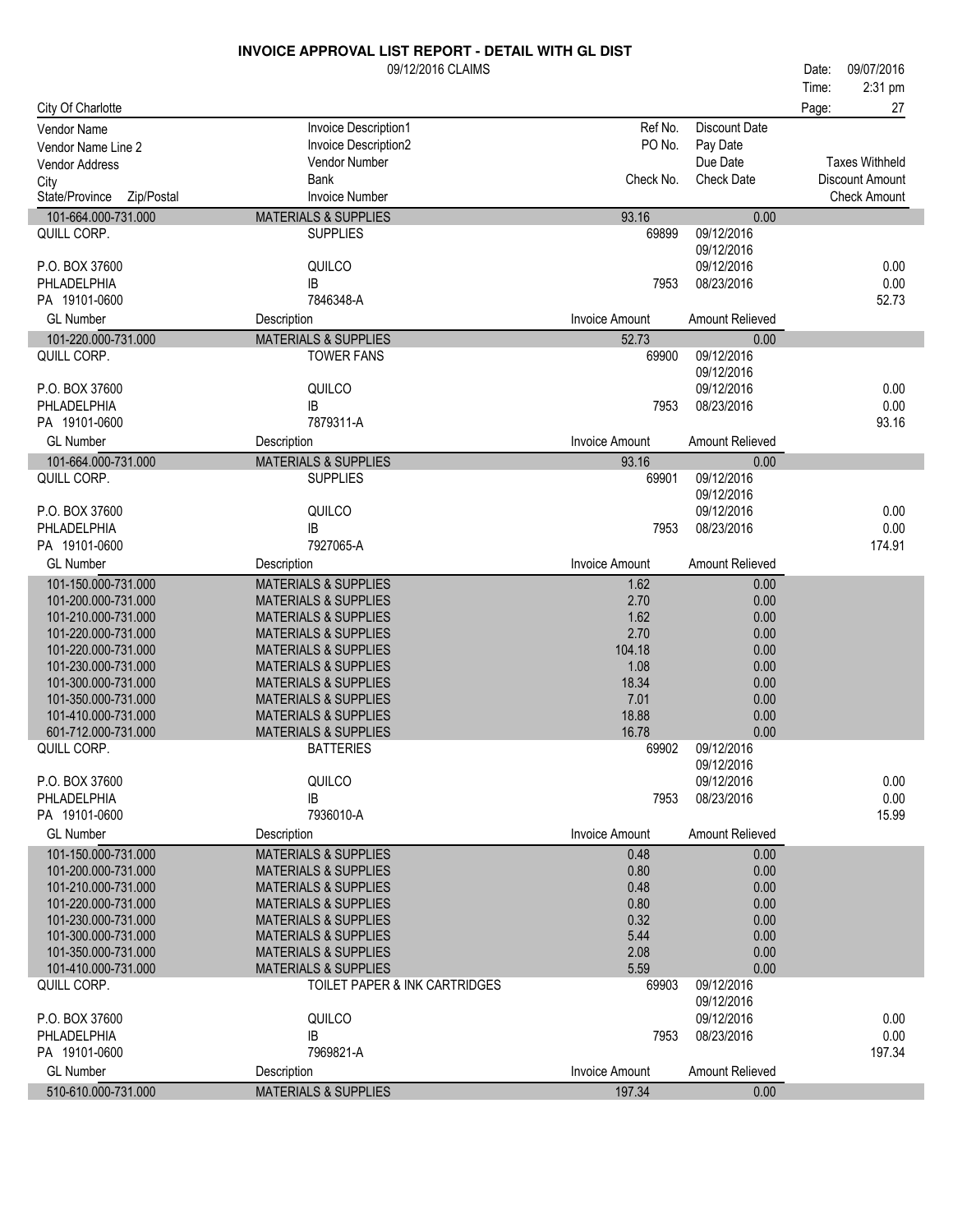| City Of Charlotte<br>28<br>Page:<br>Ref No.<br><b>Discount Date</b><br>Invoice Description1<br><b>Vendor Name</b><br>PO No.<br>Invoice Description2<br>Pay Date<br>Vendor Name Line 2<br>Due Date<br><b>Taxes Withheld</b><br><b>Vendor Number</b><br><b>Vendor Address</b><br>Check No.<br><b>Check Date</b><br><b>Bank</b><br>Discount Amount<br>City<br>Zip/Postal<br><b>Invoice Number</b><br><b>Check Amount</b><br>State/Province<br>QUILL CORP.<br><b>SUPPLIES &amp; INK CARTRIDGES</b><br>09/12/2016<br>69904<br>09/12/2016<br>QUILCO<br>09/12/2016<br>0.00<br>P.O. BOX 37600<br>PHLADELPHIA<br>0.00<br>IB<br>7953<br>08/23/2016<br>8016191-A<br>415.16<br>PA 19101-0600<br><b>GL Number</b><br><b>Invoice Amount</b><br>Amount Relieved<br>Description<br>101-300.000-731.000<br><b>MATERIALS &amp; SUPPLIES</b><br>176.39<br>0.00<br>510-610.000-731.000<br><b>MATERIALS &amp; SUPPLIES</b><br>238.77<br>0.00<br>09/12/2016<br>QUILL CORP.<br><b>CREDIT MEMO</b><br>69905<br>09/12/2016<br>QUILCO<br>P.O. BOX 37600<br>09/12/2016<br>0.00<br>0.00<br>IB<br>08/23/2016<br>PHLADELPHIA<br>7953<br>505154-A<br>PA 19101-0600<br>$-93.16$<br><b>GL Number</b><br><b>Invoice Amount</b><br>Amount Relieved<br>Description<br>101-664.000-731.000<br><b>MATERIALS &amp; SUPPLIES</b><br>$-93.16$<br>0.00<br>1,370.66 H<br>Check No.<br>7953<br>Total:<br>1,693.45<br>Total for<br>QUILL CORP.<br>ERIC ROGERS LLC<br>09/12/2016<br>WEEKLY LAWN MOWING<br>70015<br>09/12/2016<br><b>ROGER</b><br><b>PO BOX 190</b><br>09/12/2016<br>0.00<br>0.00<br>CHARLOTTE<br>00/00/0000<br>IB<br>0<br>MI 48813<br>13248<br>1,062.00<br><b>GL Number</b><br><b>Invoice Amount</b><br>Amount Relieved<br>Description<br>101-300.000-749.000<br>CONTRACTUAL SERVICES<br>5.00<br>0.00<br>101-350.000-749.000<br>CONTRACTUAL SERVICES<br>42.00<br>0.00<br>CONTRACTUAL SERVICES<br>28.00<br>0.00<br>101-424.000-749.000<br>12.00<br>101-664.000-749.000<br>CONTRACTUAL SERVICES<br>0.00<br>344.00<br>0.00<br>101-825.000-749.000<br><b>CONTRACTUAL SERVICES</b><br>65.00<br>0.00<br>202-524.000-749.000<br>CONTRACTUAL SERVICES<br>270-800.000-749.000<br><b>CONTRACTUAL SERVICES</b><br>38.00<br>0.00<br>202.00<br>280-830.000-749.000<br><b>CONTRACTUAL SERVICES</b><br>0.00<br>500-841.000-749.000<br><b>CONTRACTUAL SERVICES</b><br>35.00<br>0.00<br>510-623.000-749.000<br><b>CONTRACTUAL SERVICES</b><br>7.00<br>0.00<br>510-624.000-749.000<br>CONTRACTUAL SERVICES<br>5.00<br>0.00<br>510-625.000-749.000<br>CONTRACTUAL SERVICES<br>5.00<br>0.00<br>0.00<br>510-626.000-749.000<br>CONTRACTUAL SERVICES<br>14.00<br>7.00<br>0.00<br>510-629.000-749.000<br><b>CONTRACTUAL SERVICES</b><br>112.00<br>510-632.000-749.000<br><b>CONTRACTUAL SERVICES</b><br>0.00<br>14.00<br>510-662.000-749.000<br><b>CONTRACTUAL SERVICES</b><br>0.00<br>510-681.000-749.000<br>CONTRACTUAL SERVICES<br>17.00<br>0.00<br>110.00<br>0.00<br>601-713.000-749.000<br>CONTRACTUAL SERVICES<br>09/12/2016<br><b>ERIC ROGERS LLC</b><br>WEEKLY LAWN MOWING<br>70016<br>09/12/2016<br>PO BOX 190<br><b>ROGER</b><br>0.00<br>09/12/2016<br>0.00<br><b>CHARLOTTE</b><br>IB<br>00/00/0000<br>0<br>13274<br>MI 48813<br>1,062.00<br><b>GL Number</b><br>Amount Relieved<br><b>Invoice Amount</b><br>Description<br>101-300.000-749.000<br>CONTRACTUAL SERVICES<br>5.00<br>0.00<br>101-350.000-749.000<br>CONTRACTUAL SERVICES<br>42.00<br>0.00<br>0.00<br>101-424.000-749.000<br>CONTRACTUAL SERVICES<br>28.00<br>101-664.000-749.000<br>CONTRACTUAL SERVICES<br>12.00<br>0.00<br>344.00<br>0.00<br>101-825.000-749.000<br>CONTRACTUAL SERVICES | 09/12/2016 CLAIMS |  | Date: | 09/07/2016 |
|---------------------------------------------------------------------------------------------------------------------------------------------------------------------------------------------------------------------------------------------------------------------------------------------------------------------------------------------------------------------------------------------------------------------------------------------------------------------------------------------------------------------------------------------------------------------------------------------------------------------------------------------------------------------------------------------------------------------------------------------------------------------------------------------------------------------------------------------------------------------------------------------------------------------------------------------------------------------------------------------------------------------------------------------------------------------------------------------------------------------------------------------------------------------------------------------------------------------------------------------------------------------------------------------------------------------------------------------------------------------------------------------------------------------------------------------------------------------------------------------------------------------------------------------------------------------------------------------------------------------------------------------------------------------------------------------------------------------------------------------------------------------------------------------------------------------------------------------------------------------------------------------------------------------------------------------------------------------------------------------------------------------------------------------------------------------------------------------------------------------------------------------------------------------------------------------------------------------------------------------------------------------------------------------------------------------------------------------------------------------------------------------------------------------------------------------------------------------------------------------------------------------------------------------------------------------------------------------------------------------------------------------------------------------------------------------------------------------------------------------------------------------------------------------------------------------------------------------------------------------------------------------------------------------------------------------------------------------------------------------------------------------------------------------------------------------------------------------------------------------------------------------------------------------------------------------------------------------------------------------------------------------------------------------------------------------------------------------------------------------------------------------------------------------------------------------------------------------------------------------------------------------------------------------------------------------------------------------------------------|-------------------|--|-------|------------|
|                                                                                                                                                                                                                                                                                                                                                                                                                                                                                                                                                                                                                                                                                                                                                                                                                                                                                                                                                                                                                                                                                                                                                                                                                                                                                                                                                                                                                                                                                                                                                                                                                                                                                                                                                                                                                                                                                                                                                                                                                                                                                                                                                                                                                                                                                                                                                                                                                                                                                                                                                                                                                                                                                                                                                                                                                                                                                                                                                                                                                                                                                                                                                                                                                                                                                                                                                                                                                                                                                                                                                                                                               |                   |  | Time: | 2:31 pm    |
|                                                                                                                                                                                                                                                                                                                                                                                                                                                                                                                                                                                                                                                                                                                                                                                                                                                                                                                                                                                                                                                                                                                                                                                                                                                                                                                                                                                                                                                                                                                                                                                                                                                                                                                                                                                                                                                                                                                                                                                                                                                                                                                                                                                                                                                                                                                                                                                                                                                                                                                                                                                                                                                                                                                                                                                                                                                                                                                                                                                                                                                                                                                                                                                                                                                                                                                                                                                                                                                                                                                                                                                                               |                   |  |       |            |
|                                                                                                                                                                                                                                                                                                                                                                                                                                                                                                                                                                                                                                                                                                                                                                                                                                                                                                                                                                                                                                                                                                                                                                                                                                                                                                                                                                                                                                                                                                                                                                                                                                                                                                                                                                                                                                                                                                                                                                                                                                                                                                                                                                                                                                                                                                                                                                                                                                                                                                                                                                                                                                                                                                                                                                                                                                                                                                                                                                                                                                                                                                                                                                                                                                                                                                                                                                                                                                                                                                                                                                                                               |                   |  |       |            |
|                                                                                                                                                                                                                                                                                                                                                                                                                                                                                                                                                                                                                                                                                                                                                                                                                                                                                                                                                                                                                                                                                                                                                                                                                                                                                                                                                                                                                                                                                                                                                                                                                                                                                                                                                                                                                                                                                                                                                                                                                                                                                                                                                                                                                                                                                                                                                                                                                                                                                                                                                                                                                                                                                                                                                                                                                                                                                                                                                                                                                                                                                                                                                                                                                                                                                                                                                                                                                                                                                                                                                                                                               |                   |  |       |            |
|                                                                                                                                                                                                                                                                                                                                                                                                                                                                                                                                                                                                                                                                                                                                                                                                                                                                                                                                                                                                                                                                                                                                                                                                                                                                                                                                                                                                                                                                                                                                                                                                                                                                                                                                                                                                                                                                                                                                                                                                                                                                                                                                                                                                                                                                                                                                                                                                                                                                                                                                                                                                                                                                                                                                                                                                                                                                                                                                                                                                                                                                                                                                                                                                                                                                                                                                                                                                                                                                                                                                                                                                               |                   |  |       |            |
|                                                                                                                                                                                                                                                                                                                                                                                                                                                                                                                                                                                                                                                                                                                                                                                                                                                                                                                                                                                                                                                                                                                                                                                                                                                                                                                                                                                                                                                                                                                                                                                                                                                                                                                                                                                                                                                                                                                                                                                                                                                                                                                                                                                                                                                                                                                                                                                                                                                                                                                                                                                                                                                                                                                                                                                                                                                                                                                                                                                                                                                                                                                                                                                                                                                                                                                                                                                                                                                                                                                                                                                                               |                   |  |       |            |
|                                                                                                                                                                                                                                                                                                                                                                                                                                                                                                                                                                                                                                                                                                                                                                                                                                                                                                                                                                                                                                                                                                                                                                                                                                                                                                                                                                                                                                                                                                                                                                                                                                                                                                                                                                                                                                                                                                                                                                                                                                                                                                                                                                                                                                                                                                                                                                                                                                                                                                                                                                                                                                                                                                                                                                                                                                                                                                                                                                                                                                                                                                                                                                                                                                                                                                                                                                                                                                                                                                                                                                                                               |                   |  |       |            |
|                                                                                                                                                                                                                                                                                                                                                                                                                                                                                                                                                                                                                                                                                                                                                                                                                                                                                                                                                                                                                                                                                                                                                                                                                                                                                                                                                                                                                                                                                                                                                                                                                                                                                                                                                                                                                                                                                                                                                                                                                                                                                                                                                                                                                                                                                                                                                                                                                                                                                                                                                                                                                                                                                                                                                                                                                                                                                                                                                                                                                                                                                                                                                                                                                                                                                                                                                                                                                                                                                                                                                                                                               |                   |  |       |            |
|                                                                                                                                                                                                                                                                                                                                                                                                                                                                                                                                                                                                                                                                                                                                                                                                                                                                                                                                                                                                                                                                                                                                                                                                                                                                                                                                                                                                                                                                                                                                                                                                                                                                                                                                                                                                                                                                                                                                                                                                                                                                                                                                                                                                                                                                                                                                                                                                                                                                                                                                                                                                                                                                                                                                                                                                                                                                                                                                                                                                                                                                                                                                                                                                                                                                                                                                                                                                                                                                                                                                                                                                               |                   |  |       |            |
|                                                                                                                                                                                                                                                                                                                                                                                                                                                                                                                                                                                                                                                                                                                                                                                                                                                                                                                                                                                                                                                                                                                                                                                                                                                                                                                                                                                                                                                                                                                                                                                                                                                                                                                                                                                                                                                                                                                                                                                                                                                                                                                                                                                                                                                                                                                                                                                                                                                                                                                                                                                                                                                                                                                                                                                                                                                                                                                                                                                                                                                                                                                                                                                                                                                                                                                                                                                                                                                                                                                                                                                                               |                   |  |       |            |
|                                                                                                                                                                                                                                                                                                                                                                                                                                                                                                                                                                                                                                                                                                                                                                                                                                                                                                                                                                                                                                                                                                                                                                                                                                                                                                                                                                                                                                                                                                                                                                                                                                                                                                                                                                                                                                                                                                                                                                                                                                                                                                                                                                                                                                                                                                                                                                                                                                                                                                                                                                                                                                                                                                                                                                                                                                                                                                                                                                                                                                                                                                                                                                                                                                                                                                                                                                                                                                                                                                                                                                                                               |                   |  |       |            |
|                                                                                                                                                                                                                                                                                                                                                                                                                                                                                                                                                                                                                                                                                                                                                                                                                                                                                                                                                                                                                                                                                                                                                                                                                                                                                                                                                                                                                                                                                                                                                                                                                                                                                                                                                                                                                                                                                                                                                                                                                                                                                                                                                                                                                                                                                                                                                                                                                                                                                                                                                                                                                                                                                                                                                                                                                                                                                                                                                                                                                                                                                                                                                                                                                                                                                                                                                                                                                                                                                                                                                                                                               |                   |  |       |            |
|                                                                                                                                                                                                                                                                                                                                                                                                                                                                                                                                                                                                                                                                                                                                                                                                                                                                                                                                                                                                                                                                                                                                                                                                                                                                                                                                                                                                                                                                                                                                                                                                                                                                                                                                                                                                                                                                                                                                                                                                                                                                                                                                                                                                                                                                                                                                                                                                                                                                                                                                                                                                                                                                                                                                                                                                                                                                                                                                                                                                                                                                                                                                                                                                                                                                                                                                                                                                                                                                                                                                                                                                               |                   |  |       |            |
|                                                                                                                                                                                                                                                                                                                                                                                                                                                                                                                                                                                                                                                                                                                                                                                                                                                                                                                                                                                                                                                                                                                                                                                                                                                                                                                                                                                                                                                                                                                                                                                                                                                                                                                                                                                                                                                                                                                                                                                                                                                                                                                                                                                                                                                                                                                                                                                                                                                                                                                                                                                                                                                                                                                                                                                                                                                                                                                                                                                                                                                                                                                                                                                                                                                                                                                                                                                                                                                                                                                                                                                                               |                   |  |       |            |
|                                                                                                                                                                                                                                                                                                                                                                                                                                                                                                                                                                                                                                                                                                                                                                                                                                                                                                                                                                                                                                                                                                                                                                                                                                                                                                                                                                                                                                                                                                                                                                                                                                                                                                                                                                                                                                                                                                                                                                                                                                                                                                                                                                                                                                                                                                                                                                                                                                                                                                                                                                                                                                                                                                                                                                                                                                                                                                                                                                                                                                                                                                                                                                                                                                                                                                                                                                                                                                                                                                                                                                                                               |                   |  |       |            |
|                                                                                                                                                                                                                                                                                                                                                                                                                                                                                                                                                                                                                                                                                                                                                                                                                                                                                                                                                                                                                                                                                                                                                                                                                                                                                                                                                                                                                                                                                                                                                                                                                                                                                                                                                                                                                                                                                                                                                                                                                                                                                                                                                                                                                                                                                                                                                                                                                                                                                                                                                                                                                                                                                                                                                                                                                                                                                                                                                                                                                                                                                                                                                                                                                                                                                                                                                                                                                                                                                                                                                                                                               |                   |  |       |            |
|                                                                                                                                                                                                                                                                                                                                                                                                                                                                                                                                                                                                                                                                                                                                                                                                                                                                                                                                                                                                                                                                                                                                                                                                                                                                                                                                                                                                                                                                                                                                                                                                                                                                                                                                                                                                                                                                                                                                                                                                                                                                                                                                                                                                                                                                                                                                                                                                                                                                                                                                                                                                                                                                                                                                                                                                                                                                                                                                                                                                                                                                                                                                                                                                                                                                                                                                                                                                                                                                                                                                                                                                               |                   |  |       |            |
|                                                                                                                                                                                                                                                                                                                                                                                                                                                                                                                                                                                                                                                                                                                                                                                                                                                                                                                                                                                                                                                                                                                                                                                                                                                                                                                                                                                                                                                                                                                                                                                                                                                                                                                                                                                                                                                                                                                                                                                                                                                                                                                                                                                                                                                                                                                                                                                                                                                                                                                                                                                                                                                                                                                                                                                                                                                                                                                                                                                                                                                                                                                                                                                                                                                                                                                                                                                                                                                                                                                                                                                                               |                   |  |       |            |
|                                                                                                                                                                                                                                                                                                                                                                                                                                                                                                                                                                                                                                                                                                                                                                                                                                                                                                                                                                                                                                                                                                                                                                                                                                                                                                                                                                                                                                                                                                                                                                                                                                                                                                                                                                                                                                                                                                                                                                                                                                                                                                                                                                                                                                                                                                                                                                                                                                                                                                                                                                                                                                                                                                                                                                                                                                                                                                                                                                                                                                                                                                                                                                                                                                                                                                                                                                                                                                                                                                                                                                                                               |                   |  |       |            |
|                                                                                                                                                                                                                                                                                                                                                                                                                                                                                                                                                                                                                                                                                                                                                                                                                                                                                                                                                                                                                                                                                                                                                                                                                                                                                                                                                                                                                                                                                                                                                                                                                                                                                                                                                                                                                                                                                                                                                                                                                                                                                                                                                                                                                                                                                                                                                                                                                                                                                                                                                                                                                                                                                                                                                                                                                                                                                                                                                                                                                                                                                                                                                                                                                                                                                                                                                                                                                                                                                                                                                                                                               |                   |  |       |            |
|                                                                                                                                                                                                                                                                                                                                                                                                                                                                                                                                                                                                                                                                                                                                                                                                                                                                                                                                                                                                                                                                                                                                                                                                                                                                                                                                                                                                                                                                                                                                                                                                                                                                                                                                                                                                                                                                                                                                                                                                                                                                                                                                                                                                                                                                                                                                                                                                                                                                                                                                                                                                                                                                                                                                                                                                                                                                                                                                                                                                                                                                                                                                                                                                                                                                                                                                                                                                                                                                                                                                                                                                               |                   |  |       |            |
|                                                                                                                                                                                                                                                                                                                                                                                                                                                                                                                                                                                                                                                                                                                                                                                                                                                                                                                                                                                                                                                                                                                                                                                                                                                                                                                                                                                                                                                                                                                                                                                                                                                                                                                                                                                                                                                                                                                                                                                                                                                                                                                                                                                                                                                                                                                                                                                                                                                                                                                                                                                                                                                                                                                                                                                                                                                                                                                                                                                                                                                                                                                                                                                                                                                                                                                                                                                                                                                                                                                                                                                                               |                   |  |       |            |
|                                                                                                                                                                                                                                                                                                                                                                                                                                                                                                                                                                                                                                                                                                                                                                                                                                                                                                                                                                                                                                                                                                                                                                                                                                                                                                                                                                                                                                                                                                                                                                                                                                                                                                                                                                                                                                                                                                                                                                                                                                                                                                                                                                                                                                                                                                                                                                                                                                                                                                                                                                                                                                                                                                                                                                                                                                                                                                                                                                                                                                                                                                                                                                                                                                                                                                                                                                                                                                                                                                                                                                                                               |                   |  |       |            |
|                                                                                                                                                                                                                                                                                                                                                                                                                                                                                                                                                                                                                                                                                                                                                                                                                                                                                                                                                                                                                                                                                                                                                                                                                                                                                                                                                                                                                                                                                                                                                                                                                                                                                                                                                                                                                                                                                                                                                                                                                                                                                                                                                                                                                                                                                                                                                                                                                                                                                                                                                                                                                                                                                                                                                                                                                                                                                                                                                                                                                                                                                                                                                                                                                                                                                                                                                                                                                                                                                                                                                                                                               |                   |  |       |            |
|                                                                                                                                                                                                                                                                                                                                                                                                                                                                                                                                                                                                                                                                                                                                                                                                                                                                                                                                                                                                                                                                                                                                                                                                                                                                                                                                                                                                                                                                                                                                                                                                                                                                                                                                                                                                                                                                                                                                                                                                                                                                                                                                                                                                                                                                                                                                                                                                                                                                                                                                                                                                                                                                                                                                                                                                                                                                                                                                                                                                                                                                                                                                                                                                                                                                                                                                                                                                                                                                                                                                                                                                               |                   |  |       |            |
|                                                                                                                                                                                                                                                                                                                                                                                                                                                                                                                                                                                                                                                                                                                                                                                                                                                                                                                                                                                                                                                                                                                                                                                                                                                                                                                                                                                                                                                                                                                                                                                                                                                                                                                                                                                                                                                                                                                                                                                                                                                                                                                                                                                                                                                                                                                                                                                                                                                                                                                                                                                                                                                                                                                                                                                                                                                                                                                                                                                                                                                                                                                                                                                                                                                                                                                                                                                                                                                                                                                                                                                                               |                   |  |       |            |
|                                                                                                                                                                                                                                                                                                                                                                                                                                                                                                                                                                                                                                                                                                                                                                                                                                                                                                                                                                                                                                                                                                                                                                                                                                                                                                                                                                                                                                                                                                                                                                                                                                                                                                                                                                                                                                                                                                                                                                                                                                                                                                                                                                                                                                                                                                                                                                                                                                                                                                                                                                                                                                                                                                                                                                                                                                                                                                                                                                                                                                                                                                                                                                                                                                                                                                                                                                                                                                                                                                                                                                                                               |                   |  |       |            |
|                                                                                                                                                                                                                                                                                                                                                                                                                                                                                                                                                                                                                                                                                                                                                                                                                                                                                                                                                                                                                                                                                                                                                                                                                                                                                                                                                                                                                                                                                                                                                                                                                                                                                                                                                                                                                                                                                                                                                                                                                                                                                                                                                                                                                                                                                                                                                                                                                                                                                                                                                                                                                                                                                                                                                                                                                                                                                                                                                                                                                                                                                                                                                                                                                                                                                                                                                                                                                                                                                                                                                                                                               |                   |  |       |            |
|                                                                                                                                                                                                                                                                                                                                                                                                                                                                                                                                                                                                                                                                                                                                                                                                                                                                                                                                                                                                                                                                                                                                                                                                                                                                                                                                                                                                                                                                                                                                                                                                                                                                                                                                                                                                                                                                                                                                                                                                                                                                                                                                                                                                                                                                                                                                                                                                                                                                                                                                                                                                                                                                                                                                                                                                                                                                                                                                                                                                                                                                                                                                                                                                                                                                                                                                                                                                                                                                                                                                                                                                               |                   |  |       |            |
|                                                                                                                                                                                                                                                                                                                                                                                                                                                                                                                                                                                                                                                                                                                                                                                                                                                                                                                                                                                                                                                                                                                                                                                                                                                                                                                                                                                                                                                                                                                                                                                                                                                                                                                                                                                                                                                                                                                                                                                                                                                                                                                                                                                                                                                                                                                                                                                                                                                                                                                                                                                                                                                                                                                                                                                                                                                                                                                                                                                                                                                                                                                                                                                                                                                                                                                                                                                                                                                                                                                                                                                                               |                   |  |       |            |
|                                                                                                                                                                                                                                                                                                                                                                                                                                                                                                                                                                                                                                                                                                                                                                                                                                                                                                                                                                                                                                                                                                                                                                                                                                                                                                                                                                                                                                                                                                                                                                                                                                                                                                                                                                                                                                                                                                                                                                                                                                                                                                                                                                                                                                                                                                                                                                                                                                                                                                                                                                                                                                                                                                                                                                                                                                                                                                                                                                                                                                                                                                                                                                                                                                                                                                                                                                                                                                                                                                                                                                                                               |                   |  |       |            |
|                                                                                                                                                                                                                                                                                                                                                                                                                                                                                                                                                                                                                                                                                                                                                                                                                                                                                                                                                                                                                                                                                                                                                                                                                                                                                                                                                                                                                                                                                                                                                                                                                                                                                                                                                                                                                                                                                                                                                                                                                                                                                                                                                                                                                                                                                                                                                                                                                                                                                                                                                                                                                                                                                                                                                                                                                                                                                                                                                                                                                                                                                                                                                                                                                                                                                                                                                                                                                                                                                                                                                                                                               |                   |  |       |            |
|                                                                                                                                                                                                                                                                                                                                                                                                                                                                                                                                                                                                                                                                                                                                                                                                                                                                                                                                                                                                                                                                                                                                                                                                                                                                                                                                                                                                                                                                                                                                                                                                                                                                                                                                                                                                                                                                                                                                                                                                                                                                                                                                                                                                                                                                                                                                                                                                                                                                                                                                                                                                                                                                                                                                                                                                                                                                                                                                                                                                                                                                                                                                                                                                                                                                                                                                                                                                                                                                                                                                                                                                               |                   |  |       |            |
|                                                                                                                                                                                                                                                                                                                                                                                                                                                                                                                                                                                                                                                                                                                                                                                                                                                                                                                                                                                                                                                                                                                                                                                                                                                                                                                                                                                                                                                                                                                                                                                                                                                                                                                                                                                                                                                                                                                                                                                                                                                                                                                                                                                                                                                                                                                                                                                                                                                                                                                                                                                                                                                                                                                                                                                                                                                                                                                                                                                                                                                                                                                                                                                                                                                                                                                                                                                                                                                                                                                                                                                                               |                   |  |       |            |
|                                                                                                                                                                                                                                                                                                                                                                                                                                                                                                                                                                                                                                                                                                                                                                                                                                                                                                                                                                                                                                                                                                                                                                                                                                                                                                                                                                                                                                                                                                                                                                                                                                                                                                                                                                                                                                                                                                                                                                                                                                                                                                                                                                                                                                                                                                                                                                                                                                                                                                                                                                                                                                                                                                                                                                                                                                                                                                                                                                                                                                                                                                                                                                                                                                                                                                                                                                                                                                                                                                                                                                                                               |                   |  |       |            |
|                                                                                                                                                                                                                                                                                                                                                                                                                                                                                                                                                                                                                                                                                                                                                                                                                                                                                                                                                                                                                                                                                                                                                                                                                                                                                                                                                                                                                                                                                                                                                                                                                                                                                                                                                                                                                                                                                                                                                                                                                                                                                                                                                                                                                                                                                                                                                                                                                                                                                                                                                                                                                                                                                                                                                                                                                                                                                                                                                                                                                                                                                                                                                                                                                                                                                                                                                                                                                                                                                                                                                                                                               |                   |  |       |            |
|                                                                                                                                                                                                                                                                                                                                                                                                                                                                                                                                                                                                                                                                                                                                                                                                                                                                                                                                                                                                                                                                                                                                                                                                                                                                                                                                                                                                                                                                                                                                                                                                                                                                                                                                                                                                                                                                                                                                                                                                                                                                                                                                                                                                                                                                                                                                                                                                                                                                                                                                                                                                                                                                                                                                                                                                                                                                                                                                                                                                                                                                                                                                                                                                                                                                                                                                                                                                                                                                                                                                                                                                               |                   |  |       |            |
|                                                                                                                                                                                                                                                                                                                                                                                                                                                                                                                                                                                                                                                                                                                                                                                                                                                                                                                                                                                                                                                                                                                                                                                                                                                                                                                                                                                                                                                                                                                                                                                                                                                                                                                                                                                                                                                                                                                                                                                                                                                                                                                                                                                                                                                                                                                                                                                                                                                                                                                                                                                                                                                                                                                                                                                                                                                                                                                                                                                                                                                                                                                                                                                                                                                                                                                                                                                                                                                                                                                                                                                                               |                   |  |       |            |
|                                                                                                                                                                                                                                                                                                                                                                                                                                                                                                                                                                                                                                                                                                                                                                                                                                                                                                                                                                                                                                                                                                                                                                                                                                                                                                                                                                                                                                                                                                                                                                                                                                                                                                                                                                                                                                                                                                                                                                                                                                                                                                                                                                                                                                                                                                                                                                                                                                                                                                                                                                                                                                                                                                                                                                                                                                                                                                                                                                                                                                                                                                                                                                                                                                                                                                                                                                                                                                                                                                                                                                                                               |                   |  |       |            |
|                                                                                                                                                                                                                                                                                                                                                                                                                                                                                                                                                                                                                                                                                                                                                                                                                                                                                                                                                                                                                                                                                                                                                                                                                                                                                                                                                                                                                                                                                                                                                                                                                                                                                                                                                                                                                                                                                                                                                                                                                                                                                                                                                                                                                                                                                                                                                                                                                                                                                                                                                                                                                                                                                                                                                                                                                                                                                                                                                                                                                                                                                                                                                                                                                                                                                                                                                                                                                                                                                                                                                                                                               |                   |  |       |            |
|                                                                                                                                                                                                                                                                                                                                                                                                                                                                                                                                                                                                                                                                                                                                                                                                                                                                                                                                                                                                                                                                                                                                                                                                                                                                                                                                                                                                                                                                                                                                                                                                                                                                                                                                                                                                                                                                                                                                                                                                                                                                                                                                                                                                                                                                                                                                                                                                                                                                                                                                                                                                                                                                                                                                                                                                                                                                                                                                                                                                                                                                                                                                                                                                                                                                                                                                                                                                                                                                                                                                                                                                               |                   |  |       |            |
|                                                                                                                                                                                                                                                                                                                                                                                                                                                                                                                                                                                                                                                                                                                                                                                                                                                                                                                                                                                                                                                                                                                                                                                                                                                                                                                                                                                                                                                                                                                                                                                                                                                                                                                                                                                                                                                                                                                                                                                                                                                                                                                                                                                                                                                                                                                                                                                                                                                                                                                                                                                                                                                                                                                                                                                                                                                                                                                                                                                                                                                                                                                                                                                                                                                                                                                                                                                                                                                                                                                                                                                                               |                   |  |       |            |
|                                                                                                                                                                                                                                                                                                                                                                                                                                                                                                                                                                                                                                                                                                                                                                                                                                                                                                                                                                                                                                                                                                                                                                                                                                                                                                                                                                                                                                                                                                                                                                                                                                                                                                                                                                                                                                                                                                                                                                                                                                                                                                                                                                                                                                                                                                                                                                                                                                                                                                                                                                                                                                                                                                                                                                                                                                                                                                                                                                                                                                                                                                                                                                                                                                                                                                                                                                                                                                                                                                                                                                                                               |                   |  |       |            |
|                                                                                                                                                                                                                                                                                                                                                                                                                                                                                                                                                                                                                                                                                                                                                                                                                                                                                                                                                                                                                                                                                                                                                                                                                                                                                                                                                                                                                                                                                                                                                                                                                                                                                                                                                                                                                                                                                                                                                                                                                                                                                                                                                                                                                                                                                                                                                                                                                                                                                                                                                                                                                                                                                                                                                                                                                                                                                                                                                                                                                                                                                                                                                                                                                                                                                                                                                                                                                                                                                                                                                                                                               |                   |  |       |            |
|                                                                                                                                                                                                                                                                                                                                                                                                                                                                                                                                                                                                                                                                                                                                                                                                                                                                                                                                                                                                                                                                                                                                                                                                                                                                                                                                                                                                                                                                                                                                                                                                                                                                                                                                                                                                                                                                                                                                                                                                                                                                                                                                                                                                                                                                                                                                                                                                                                                                                                                                                                                                                                                                                                                                                                                                                                                                                                                                                                                                                                                                                                                                                                                                                                                                                                                                                                                                                                                                                                                                                                                                               |                   |  |       |            |
|                                                                                                                                                                                                                                                                                                                                                                                                                                                                                                                                                                                                                                                                                                                                                                                                                                                                                                                                                                                                                                                                                                                                                                                                                                                                                                                                                                                                                                                                                                                                                                                                                                                                                                                                                                                                                                                                                                                                                                                                                                                                                                                                                                                                                                                                                                                                                                                                                                                                                                                                                                                                                                                                                                                                                                                                                                                                                                                                                                                                                                                                                                                                                                                                                                                                                                                                                                                                                                                                                                                                                                                                               |                   |  |       |            |
|                                                                                                                                                                                                                                                                                                                                                                                                                                                                                                                                                                                                                                                                                                                                                                                                                                                                                                                                                                                                                                                                                                                                                                                                                                                                                                                                                                                                                                                                                                                                                                                                                                                                                                                                                                                                                                                                                                                                                                                                                                                                                                                                                                                                                                                                                                                                                                                                                                                                                                                                                                                                                                                                                                                                                                                                                                                                                                                                                                                                                                                                                                                                                                                                                                                                                                                                                                                                                                                                                                                                                                                                               |                   |  |       |            |
|                                                                                                                                                                                                                                                                                                                                                                                                                                                                                                                                                                                                                                                                                                                                                                                                                                                                                                                                                                                                                                                                                                                                                                                                                                                                                                                                                                                                                                                                                                                                                                                                                                                                                                                                                                                                                                                                                                                                                                                                                                                                                                                                                                                                                                                                                                                                                                                                                                                                                                                                                                                                                                                                                                                                                                                                                                                                                                                                                                                                                                                                                                                                                                                                                                                                                                                                                                                                                                                                                                                                                                                                               |                   |  |       |            |
|                                                                                                                                                                                                                                                                                                                                                                                                                                                                                                                                                                                                                                                                                                                                                                                                                                                                                                                                                                                                                                                                                                                                                                                                                                                                                                                                                                                                                                                                                                                                                                                                                                                                                                                                                                                                                                                                                                                                                                                                                                                                                                                                                                                                                                                                                                                                                                                                                                                                                                                                                                                                                                                                                                                                                                                                                                                                                                                                                                                                                                                                                                                                                                                                                                                                                                                                                                                                                                                                                                                                                                                                               |                   |  |       |            |
|                                                                                                                                                                                                                                                                                                                                                                                                                                                                                                                                                                                                                                                                                                                                                                                                                                                                                                                                                                                                                                                                                                                                                                                                                                                                                                                                                                                                                                                                                                                                                                                                                                                                                                                                                                                                                                                                                                                                                                                                                                                                                                                                                                                                                                                                                                                                                                                                                                                                                                                                                                                                                                                                                                                                                                                                                                                                                                                                                                                                                                                                                                                                                                                                                                                                                                                                                                                                                                                                                                                                                                                                               |                   |  |       |            |
|                                                                                                                                                                                                                                                                                                                                                                                                                                                                                                                                                                                                                                                                                                                                                                                                                                                                                                                                                                                                                                                                                                                                                                                                                                                                                                                                                                                                                                                                                                                                                                                                                                                                                                                                                                                                                                                                                                                                                                                                                                                                                                                                                                                                                                                                                                                                                                                                                                                                                                                                                                                                                                                                                                                                                                                                                                                                                                                                                                                                                                                                                                                                                                                                                                                                                                                                                                                                                                                                                                                                                                                                               |                   |  |       |            |
|                                                                                                                                                                                                                                                                                                                                                                                                                                                                                                                                                                                                                                                                                                                                                                                                                                                                                                                                                                                                                                                                                                                                                                                                                                                                                                                                                                                                                                                                                                                                                                                                                                                                                                                                                                                                                                                                                                                                                                                                                                                                                                                                                                                                                                                                                                                                                                                                                                                                                                                                                                                                                                                                                                                                                                                                                                                                                                                                                                                                                                                                                                                                                                                                                                                                                                                                                                                                                                                                                                                                                                                                               |                   |  |       |            |
|                                                                                                                                                                                                                                                                                                                                                                                                                                                                                                                                                                                                                                                                                                                                                                                                                                                                                                                                                                                                                                                                                                                                                                                                                                                                                                                                                                                                                                                                                                                                                                                                                                                                                                                                                                                                                                                                                                                                                                                                                                                                                                                                                                                                                                                                                                                                                                                                                                                                                                                                                                                                                                                                                                                                                                                                                                                                                                                                                                                                                                                                                                                                                                                                                                                                                                                                                                                                                                                                                                                                                                                                               |                   |  |       |            |
|                                                                                                                                                                                                                                                                                                                                                                                                                                                                                                                                                                                                                                                                                                                                                                                                                                                                                                                                                                                                                                                                                                                                                                                                                                                                                                                                                                                                                                                                                                                                                                                                                                                                                                                                                                                                                                                                                                                                                                                                                                                                                                                                                                                                                                                                                                                                                                                                                                                                                                                                                                                                                                                                                                                                                                                                                                                                                                                                                                                                                                                                                                                                                                                                                                                                                                                                                                                                                                                                                                                                                                                                               |                   |  |       |            |
|                                                                                                                                                                                                                                                                                                                                                                                                                                                                                                                                                                                                                                                                                                                                                                                                                                                                                                                                                                                                                                                                                                                                                                                                                                                                                                                                                                                                                                                                                                                                                                                                                                                                                                                                                                                                                                                                                                                                                                                                                                                                                                                                                                                                                                                                                                                                                                                                                                                                                                                                                                                                                                                                                                                                                                                                                                                                                                                                                                                                                                                                                                                                                                                                                                                                                                                                                                                                                                                                                                                                                                                                               |                   |  |       |            |
|                                                                                                                                                                                                                                                                                                                                                                                                                                                                                                                                                                                                                                                                                                                                                                                                                                                                                                                                                                                                                                                                                                                                                                                                                                                                                                                                                                                                                                                                                                                                                                                                                                                                                                                                                                                                                                                                                                                                                                                                                                                                                                                                                                                                                                                                                                                                                                                                                                                                                                                                                                                                                                                                                                                                                                                                                                                                                                                                                                                                                                                                                                                                                                                                                                                                                                                                                                                                                                                                                                                                                                                                               |                   |  |       |            |
|                                                                                                                                                                                                                                                                                                                                                                                                                                                                                                                                                                                                                                                                                                                                                                                                                                                                                                                                                                                                                                                                                                                                                                                                                                                                                                                                                                                                                                                                                                                                                                                                                                                                                                                                                                                                                                                                                                                                                                                                                                                                                                                                                                                                                                                                                                                                                                                                                                                                                                                                                                                                                                                                                                                                                                                                                                                                                                                                                                                                                                                                                                                                                                                                                                                                                                                                                                                                                                                                                                                                                                                                               |                   |  |       |            |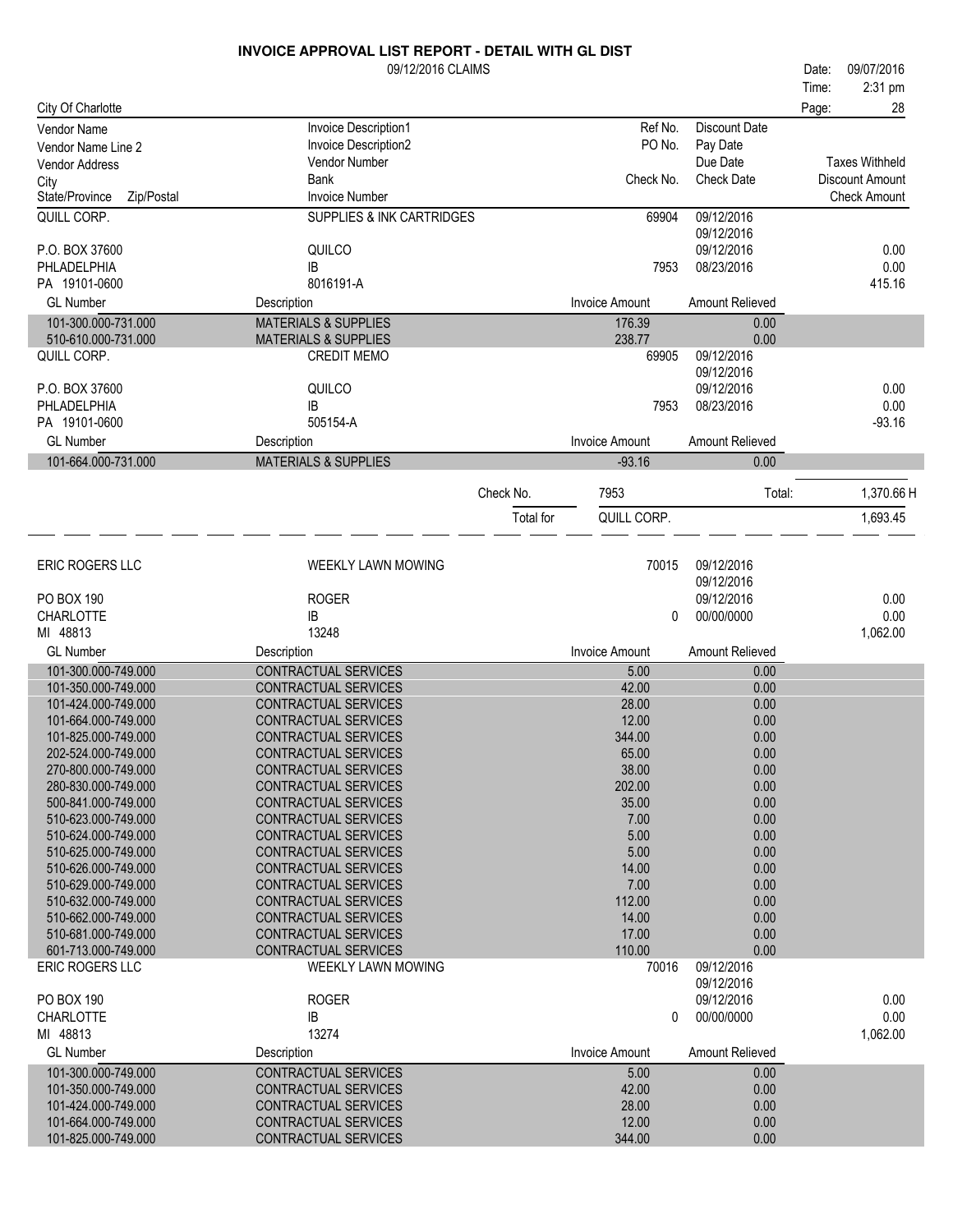|                                            | 09/12/2016 CLAIMS                                   |           |                        |                          | 09/07/2016<br>Date:<br>2:31 pm<br>Time: |
|--------------------------------------------|-----------------------------------------------------|-----------|------------------------|--------------------------|-----------------------------------------|
| City Of Charlotte                          | Invoice Description1                                |           | Ref No.                | <b>Discount Date</b>     | 29<br>Page:                             |
| Vendor Name<br>Vendor Name Line 2          | Invoice Description2                                |           | PO No.                 | Pay Date                 |                                         |
| <b>Vendor Address</b>                      | Vendor Number                                       |           |                        | Due Date                 | <b>Taxes Withheld</b>                   |
| City                                       | Bank                                                |           | Check No.              | <b>Check Date</b>        | Discount Amount                         |
| State/Province<br>Zip/Postal               | <b>Invoice Number</b>                               |           |                        |                          | <b>Check Amount</b>                     |
| 202-524.000-749.000                        | CONTRACTUAL SERVICES                                |           | 65.00                  | 0.00                     |                                         |
| 270-800.000-749.000                        | CONTRACTUAL SERVICES                                |           | 38.00                  | 0.00                     |                                         |
| 280-830.000-749.000<br>500-841.000-749.000 | CONTRACTUAL SERVICES<br><b>CONTRACTUAL SERVICES</b> |           | 202.00<br>35.00        | 0.00<br>0.00             |                                         |
| 510-623.000-749.000                        | CONTRACTUAL SERVICES                                |           | 7.00                   | 0.00                     |                                         |
| 510-624.000-749.000                        | CONTRACTUAL SERVICES                                |           | 5.00                   | 0.00                     |                                         |
| 510-625.000-749.000                        | CONTRACTUAL SERVICES                                |           | 5.00                   | 0.00                     |                                         |
| 510-626.000-749.000                        | CONTRACTUAL SERVICES                                |           | 14.00                  | 0.00                     |                                         |
| 510-629.000-749.000<br>510-632.000-749.000 | CONTRACTUAL SERVICES<br>CONTRACTUAL SERVICES        |           | 7.00<br>112.00         | 0.00<br>0.00             |                                         |
| 510-662.000-749.000                        | CONTRACTUAL SERVICES                                |           | 14.00                  | 0.00                     |                                         |
| 510-681.000-749.000                        | <b>CONTRACTUAL SERVICES</b>                         |           | 17.00                  | 0.00                     |                                         |
| 601-713.000-749.000                        | CONTRACTUAL SERVICES                                |           | 110.00                 | 0.00                     |                                         |
| ERIC ROGERS LLC                            | <b>WEEKLY LAWN MOWING</b>                           |           | 70048                  | 09/12/2016<br>09/12/2016 |                                         |
| PO BOX 190                                 | <b>ROGER</b>                                        |           |                        | 09/12/2016               | 0.00                                    |
| <b>CHARLOTTE</b>                           | IB                                                  |           | 0                      | 00/00/0000               | 0.00                                    |
| MI 48813                                   | 13290                                               |           |                        |                          | 1,090.00                                |
| <b>GL Number</b>                           | Description                                         |           | <b>Invoice Amount</b>  | Amount Relieved          |                                         |
| 101-300.000-749.000                        | CONTRACTUAL SERVICES                                |           | 5.00                   | 0.00                     |                                         |
| 101-350.000-749.000                        | CONTRACTUAL SERVICES                                |           | 42.00                  | 0.00                     |                                         |
| 101-424.000-749.000<br>101-664.000-749.000 | CONTRACTUAL SERVICES<br>CONTRACTUAL SERVICES        |           | 28.00<br>12.00         | 0.00<br>0.00             |                                         |
| 101-825.000-749.000                        | CONTRACTUAL SERVICES                                |           | 344.00                 | 0.00                     |                                         |
| 202-524.000-749.000                        | CONTRACTUAL SERVICES                                |           | 65.00                  | 0.00                     |                                         |
| 270-800.000-749.000                        | CONTRACTUAL SERVICES                                |           | 38.00                  | 0.00                     |                                         |
| 280-830.000-749.000<br>500-841.000-749.000 | CONTRACTUAL SERVICES<br>CONTRACTUAL SERVICES        |           | 202.00<br>35.00        | 0.00<br>0.00             |                                         |
| 510-623.000-749.000                        | CONTRACTUAL SERVICES                                |           | 7.00                   | 0.00                     |                                         |
| 510-624.000-749.000                        | CONTRACTUAL SERVICES                                |           | 5.00                   | 0.00                     |                                         |
| 510-625.000-749.000                        | CONTRACTUAL SERVICES                                |           | 5.00                   | 0.00                     |                                         |
| 510-626.000-749.000                        | CONTRACTUAL SERVICES                                |           | 14.00                  | 0.00                     |                                         |
| 510-629.000-749.000<br>510-632.000-749.000 | CONTRACTUAL SERVICES<br>CONTRACTUAL SERVICES        |           | 7.00<br>112.00         | 0.00<br>0.00             |                                         |
| 510-662.000-749.000                        | CONTRACTUAL SERVICES                                |           | 14.00                  | 0.00                     |                                         |
| 510-681.000-749.000                        | CONTRACTUAL SERVICES                                |           | 17.00                  | 0.00                     |                                         |
| 601-713.000-749.000                        | CONTRACTUAL SERVICES                                |           | 138.00                 | 0.00                     |                                         |
|                                            |                                                     | Check No. | 0                      | Total:                   | 3,214.00                                |
|                                            |                                                     | Total for | <b>ERIC ROGERS LLC</b> |                          | 3,214.00                                |
|                                            |                                                     |           |                        |                          |                                         |
| ROWE PROFESSIONAL SERVICES CO              | TENNIS COURT PROJECT                                |           | 70012                  | 09/12/2016               |                                         |
| 540 S SAGINAW ST STE 200                   | <b>ROWE</b>                                         |           |                        | 09/12/2016<br>09/12/2016 | 0.00                                    |
| <b>FLINT</b>                               | IB                                                  |           | 0                      | 00/00/0000               | 0.00                                    |
| MI 48502-0748                              | 80209                                               |           |                        |                          | 1,287.50                                |
| <b>GL Number</b>                           | Description                                         |           | <b>Invoice Amount</b>  | Amount Relieved          |                                         |
| 101-410.000-746.000                        | PROFESSIONAL SERVICES                               |           | 1,287.50               | 0.00                     |                                         |
| ROWE PROFESSIONAL SERVICES CO              | 2016 PAVING PROJECT                                 |           | 70045                  | 09/12/2016<br>09/12/2016 |                                         |
| 540 S SAGINAW ST STE 200                   | <b>ROWE</b>                                         |           |                        | 09/12/2016               | 0.00                                    |
| <b>FLINT</b>                               | IB                                                  |           | $\Omega$               | 00/00/0000               | 0.00                                    |
| MI 48502-0748                              | 80333                                               |           |                        |                          | 10,800.00                               |
| <b>GL Number</b>                           | Description                                         |           | <b>Invoice Amount</b>  | Amount Relieved          |                                         |
| 202-524.000-746.000                        | PROFESSIONAL SERVICES                               |           | 6,804.00               | 0.00                     |                                         |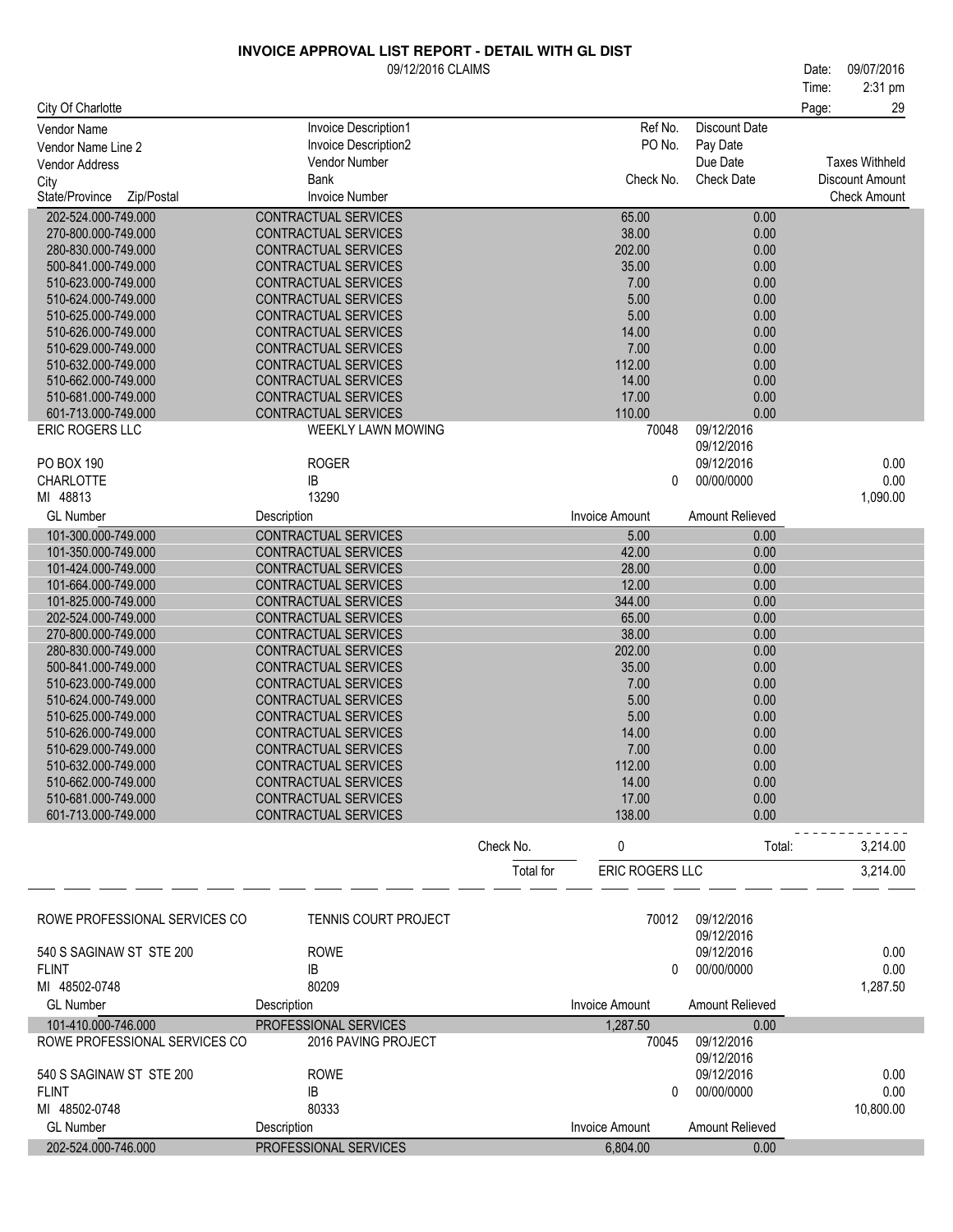|                               | <b>INVOICE APPROVAL LIST REPORT - DETAIL WITH GL DIST</b> |           |                       |                            |                       |    |
|-------------------------------|-----------------------------------------------------------|-----------|-----------------------|----------------------------|-----------------------|----|
|                               | 09/12/2016 CLAIMS                                         |           |                       |                            | 09/07/2016<br>Date:   |    |
|                               |                                                           |           |                       |                            | 2:31 pm<br>Time:      |    |
| City Of Charlotte             |                                                           |           |                       |                            | Page:                 | 30 |
| Vendor Name                   | Invoice Description1                                      |           | Ref No.               | <b>Discount Date</b>       |                       |    |
| Vendor Name Line 2            | Invoice Description2                                      |           | PO No.                | Pay Date                   |                       |    |
| Vendor Address                | Vendor Number                                             |           |                       | Due Date                   | <b>Taxes Withheld</b> |    |
| City                          | <b>Bank</b>                                               |           | Check No.             | <b>Check Date</b>          | Discount Amount       |    |
| State/Province<br>Zip/Postal  | <b>Invoice Number</b>                                     |           |                       |                            | <b>Check Amount</b>   |    |
| 203-524.000-746.000           | PROFESSIONAL SERVICES                                     |           | 3,996.00              | 0.00                       |                       |    |
| ROWE PROFESSIONAL SERVICES CO | SHELDON ST ENGINEERING                                    |           | 70046                 | 09/12/2016                 |                       |    |
|                               |                                                           |           |                       | 09/12/2016                 |                       |    |
| 540 S SAGINAW ST STE 200      | <b>ROWE</b>                                               |           |                       | 09/12/2016                 | 0.00                  |    |
| <b>FLINT</b>                  | IB                                                        |           | 0                     | 00/00/0000                 | 0.00                  |    |
| MI 48502-0748                 | 80332                                                     |           |                       |                            | 26,400.00             |    |
| <b>GL Number</b>              | Description                                               |           | <b>Invoice Amount</b> | Amount Relieved            |                       |    |
| 202-524.000-746.000           | PROFESSIONAL SERVICES                                     |           | 26,400.00             | 0.00                       |                       |    |
|                               |                                                           | Check No. | $\mathbf{0}$          | Total:                     | 38,487.50             |    |
|                               |                                                           | Total for |                       | ROWE PROFESSIONAL SERVICES | 38,487.50             |    |
|                               |                                                           |           |                       |                            |                       |    |
|                               |                                                           |           |                       |                            |                       |    |
| SANBORN SIGNCRAFTERS          | STRIPPING & LETTERING - GATOR                             |           | 70001                 | 09/12/2016<br>09/12/2016   |                       |    |
| 2511 PACKARD HWY              | <b>SANBORN</b>                                            |           |                       | 09/12/2016                 | 0.00                  |    |
| <b>CHARLOTTE</b>              | IB                                                        |           | 0                     | 00/00/0000                 | 0.00                  |    |
| MI 48813                      | 48360                                                     |           |                       |                            | 350.00                |    |
| <b>GL Number</b>              | Description                                               |           | <b>Invoice Amount</b> | Amount Relieved            |                       |    |
| 101-350.000-740.000           | <b>VEHICLE MAINTENANCE</b>                                |           | 350.00                | 0.00                       |                       |    |
|                               |                                                           |           |                       |                            |                       |    |
|                               |                                                           | Check No. | 0                     | Total:                     | 350.00                |    |
|                               |                                                           | Total for | SANBORN SIGNCRAFTERS  |                            | 350.00                |    |
| SHRED-IT USA KKC              |                                                           |           | 69971                 | 09/12/2016                 |                       |    |
|                               | MONTHLY SHREDDING                                         |           |                       | 09/12/2016                 |                       |    |
| 4717 BROADMOOR AVE SE STE B   | <b>SHREIT</b>                                             |           |                       | 09/12/2016                 | 0.00                  |    |
| <b>GRAND RAPIDS</b>           | IB                                                        |           | 0                     | 00/00/0000                 | 0.00                  |    |
| MI 49512-9330                 | 9412053660                                                |           |                       |                            | 98.15                 |    |
| <b>GL Number</b>              | Description                                               |           | <b>Invoice Amount</b> | Amount Relieved            |                       |    |
| 101-300.000-749.000           | CONTRACTUAL SERVICES                                      |           | 98.15                 | 0.00                       |                       |    |
|                               |                                                           |           |                       |                            |                       |    |
|                               |                                                           | Check No. | 0                     | Total:                     | 98.15                 |    |
|                               |                                                           | Total for | SHRED-IT USA KKC      |                            | 98.15                 |    |
| SPARTAN MOTORS CHASSIS, INC   | FIRE TRUCK REPAIRS #312                                   |           | 69997                 | 09/12/2016                 |                       |    |
|                               |                                                           |           |                       | 09/12/2016                 |                       |    |
| 75 REMITTANCE DR.-DEPT 6910   | <b>SPARMO</b>                                             |           |                       | 09/12/2016                 | 0.00                  |    |
| <b>CHICAGO</b>                | IB                                                        |           | 0                     | 00/00/0000                 | 0.00                  |    |
| IL 60675-6910                 | 660068                                                    |           |                       |                            | 848.53                |    |
| <b>GL Number</b>              | Description                                               |           | <b>Invoice Amount</b> | Amount Relieved            |                       |    |
| 101-350.000-740.000           | <b>VEHICLE MAINTENANCE</b>                                |           | 848.53                | 0.00                       |                       |    |
| SPARTAN MOTORS CHASSIS, INC   | FILTER/LUBE MAINTENANCE                                   |           | 69998                 | 09/12/2016                 |                       |    |
|                               |                                                           |           |                       | 09/12/2016                 |                       |    |
| 75 REMITTANCE DR.-DEPT 6910   | <b>SPARMO</b>                                             |           |                       | 09/12/2016                 | 0.00                  |    |
| <b>CHICAGO</b>                | IB                                                        |           | 0                     | 00/00/0000                 | 0.00                  |    |
| IL 60675-6910                 | 660069                                                    |           |                       |                            | 41.75                 |    |
| <b>GL Number</b>              | Description                                               |           | <b>Invoice Amount</b> | Amount Relieved            |                       |    |
| 101-350.000-740.000           | <b>VEHICLE MAINTENANCE</b>                                |           | 41.75                 | 0.00                       |                       |    |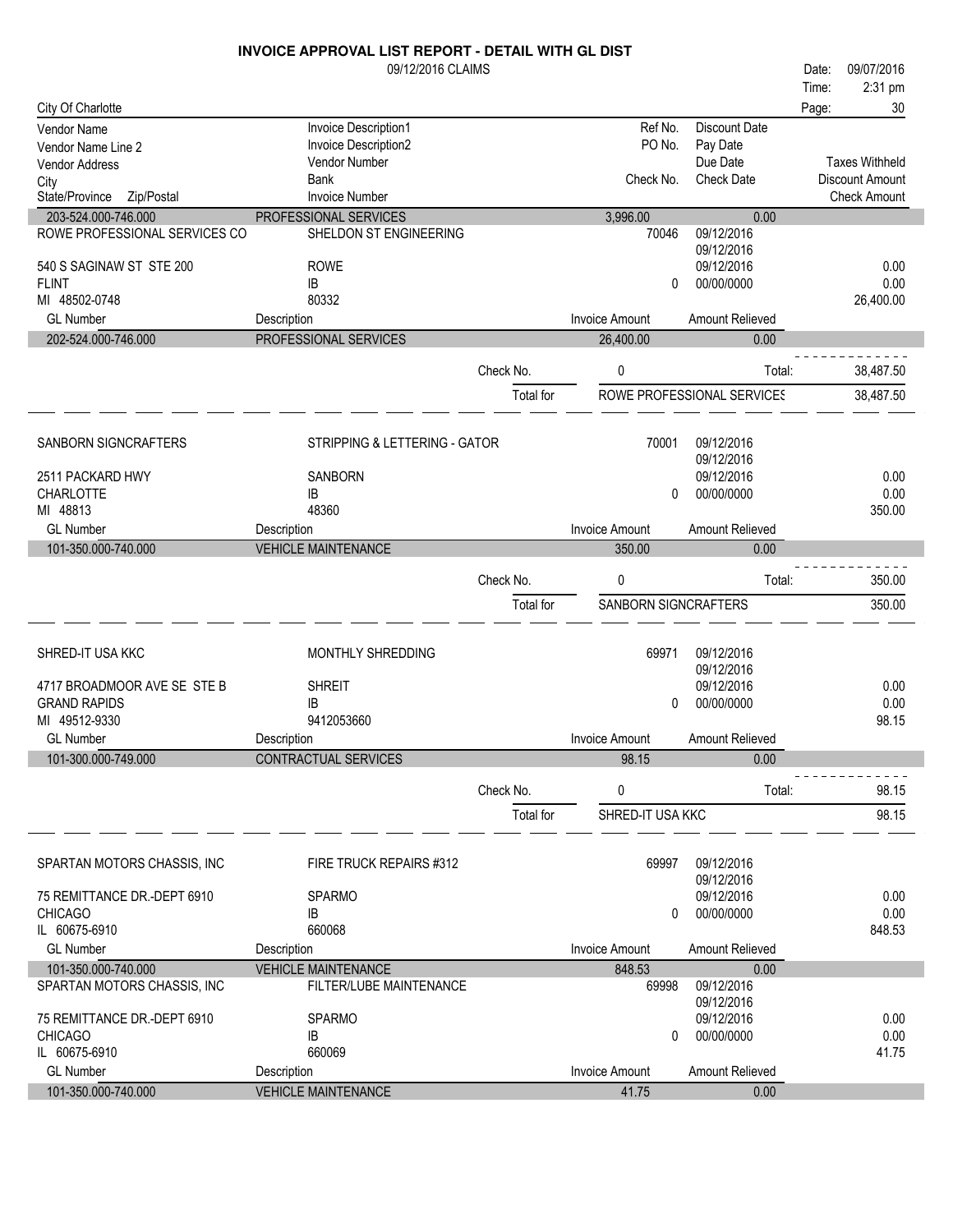|                                             | 09/12/2016 CLAIMS                                              |           |                       |                             | Date: | 09/07/2016            |
|---------------------------------------------|----------------------------------------------------------------|-----------|-----------------------|-----------------------------|-------|-----------------------|
|                                             |                                                                |           |                       |                             | Time: | 2:31 pm               |
| City Of Charlotte                           |                                                                |           |                       |                             | Page: | 31                    |
| Vendor Name                                 | Invoice Description1                                           |           | Ref No.<br>PO No.     | <b>Discount Date</b>        |       |                       |
| Vendor Name Line 2<br><b>Vendor Address</b> | Invoice Description2<br>Vendor Number                          |           |                       | Pay Date<br>Due Date        |       | <b>Taxes Withheld</b> |
| City                                        | <b>Bank</b>                                                    |           | Check No.             | <b>Check Date</b>           |       | Discount Amount       |
| Zip/Postal<br>State/Province                | <b>Invoice Number</b>                                          |           |                       |                             |       | <b>Check Amount</b>   |
| SPARTAN MOTORS CHASSIS, INC                 | <b>HORN PARTS</b>                                              |           | 69999                 | 09/12/2016                  |       |                       |
|                                             |                                                                |           |                       | 09/12/2016                  |       |                       |
| 75 REMITTANCE DR.-DEPT 6910                 | <b>SPARMO</b>                                                  |           |                       | 09/12/2016                  |       | 0.00                  |
| <b>CHICAGO</b><br>IL 60675-6910             | IB<br>662941                                                   |           | 0                     | 00/00/0000                  |       | 0.00<br>62.38         |
| <b>GL Number</b>                            | Description                                                    |           | <b>Invoice Amount</b> | Amount Relieved             |       |                       |
| 101-350.000-740.000                         | <b>VEHICLE MAINTENANCE</b>                                     |           | 62.38                 | 0.00                        |       |                       |
|                                             |                                                                |           |                       |                             |       |                       |
|                                             |                                                                | Check No. | 0                     | Total:                      |       | 952.66                |
|                                             |                                                                | Total for |                       | SPARTAN MOTORS CHASSIS, INC |       | 952.66                |
|                                             |                                                                |           |                       |                             |       |                       |
|                                             |                                                                |           | 69948                 |                             |       |                       |
| SPEEDWAY LLC                                | MONTHLY FLEET FUEL                                             |           |                       | 09/12/2016<br>09/12/2016    |       |                       |
| P.O. BOX 740587                             | SPEEDWAY                                                       |           |                       | 09/12/2016                  |       | 0.00                  |
| <b>CINNCINNATI</b>                          | IB                                                             |           | 0                     | 00/00/0000                  |       | 0.00                  |
| OH 45274-0587                               | <b>AUG -16</b>                                                 |           |                       |                             |       | 1,492.45              |
| <b>GL Number</b>                            | Description                                                    |           | <b>Invoice Amount</b> | Amount Relieved             |       |                       |
| 101-300.000-734.000                         | <b>GASOLINE &amp; OIL</b>                                      |           | 1,492.45              | 0.00                        |       |                       |
|                                             |                                                                | Check No. | 0                     | Total:                      |       | 1,492.45              |
|                                             |                                                                | Total for | SPEEDWAY LLC          |                             |       | 1,492.45              |
|                                             |                                                                |           |                       |                             |       |                       |
|                                             |                                                                |           |                       |                             |       |                       |
| STANDARD LIFE INSURANCE CO                  | 2016 SEPTEMBER                                                 |           | 69927                 | 09/12/2016                  |       |                       |
| P.O. BOX 6306                               | <b>STANDARD</b>                                                |           |                       | 09/12/2016<br>09/12/2016    |       | 0.00                  |
| PORTLAND                                    | IB                                                             |           | 0                     | 00/00/0000                  |       | 0.00                  |
| OR 97228-6306                               | 2016 SEPTEMBER                                                 |           |                       |                             |       | 1,387.18              |
| <b>GL Number</b>                            | Description                                                    |           | <b>Invoice Amount</b> | Amount Relieved             |       |                       |
| 101-150.000-724.000                         | LIFE, WORK COMP, UNEMPLOYMENT                                  |           | 43.82                 | 0.00                        |       |                       |
| 101-200.000-724.000                         | LIFE, WORK COMP, UNEMPLOYMENT                                  |           | 59.43                 | 0.00                        |       |                       |
| 101-210.000-724.000                         | LIFE, WORK COMP, UNEMPLOYMENT                                  |           | 25.07                 | 0.00                        |       |                       |
| 101-220.000-724.000<br>101-221.000-724.000  | LIFE, WORK COMP, UNEMPLOYMENT<br>LIFE, WORK COMP, UNEMPLOYMENT |           | 88.70<br>333.64       | 0.00<br>0.00                |       |                       |
| 101-230.000-724.000                         | LIFE, WORK COMP, UNEMPLOYMENT                                  |           | 33.30                 | 0.00                        |       |                       |
| 101-300.000-724.000                         | LIFE, WORK COMP, UNEMPLOYMENT                                  |           | 518.43                | 0.00                        |       |                       |
| 101-350.000-724.000                         | LIFE, WORK COMP, UNEMPLOYMENT                                  |           | 161.74                | 0.00                        |       |                       |
| 101-410.000-724.000                         | LIFE, WORK COMP, UNEMPLOYMENT                                  |           | 123.05                | 0.00                        |       |                       |
|                                             |                                                                | Check No. | 0                     | Total:                      |       | 1,387.18              |
|                                             |                                                                | Total for |                       | STANDARD LIFE INSURANCE CO  |       | 1,387.18              |
|                                             |                                                                |           |                       |                             |       |                       |
|                                             |                                                                |           |                       |                             |       |                       |
| STOLTZFUS FAMILY LLC                        | <b>MONTHLY &amp; QTRLY MOWING</b>                              |           | 70047                 | 09/12/2016                  |       |                       |
| 789 N. STEWARD RD                           | <b>STOLTZFUS</b>                                               |           |                       | 09/12/2016<br>09/12/2016    |       | 0.00                  |
| CHARLOTTE                                   | IB                                                             |           | 0                     | 00/00/0000                  |       | 0.00                  |
| MI 48813                                    | 64                                                             |           |                       |                             |       | 315.00                |
| <b>GL Number</b>                            | Description                                                    |           | <b>Invoice Amount</b> | Amount Relieved             |       |                       |
| 101-663.000-749.000                         | CONTRACTUAL SERVICES                                           |           | 105.00                | 0.00                        |       |                       |
| 101-825.000-749.000                         | CONTRACTUAL SERVICES                                           |           | 100.00                | 0.00                        |       |                       |
| 270-800.000-749.000                         | CONTRACTUAL SERVICES                                           |           | 110.00                | 0.00                        |       |                       |
|                                             |                                                                | Check No. | 0                     | Total:                      |       | 315.00                |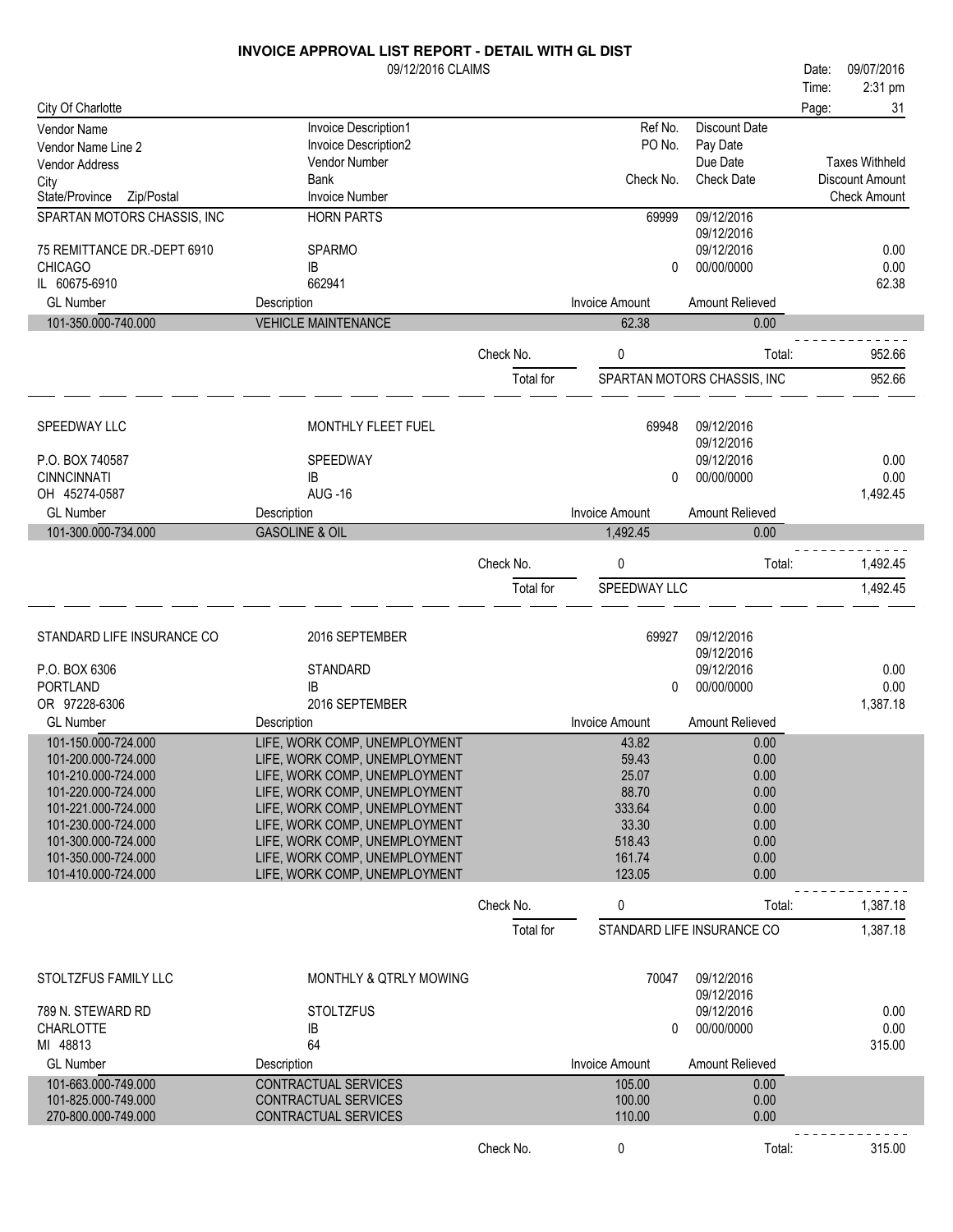|                              | INVOICE APPROVAL LIST REPORT - DETAIL WITH GL DIST |                        |                                 |                         |       |                       |
|------------------------------|----------------------------------------------------|------------------------|---------------------------------|-------------------------|-------|-----------------------|
|                              | 09/12/2016 CLAIMS                                  |                        |                                 |                         | Date: | 09/07/2016            |
|                              |                                                    |                        |                                 |                         | Time: | 2:31 pm               |
| City Of Charlotte            |                                                    |                        |                                 |                         | Page: | 32                    |
| Vendor Name                  | Invoice Description1                               |                        | Ref No.                         | <b>Discount Date</b>    |       |                       |
| Vendor Name Line 2           | Invoice Description2<br>Vendor Number              |                        | PO No.                          | Pay Date<br>Due Date    |       | <b>Taxes Withheld</b> |
| Vendor Address<br>City       | <b>Bank</b>                                        |                        | Check No.                       | <b>Check Date</b>       |       | Discount Amount       |
| State/Province<br>Zip/Postal | <b>Invoice Number</b>                              |                        |                                 |                         |       | <b>Check Amount</b>   |
|                              |                                                    | Total for              | STOLTZFUS FAMILY LLC            |                         |       | 315.00                |
|                              |                                                    |                        |                                 |                         |       |                       |
| SUPERIOR ASPHALT INC         | 21.77 TON OF ASPHALT                               |                        | 69925                           | 09/12/2016              |       |                       |
|                              |                                                    |                        |                                 | 09/12/2016              |       |                       |
| 669 CENTURY S.W.             | <b>SUPERIORAS</b>                                  |                        |                                 | 09/12/2016              |       | 0.00                  |
| <b>GRAND RAPIDS</b>          | IB                                                 |                        | 0                               | 00/00/0000              |       | 0.00                  |
| MI 49503                     | 49560                                              |                        |                                 |                         |       | 1,175.58              |
| <b>GL Number</b>             | Description<br><b>MATERIALS &amp; SUPPLIES</b>     |                        | <b>Invoice Amount</b>           | Amount Relieved         |       |                       |
| 203-524.000-731.000          |                                                    |                        | 1,175.58                        | 0.00                    |       |                       |
|                              |                                                    | Check No.              | 0                               | Total:                  |       | 1,175.58              |
|                              |                                                    | Total for              | SUPERIOR ASPHALT INC            |                         |       | 1,175.58              |
|                              |                                                    |                        |                                 | 09/12/2016              |       |                       |
| THE PARTS PLACE              | VEH. MAINT. SUPPLIES                               |                        | 69992                           | 09/12/2016              |       |                       |
| 320 LANSING RD               | CARQUE                                             |                        |                                 | 09/12/2016              |       | 0.00                  |
| <b>CHARLOTTE</b>             | IB                                                 |                        | 0                               | 00/00/0000              |       | 0.00                  |
| MI 48813                     | 73463                                              |                        |                                 |                         |       | 54.36                 |
|                              |                                                    |                        |                                 |                         |       |                       |
| <b>GL Number</b>             | Description                                        |                        | <b>Invoice Amount</b>           | Amount Relieved         |       |                       |
| 101-300.000-740.000          | <b>VEHICLE MAINTENANCE</b>                         |                        | 54.36                           | 0.00                    |       |                       |
|                              |                                                    | Check No.              | 0                               | Total:                  |       | 54.36                 |
|                              |                                                    | Total for              | THE PARTS PLACE                 |                         |       | 54.36                 |
|                              |                                                    |                        |                                 |                         |       |                       |
| TIRE CITY CHARLOTTE          | <b>4 NEW TIRES</b>                                 |                        | 69982                           | 09/12/2016              |       |                       |
|                              |                                                    |                        |                                 | 09/12/2016              |       |                       |
| 420 LANSING                  | <b>GELDTI</b>                                      |                        |                                 | 09/12/2016              |       | 0.00                  |
| CHARLOTTE                    | IB                                                 |                        | $\mathbf{0}$                    | 00/00/0000              |       | $0.00\,$              |
| MI 48813<br><b>GL Number</b> | 0.0015152                                          |                        |                                 |                         |       | 435.92                |
| 601-712.000-731.000          | Description<br><b>MATERIALS &amp; SUPPLIES</b>     |                        | <b>Invoice Amount</b><br>435.92 | Amount Relieved<br>0.00 |       |                       |
|                              |                                                    |                        |                                 |                         |       |                       |
|                              |                                                    | Check No.              | 0                               | Total:                  |       | 435.92                |
|                              |                                                    | Total for              | TIRE CITY CHARLOTTE             |                         |       | 435.92                |
| TRUGREEN #2801               | CITY HALL LAWN                                     |                        | 70006                           | 09/12/2016              |       |                       |
|                              |                                                    |                        |                                 | 09/12/2016              |       |                       |
| PO BOX 9001501               | <b>TRUGCH</b>                                      |                        |                                 | 09/12/2016              |       | 0.00                  |
| LOUISVILLE                   | IB                                                 |                        | 0                               | 00/00/0000              |       | 0.00                  |
| KY 40290-1501                | 49440319                                           |                        |                                 |                         |       | 35.00                 |
| <b>GL Number</b>             | Description                                        |                        | <b>Invoice Amount</b>           | Amount Relieved         |       |                       |
| 101-664.000-749.000          | CONTRACTUAL SERVICES                               |                        | 35.00                           | 0.00                    |       |                       |
|                              |                                                    | Check No.<br>Total for | 0<br>TRUGREEN #2801             | Total:                  |       | 35.00<br>35.00        |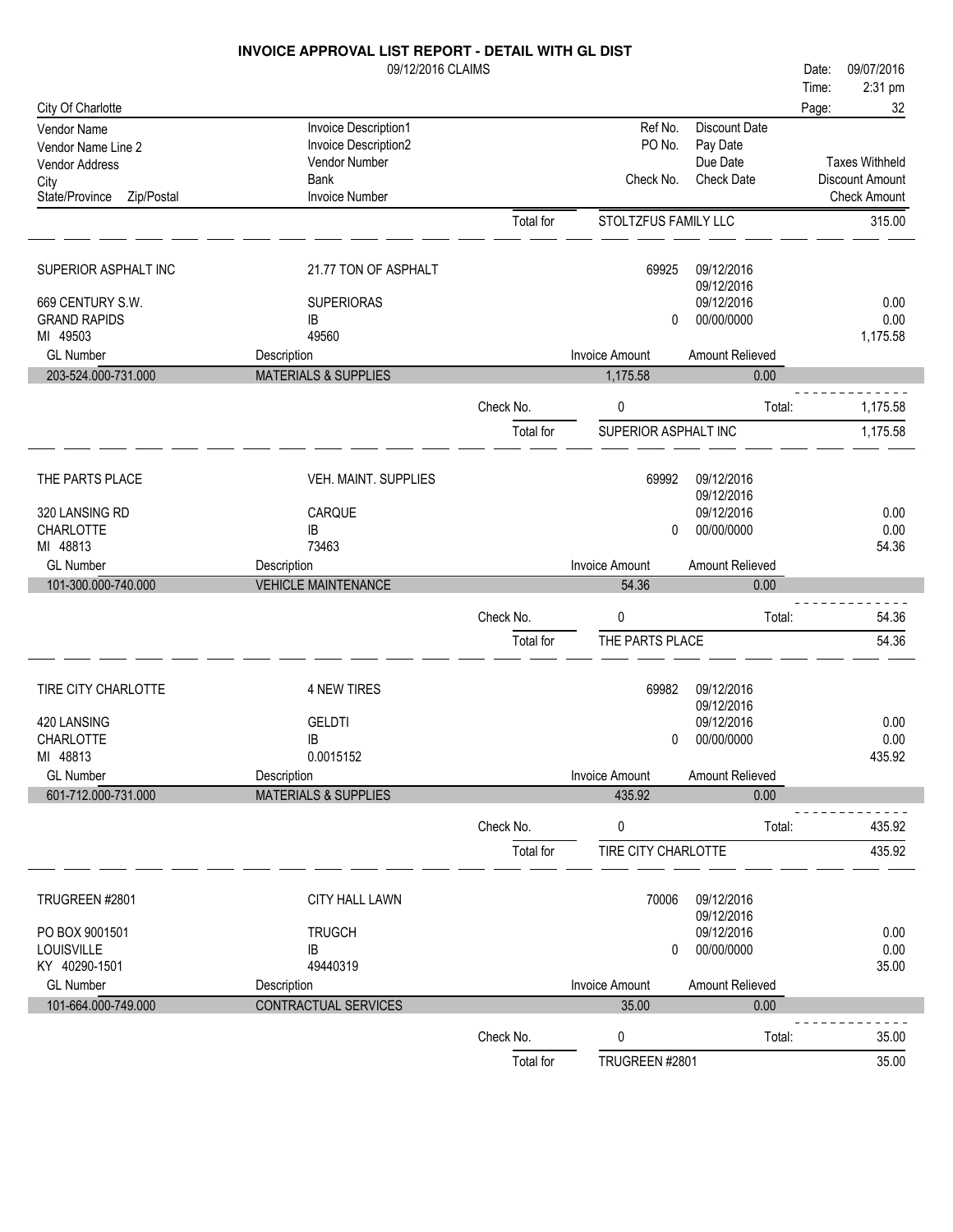|                                            | <b>INVOICE APPROVAL LIST REPORT - DETAIL WITH GL DIST</b> |           |                           |                           |       |                        |
|--------------------------------------------|-----------------------------------------------------------|-----------|---------------------------|---------------------------|-------|------------------------|
|                                            | 09/12/2016 CLAIMS                                         |           |                           |                           | Date: | 09/07/2016             |
|                                            |                                                           |           |                           |                           | Time: | 2:31 pm                |
| City Of Charlotte                          |                                                           |           |                           |                           | Page: | 33                     |
| <b>Vendor Name</b>                         | Invoice Description1                                      |           | Ref No.                   | <b>Discount Date</b>      |       |                        |
| Vendor Name Line 2                         | Invoice Description2                                      |           | PO No.                    | Pay Date                  |       |                        |
| <b>Vendor Address</b>                      | Vendor Number                                             |           |                           | Due Date                  |       | <b>Taxes Withheld</b>  |
| City                                       | <b>Bank</b>                                               |           | Check No.                 | <b>Check Date</b>         |       | <b>Discount Amount</b> |
| State/Province<br>Zip/Postal               | <b>Invoice Number</b>                                     |           |                           |                           |       | <b>Check Amount</b>    |
| <b>TSC TRACTOR SUPPLY</b>                  | SPRAYER PARTS U.V. BLDG                                   |           | 69972                     | 09/12/2016                |       |                        |
| ACT #6035301202507495                      |                                                           |           |                           | 09/12/2016                |       |                        |
| P.O. BOX 9020                              | <b>TSC</b>                                                |           |                           | 09/12/2016                |       | 0.00                   |
| <b>DES MOINES</b>                          | IB                                                        |           | 0                         | 00/00/0000                |       | 0.00                   |
| IA 50368-9020                              | 579155                                                    |           |                           |                           |       | 49.41                  |
| <b>GL Number</b>                           | Description                                               |           | <b>Invoice Amount</b>     | Amount Relieved           |       |                        |
| 510-631.000-731.000                        | <b>MATERIALS &amp; SUPPLIES</b>                           |           | 49.41                     | 0.00                      |       |                        |
| <b>TSC TRACTOR SUPPLY</b>                  | SOFTNER PELLETS                                           |           | 70055                     | 09/12/2016                |       |                        |
| ACT #6035301202507495                      |                                                           |           |                           | 09/12/2016                |       |                        |
| P.O. BOX 9020                              | <b>TSC</b>                                                |           |                           | 09/12/2016                |       | 0.00                   |
| <b>DES MOINES</b>                          | IB                                                        |           | 0                         | 00/00/0000                |       | 0.00                   |
| IA 50368-9020                              | 580651                                                    |           |                           |                           |       | 239.40                 |
| <b>GL Number</b>                           | Description                                               |           | <b>Invoice Amount</b>     | Amount Relieved           |       |                        |
| 510-631.000-731.000                        | <b>MATERIALS &amp; SUPPLIES</b>                           |           | 239.40                    | 0.00                      |       |                        |
| <b>TSC TRACTOR SUPPLY</b>                  | <b>SPAYER SUPPLIES</b>                                    |           | 70056                     | 09/12/2016                |       |                        |
| ACT #6035301202507495                      |                                                           |           |                           | 09/12/2016                |       |                        |
| P.O. BOX 9020                              | <b>TSC</b>                                                |           |                           | 09/12/2016                |       | 0.00                   |
| <b>DES MOINES</b>                          | IB                                                        |           | $\Omega$                  | 00/00/0000                |       | 0.00                   |
| IA 50368-9020                              | 580620                                                    |           |                           |                           |       | 39.57                  |
| <b>GL Number</b>                           | Description                                               |           | <b>Invoice Amount</b>     | Amount Relieved           |       |                        |
| 510-631.000-731.000                        | <b>MATERIALS &amp; SUPPLIES</b>                           |           | 39.57                     | 0.00                      |       |                        |
|                                            |                                                           | Check No. | 0                         | Total:                    |       | 328.38                 |
|                                            |                                                           |           |                           |                           |       |                        |
|                                            |                                                           | Total for | <b>TSC TRACTOR SUPPLY</b> |                           |       | 328.38                 |
|                                            |                                                           |           |                           |                           |       |                        |
| UNITED STATES POST OFFICE                  | BLUE 2016 UB POSTAGE                                      |           | 69977                     | 09/12/2016                |       |                        |
|                                            |                                                           |           |                           | 09/12/2016                |       |                        |
| 117 WEST LOVETT                            | <b>UNITST</b>                                             |           |                           | 09/12/2016                |       | 0.00                   |
| <b>CHARLOTTE</b>                           | IB                                                        |           | 7954                      | 09/01/2016                |       | 0.00                   |
| MI 48813                                   | <b>SEPT 2016</b>                                          |           |                           |                           |       | 371.27                 |
| <b>GL Number</b>                           | Description                                               |           | Invoice Amount            | Amount Relieved           |       |                        |
| 510-610.000-732.000                        | <b>POSTAGE</b>                                            |           | 247.51                    | 0.00                      |       |                        |
| 510-640.000-732.000                        | <b>POSTAGE</b>                                            |           | 123.76                    | 0.00                      |       |                        |
|                                            |                                                           |           |                           |                           |       |                        |
|                                            |                                                           | Check No. | 7954                      | Total:                    |       | 371.27 H               |
|                                            |                                                           | Total for |                           | UNITED STATES POST OFFICE |       | 371.27                 |
|                                            |                                                           |           |                           |                           |       |                        |
|                                            |                                                           |           |                           |                           |       |                        |
| <b>VERIZON WIRELESS</b>                    | 2016 JULY                                                 |           | 69892                     | 09/12/2016                |       |                        |
|                                            |                                                           |           |                           |                           |       |                        |
| P.O. BOX 15062                             |                                                           |           |                           | 09/12/2016                |       |                        |
| ALBANY                                     | <b>VERIZON</b>                                            |           |                           | 09/12/2016                |       | 0.00                   |
|                                            | IB                                                        |           | 0                         | 00/00/0000                |       | 0.00                   |
| NY 12212-5062                              | 9770043249                                                |           |                           |                           |       | 1,012.00               |
| <b>GL Number</b>                           | Description                                               |           | <b>Invoice Amount</b>     | <b>Amount Relieved</b>    |       |                        |
| 101-200.000-744.000                        | <b>TELEPHONE &amp; INTERNET</b>                           |           | 50.19                     | 0.00                      |       |                        |
| 101-220.000-744.000                        | <b>TELEPHONE &amp; INTERNET</b>                           |           | 60.10                     | 0.00                      |       |                        |
| 101-230.000-744.000                        | <b>TELEPHONE &amp; INTERNET</b>                           |           | 50.01                     | 0.00                      |       |                        |
| 101-300.000-744.000                        | <b>TELEPHONE &amp; INTERNET</b>                           |           | 358.99                    | 0.00                      |       |                        |
| 101-350.000-744.000                        | TELEPHONE & INTERNET                                      |           | 50.19                     | 0.00                      |       |                        |
| 101-410.000-744.000                        | <b>TELEPHONE &amp; INTERNET</b>                           |           | 130.72                    | 0.00                      |       |                        |
| 510-631.000-744.000<br>510-661.000-744.000 | <b>TELEPHONE &amp; INTERNET</b><br>TELEPHONE & INTERNET   |           | 140.69<br>171.11          | 0.00<br>0.00              |       |                        |
|                                            |                                                           | Check No. | 0                         | Total:                    |       | 1,012.00               |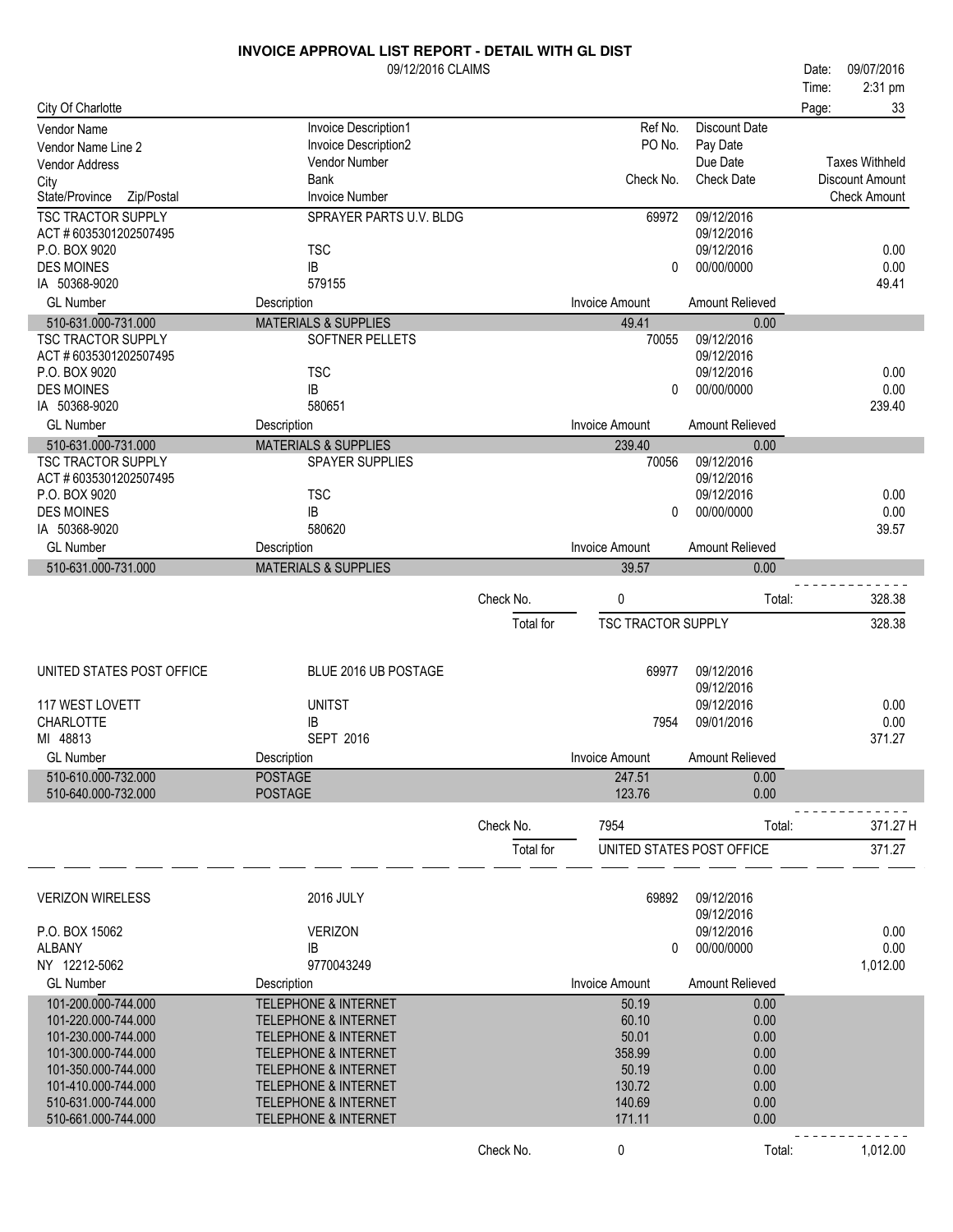|                                            | <b>INVOICE APPROVAL LIST REPORT - DETAIL WITH GL DIST</b> |           |                         |                          |       |                       |
|--------------------------------------------|-----------------------------------------------------------|-----------|-------------------------|--------------------------|-------|-----------------------|
|                                            | 09/12/2016 CLAIMS                                         |           |                         |                          | Date: | 09/07/2016            |
|                                            |                                                           |           |                         |                          | Time: | 2:31 pm               |
| City Of Charlotte                          |                                                           |           |                         |                          | Page: | 34                    |
| <b>Vendor Name</b>                         | Invoice Description1                                      |           | Ref No.                 | <b>Discount Date</b>     |       |                       |
| Vendor Name Line 2                         | Invoice Description2                                      |           | PO No.                  | Pay Date                 |       |                       |
| <b>Vendor Address</b>                      | Vendor Number                                             |           |                         | Due Date                 |       | <b>Taxes Withheld</b> |
| City                                       | Bank                                                      |           | Check No.               | <b>Check Date</b>        |       | Discount Amount       |
| State/Province<br>Zip/Postal               | Invoice Number                                            |           |                         |                          |       | <b>Check Amount</b>   |
|                                            |                                                           | Total for | <b>VERIZON WIRELESS</b> |                          |       | 1,012.00              |
| VISION SERVICE PLAN                        | 2016 SEPTEMBER                                            |           | 69911                   | 09/12/2016<br>09/12/2016 |       |                       |
| PO BOX 742788                              | <b>VSP</b>                                                |           |                         | 09/12/2016               |       | 0.00                  |
| <b>LOS ANGELES</b>                         | IB                                                        |           | 0                       | 00/00/0000               |       | 0.00                  |
| CA 90074-2788                              | 2016 SEPTEMBER                                            |           |                         |                          |       | 344.64                |
| <b>GL Number</b>                           | Description                                               |           | <b>Invoice Amount</b>   | Amount Relieved          |       |                       |
| 101-221.000-723.000                        | <b>VISION CARE</b>                                        |           | 166.00                  | 0.00                     |       |                       |
| 101-410.000-723.000                        | <b>VISION CARE</b>                                        |           | 1.99                    | 0.00                     |       |                       |
| 202-520.000-723.000                        | <b>VISION CARE</b>                                        |           | 2.65                    | 0.00                     |       |                       |
| 203-520.000-723.000                        | <b>VISION CARE</b>                                        |           | 2.65                    | 0.00                     |       |                       |
| 510-610.000-723.000                        | <b>VISION CARE</b>                                        |           | 132.79                  | 0.00                     |       |                       |
| 510-640.000-723.000                        | <b>VISION CARE</b>                                        |           | 37.89                   | 0.00                     |       |                       |
| 601-710.000-723.000<br>VISION SERVICE PLAN | <b>VISION CARE</b><br>2016 SEPTEMBER                      |           | 0.67<br>69912           | 0.00<br>09/12/2016       |       |                       |
|                                            |                                                           |           |                         | 09/12/2016               |       |                       |
| PO BOX 742788                              | <b>VSP</b>                                                |           |                         | 09/12/2016               |       | 0.00                  |
| <b>LOS ANGELES</b>                         | IB                                                        |           | 0                       | 00/00/0000               |       | 0.00                  |
| CA 90074-2788                              | 2016 SEPTEMBER                                            |           |                         |                          |       | 624.10                |
| <b>GL Number</b>                           | Description                                               |           | <b>Invoice Amount</b>   | <b>Amount Relieved</b>   |       |                       |
| 101-150.000-723.000                        | <b>VISION CARE</b>                                        |           | 15.95                   | 0.00                     |       |                       |
| 101-200.000-723.000                        | <b>VISION CARE</b>                                        |           | 39.04                   | 0.00                     |       |                       |
| 101-210.000-723.000                        | <b>VISION CARE</b>                                        |           | 28.59                   | 0.00                     |       |                       |
| 101-220.000-723.000                        | <b>VISION CARE</b>                                        |           | 42.35                   | 0.00                     |       |                       |
| 101-230.000-723.000                        | <b>VISION CARE</b>                                        |           | 28.59                   | 0.00                     |       |                       |
| 101-300.000-723.000                        | <b>VISION CARE</b>                                        |           | 328.25                  | 0.00                     |       |                       |
| 101-350.000-723.000                        | <b>VISION CARE</b>                                        |           | 120.43                  | 0.00                     |       |                       |
| 101-410.000-723.000                        | <b>VISION CARE</b>                                        |           | 6.28                    | 0.00                     |       |                       |
| 202-520.000-723.000                        | <b>VISION CARE</b>                                        |           | 5.22                    | 0.00                     |       |                       |
| 203-520.000-723.000                        | <b>VISION CARE</b>                                        |           | 5.22                    | 0.00                     |       |                       |
| 510-610.000-723.000                        | <b>VISION CARE</b>                                        |           | 3.14                    | 0.00                     |       |                       |
| 510-640.000-723.000                        | <b>VISION CARE</b>                                        |           | 1.04                    | 0.00                     |       |                       |
|                                            |                                                           | Check No. | 0                       | Total:                   |       | 968.74                |
|                                            |                                                           | Total for | VISION SERVICE PLAN     |                          |       | 968.74                |
| <b>WALDRON FUELS</b>                       | 180 GALLONS FUEL                                          |           | 69973                   | 09/12/2016<br>09/12/2016 |       |                       |
| 2386 SPRUCE RD                             | WALDRON                                                   |           |                         | 09/12/2016               |       | 0.00                  |
| <b>EATON RAPIDS</b>                        | IB                                                        |           | 0                       | 00/00/0000               |       | 0.00                  |
| MI 48827                                   | 907                                                       |           |                         |                          |       | 343.52                |
| <b>GL Number</b>                           | Description                                               |           | <b>Invoice Amount</b>   | Amount Relieved          |       |                       |
| 601-712.000-734.000                        | <b>GASOLINE &amp; OIL</b>                                 |           | 343.52                  | 0.00                     |       |                       |
|                                            |                                                           |           |                         |                          |       |                       |
|                                            |                                                           | Check No. | 0                       | Total:                   |       | 343.52                |
|                                            |                                                           | Total for | <b>WALDRON FUELS</b>    |                          |       | 343.52                |